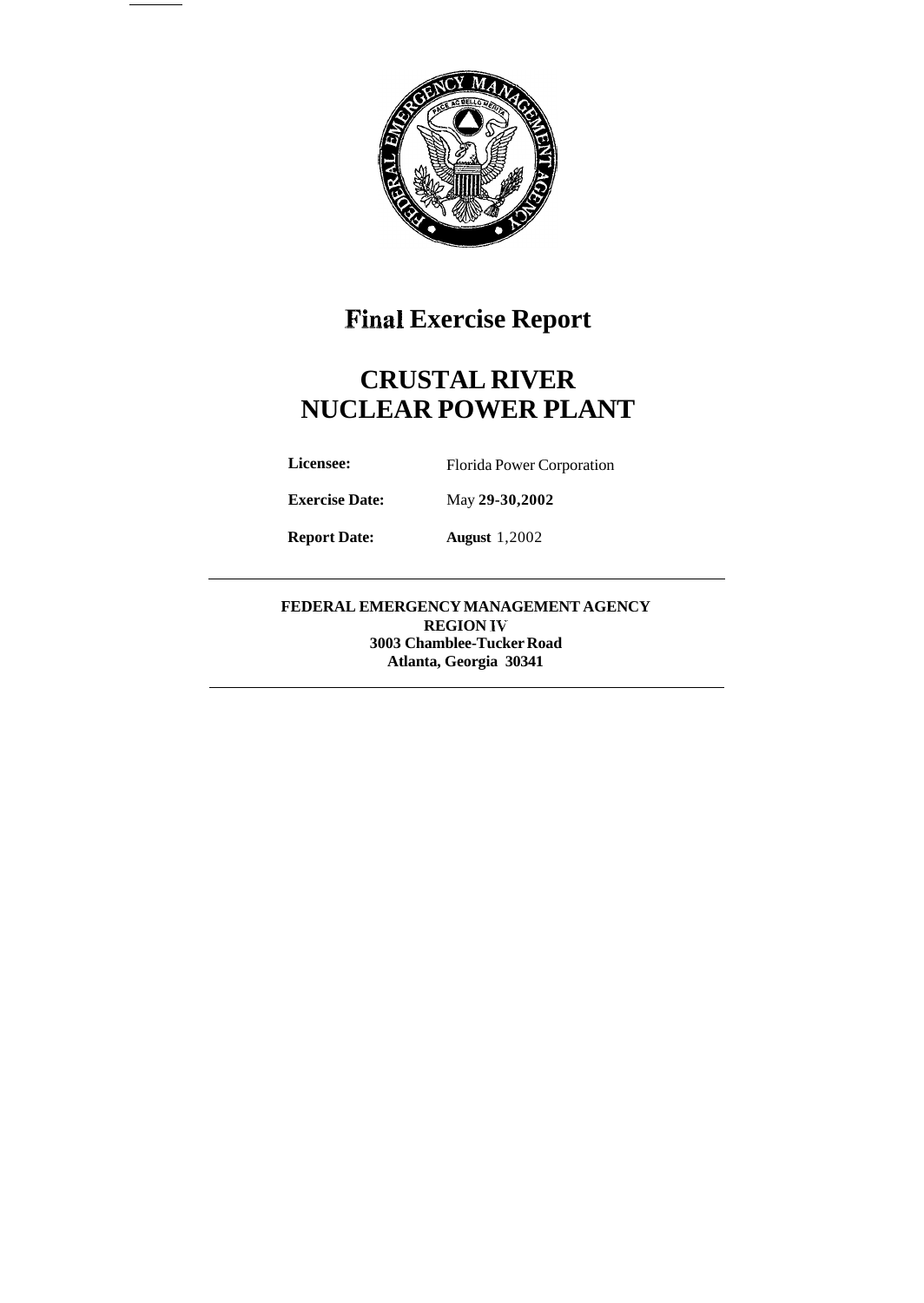## **TABLE OF CONTENTS**

 $\begin{tabular}{ll} \hline \multicolumn{3}{l}{} & \multicolumn{3}{l}{} & \multicolumn{3}{l}{} \\ \multicolumn{3}{l}{} & \multicolumn{3}{l}{} & \multicolumn{3}{l}{} \\ \multicolumn{3}{l}{} & \multicolumn{3}{l}{} & \multicolumn{3}{l}{} \\ \multicolumn{3}{l}{} & \multicolumn{3}{l}{} & \multicolumn{3}{l}{} \\ \multicolumn{3}{l}{} & \multicolumn{3}{l}{} & \multicolumn{3}{l}{} \\ \multicolumn{3}{l}{} & \multicolumn{3}{l}{} & \multicolumn{3}{l}{} \\ \multicolumn{3}{l}{} &$ 

## **Page**

| I.                     |                  | 1              |                                       |                                           |                                                                                                      |                                        |  |  |  |  |  |
|------------------------|------------------|----------------|---------------------------------------|-------------------------------------------|------------------------------------------------------------------------------------------------------|----------------------------------------|--|--|--|--|--|
| Η.                     |                  | $\overline{2}$ |                                       |                                           |                                                                                                      |                                        |  |  |  |  |  |
| $\overline{\rm III}$ . |                  | 4              |                                       |                                           |                                                                                                      |                                        |  |  |  |  |  |
|                        | $\mathbf{A}$ .   |                |                                       |                                           |                                                                                                      |                                        |  |  |  |  |  |
|                        | <b>B.</b>        |                |                                       |                                           |                                                                                                      |                                        |  |  |  |  |  |
|                        | $\mathcal{C}$ .  |                |                                       |                                           |                                                                                                      |                                        |  |  |  |  |  |
| IV.                    |                  |                |                                       |                                           |                                                                                                      |                                        |  |  |  |  |  |
|                        | $\mathbf{A}$ .   |                |                                       |                                           |                                                                                                      |                                        |  |  |  |  |  |
|                        | <b>B</b> .       |                |                                       |                                           |                                                                                                      |                                        |  |  |  |  |  |
|                        | 1.               |                |                                       |                                           |                                                                                                      |                                        |  |  |  |  |  |
|                        |                  |                | 11<br>1.2<br>1.3<br>1.4<br>1.5<br>1.6 |                                           |                                                                                                      | 10<br>11<br>12<br>13<br>14<br>16<br>17 |  |  |  |  |  |
|                        | 1.7<br>2.<br>2.1 |                |                                       |                                           |                                                                                                      |                                        |  |  |  |  |  |
|                        |                  |                |                                       | 2.1.1<br>2.1.2<br>2.1.3<br>2.1.4<br>2.1.5 | Emergency Worker & Equipment Monitoring and<br>Evacuee Monitoring, Decontamination, Registration and | 19<br>19<br>20<br>21<br>22             |  |  |  |  |  |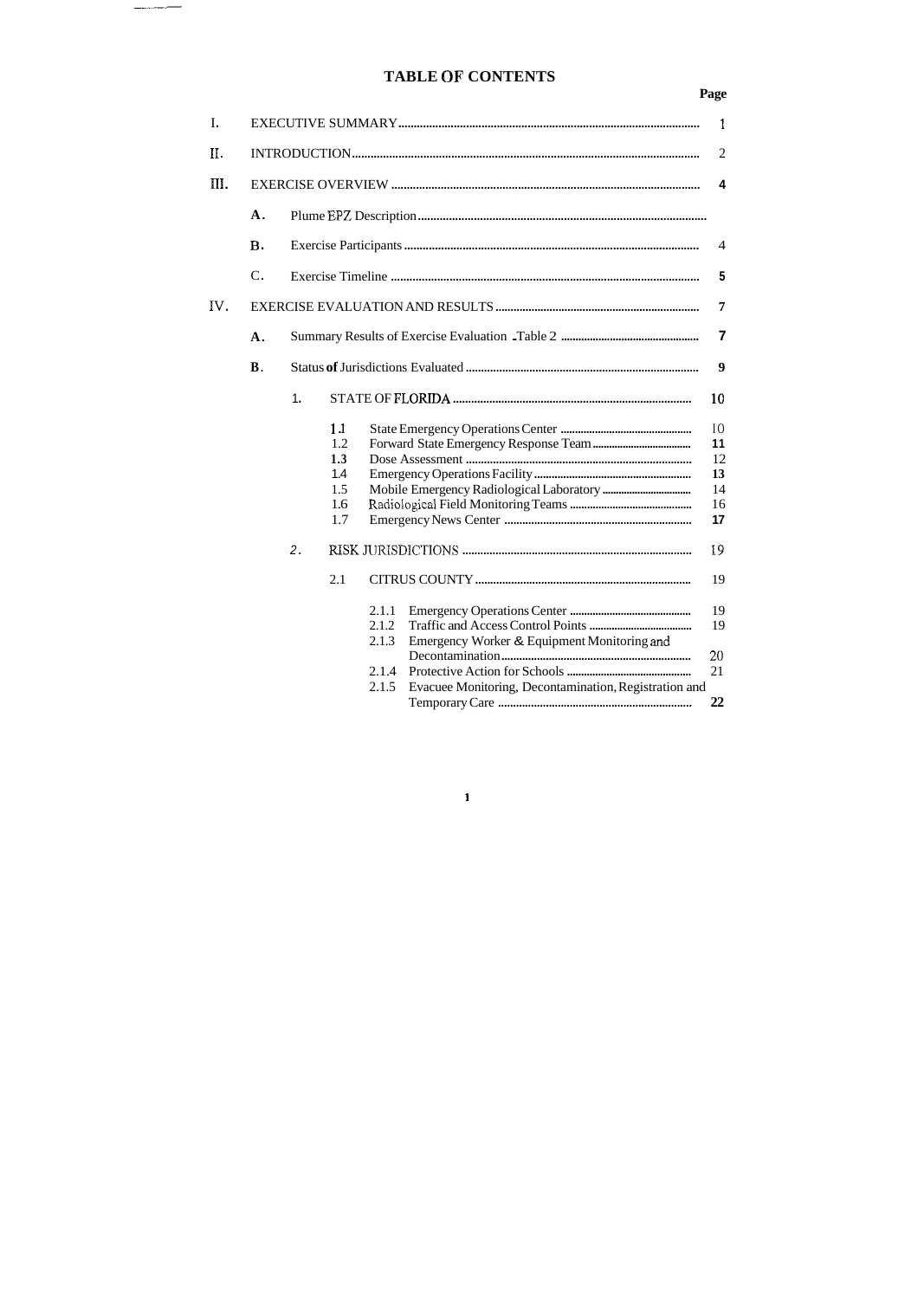|                                         | 2.2 |                |                                                       | 22       |  |
|-----------------------------------------|-----|----------------|-------------------------------------------------------|----------|--|
|                                         |     | 2.2.1<br>2.2.2 | Emergency Worker & Equipment Monitoring and           | 22       |  |
|                                         |     | 2.2.3          |                                                       | 24<br>24 |  |
|                                         |     | 2.2.4          | Evacuee Monitoring, Decontamination, Registration and | 25       |  |
| 3.                                      |     |                |                                                       | 25       |  |
|                                         | 3.1 |                |                                                       | 25       |  |
|                                         |     | 31.1           |                                                       | 25       |  |
| 4.                                      |     |                | SUMMARY OF AREAS REQUIRING CORRECTIVE ACTION 27       |          |  |
|                                         | 4.1 |                |                                                       | 27       |  |
|                                         |     | 4.1.1<br>4.1.2 |                                                       | 27<br>28 |  |
|                                         | 4.2 |                |                                                       | 29       |  |
|                                         |     | 4.2.1          |                                                       | 29       |  |
|                                         |     |                | <b>Appendices</b>                                     |          |  |
|                                         |     |                |                                                       | 31       |  |
|                                         |     |                |                                                       | 33       |  |
| APPENDIX 3-EXERCISE CRITERION AND<br>36 |     |                |                                                       |          |  |
| 47                                      |     |                |                                                       |          |  |
| <b>List of Tables</b>                   |     |                |                                                       |          |  |
| 6                                       |     |                |                                                       |          |  |
|                                         |     |                |                                                       | 8        |  |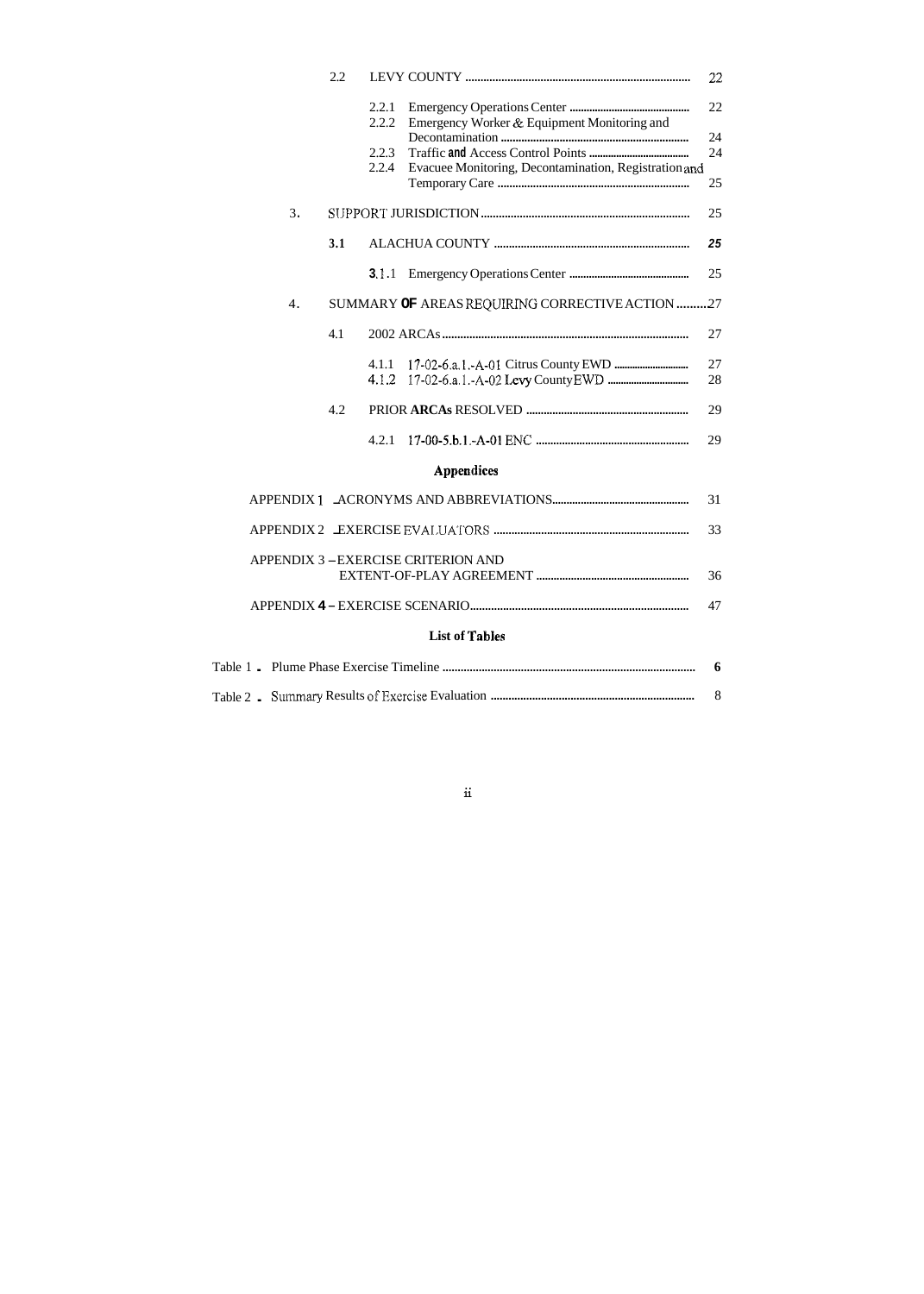### **I. EXECUTIVE SUMMARY**

On May 29-30,2002, the Federal Emergency Management Agency (FEMA) Region **IV**  conducted a full participation plume and ingestion exposure pathway exercise around the **Crystal** River Nuclear Power Plant. The purpose of the exercise was to assess the level **of**  State and local preparedness in responding to a radiological emergency. **This** exercise was conducted to evaluate the effectiveness of State and local plans and procedures for reaching a determination of reasonable assurance for the State and County governments to protect the health and safety of the puhlic. Contained herein is the evaluation of this biennial exercise.

The most recent exercise at this site **was** conducted on October 18,2080. The qualifying emergency preparedness exercise was conducted on March 30, 1982, at the Crystal River Nuclear Power Plant.

**FEMA** wishes to acknowledge the efforts of the many individuals who participated in this exercise, the State of Florida, the **Risk** Counties of Citrus and Levy as well **as** the Ingestion Counties of Alachua, Dixie, Gilchrist, Hemando. Lake, Marion, Pasco and Sumter. Protecting the public health and safety is the full-time job of some of the exercise participants and **an** assigned responsibility for others. Still others have wiilingly sought this responsibility by volunteering to provide vital emergency services to their comnunities. Cooperation and teamwork of all the participants were evident during this exercise. Special mention **is** made of the efforts of the RACES operators to assist in communication with the radiological monitoring field teams and ofthe volunteers who served as evacuees.

The State and local organizations demonstrated knowledge of, and the ability to implement their emergency response plans and procedures. No Deficiencies were identifled during this exercise, however, two Areas Requiring Corrective Action (ARCA) were identified as a result of the exercise. Both **ARCAs** identified concerned emergency worker decontamination activities that were demonstrated during the week of May 13, 2002. The correction of **an** ARCA for the Emergency News Center identified during the 2000 Crystal River exercise was successfully demonstrated at the February 21,2001 Turkey Point Nuclear Power Plant exercise.

The coordination and demonstration of a significantly difficult ingestion pathway scenario was impressive. The State, Risk Counties and Ingestion **Counties** all worked diligently and with a great deal of concern for the safety of their respective citizens. The time, approximately a year, spent in preparation for this exercise was well spent and evident during the demonstrations.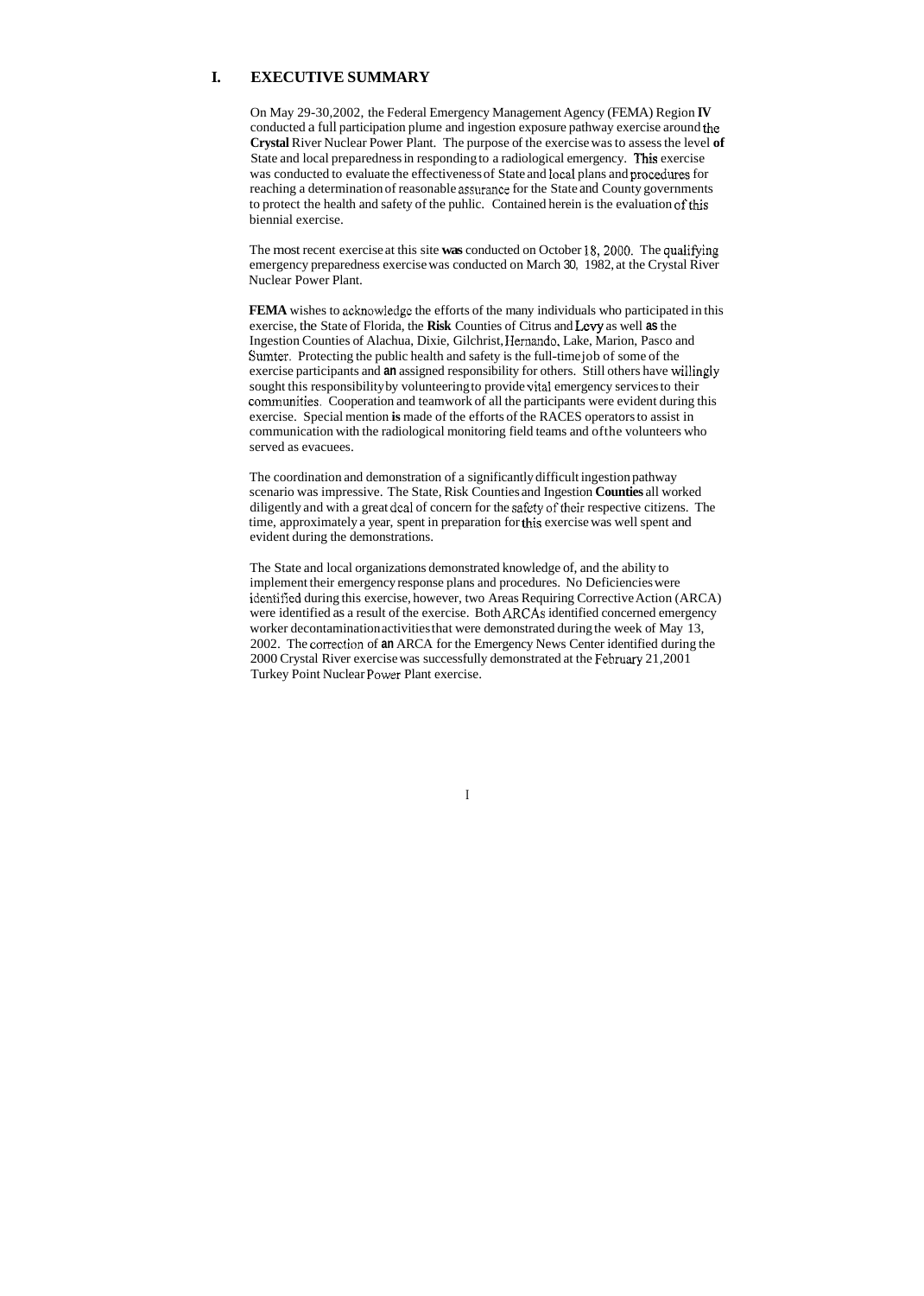### **11. INTRODUCTION**

On December **7,** 1979, the President directed FEMA to assume the lead responsibility for all offsite nuclear planning and response. FEMA's activities are conducted pursuant to **44**  Code of Federal Regulations (CFR) Parts  $350,351$  and  $352$ . These regulations are a key element in the Radiological Emergency Preparedness (REP) Program that was established following the Three Mile Island Nuclear Station accident in March 1979.

FEMA Title 44 CFR 350 establishes the policies and procedures for FEMA's initial and continued approval of State and local governments' radiological emergency planning **and**  preparedness for commercial nuclear power plants. This approval is contingent, in part, on State and local govenunent participation in joint exercises with licensees.

FEMA's responsibilities in radiological emergency planning for fixed nuclear facilities include the following:

Taking the lead **in** offsite emergency planning and in the review and evaluation of radiological emergency response plans (RERP) and procedures developed by State and local governments;

- **Example 1** Determining whether such plans and procedures *can* be implemented on the basis of observation and evaluation of exercises **of** the plans and procedures conducted by State and local governments;
- **Example 1** Responding to requests by the NRC pursuant to the Memorandum of Understanding between the NRC and FEMA (Federal Register, Vol. **58,** No. 176, September 14, 1993).
- **EXECUTE:** Coordinating the activities of Federal agencies with responsibilities in the radiological emergency planning process:
	- Department of Commerce
	- Nuclear Regulatory Commission
	- Environmental Protection Agency
	- Department of Energy
	- Department of Health and Human Services -
	- Departnient **of** Transportation
	- Department of Agriculture
	- Department of the Interior, and -
	- Food and Drug Administration

Representatives of these agencies serve on the FEMA Region **IV** Regional Assistance Committee (RAC). which is chaired by FEMA.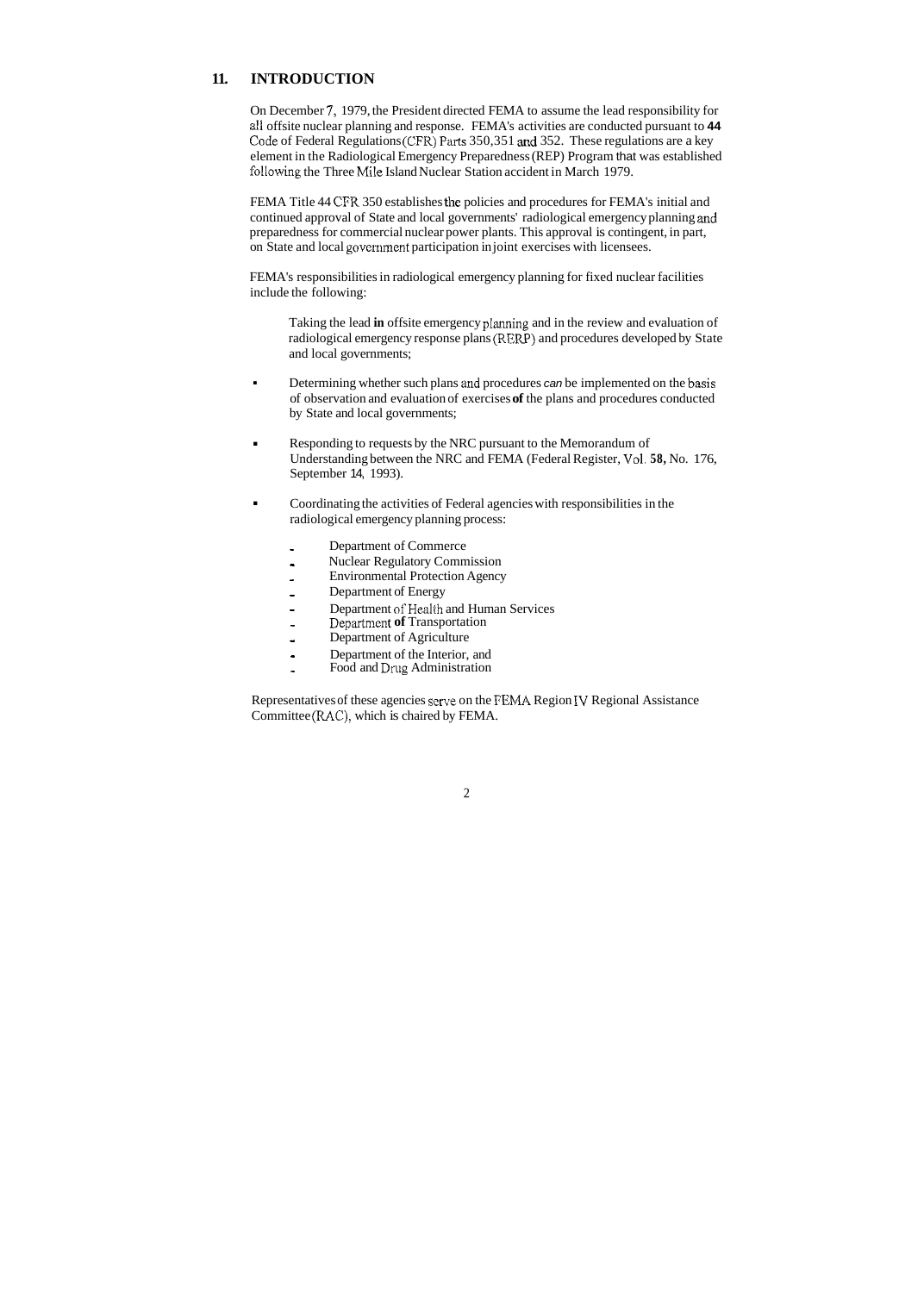Formal submission of the RERPs for the Crystal River Nuclear Power Plant to FEMA Region IV by the State of Florida was made on August 26,1983. Formal approval of these RERPs was granted on February 14, 1984.

**A** REP exercise was conducted on May 29-30,2002, by FEMA Region **I\(** to assess the capabilities of State and local emergency preparedness organizations in implementing their RERPs and procedures to protect the public health and safety during a radiological emergency involving the Crystal River Nuclear Power Plant. The purpose of this report is to present the exercise results and preliminary findings on the performance ofthe offsite response organizations (ORO) during a simulated radiological emergency.

- UREG-0654/FEMA-REP-1, Rev. 1, "Criteria for Preparation and Evaluation of Radiological Emergency Response Plans and Preparedness in Support of Nuclear Power Plants," November 1980;
- . FEMA-REP-14, "Radiological Emcrgency Preparedness Exercise Manual," September 1991; and
- I:EMA-REP "Areas Of Evaluation Methodology", December 2001. \*

The findings presented are based on the evaluations of the Federal evaluator team, with final determinations being made by the FEMA Region IV Regional Assistance Committee Chairperson, the Chief Evaluator and final approval by the Regional Director.

The critcria utilized in the FEMA evaluation process are contained in:

Section 111, entitled "Exercise Overview," presents basic information and data relevant to the exercise. This section contains a description of the plume pathway EPZ, a listing of all participating jurisdictions and functional entities, which were evaluated, and a tabular presentation of the time of actual occurrence of key exercise events and activities.

Section IV, entitled "Exercise Evaluation and Results," presents **summary** information on the demonstration of applicable exercise criterion at each jurisdiction or functional entity evaluated in a jurisdiction-based, issues-only format. This section also contains: (1) descriptions of all Deficiencies and ARCAs assessed during this exercise, recommended corrective actions, and provides space for the State and local governments' response, and (2) descriptions of **ARCAs** assessed during previous exercises and the status of the OROs' efforts to resolvc them.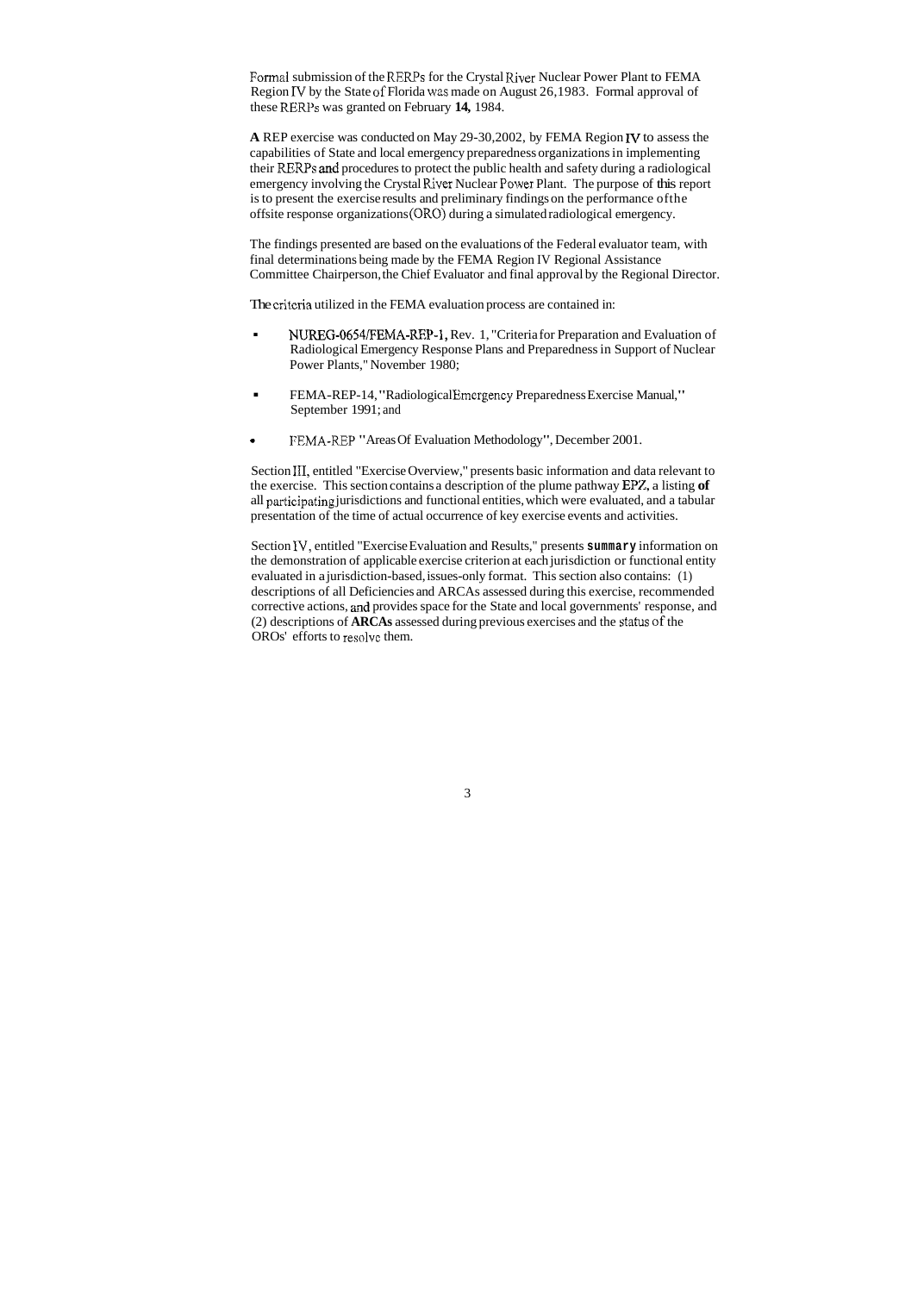### **111. EXERCISE OVERVIEW**

Contained in this section are data and basic information relevant to the May 29-30,2002, exercise to test the offsite emergency response capabilities in the area surrounding the Crystal River Nuclear Power Plant.

### **A. Plume EPZ Description**

The Crystal River Nuclear Power Plant is owned and operated by Florida Power Corporation, *a* Progress Energy Company, headquartered in St. Petersburg, Florida. The Crystal River Nuclear Power Plant is located at the Crystal River Energy Complex, 7.5 miles northwest of the town of Crystal River, in Citrus County, Florida. The Florida Power Energy Complex contains five power plants; four coal burning and one **825** megawatt pressurized water reactor. Parts of Citrus and Levy Counties lie within the 10-mile EPZ. There are three EPZ zones with a total resident population of 15,065 persons. Land use in the EPZ is a mix of residential, business and agricultural. The 50-mile PZ includes portions of Alachua, Dixie, Gilchrist, Hemando, Lake, Marion, Pasco **and** Sumter Counties.

### **B. Exercise Participants**

The following agencies, organizations, and units of government participated in the Crystal River Nuclear Power Plant exercise on May 29-30,2002.

### **STATE OF FLORIDA**

Division of Emergency Management Department of Health, Bureau of Radiation Control Department of Transportation Department of Environmental Protection Department of Agriculture and Community Affairs Department of Insurance Department of Management Services Departnient of Community Affairs Department of Law Enforcement

### **RISK JURESDICTIONS**

Citrus County Sheriff?s Department Citrus County Road Department Levy County Sheriff's Department Levy County Road Department Levy County Health Depatment Levy County School Board Levy County Sheriffs Explorers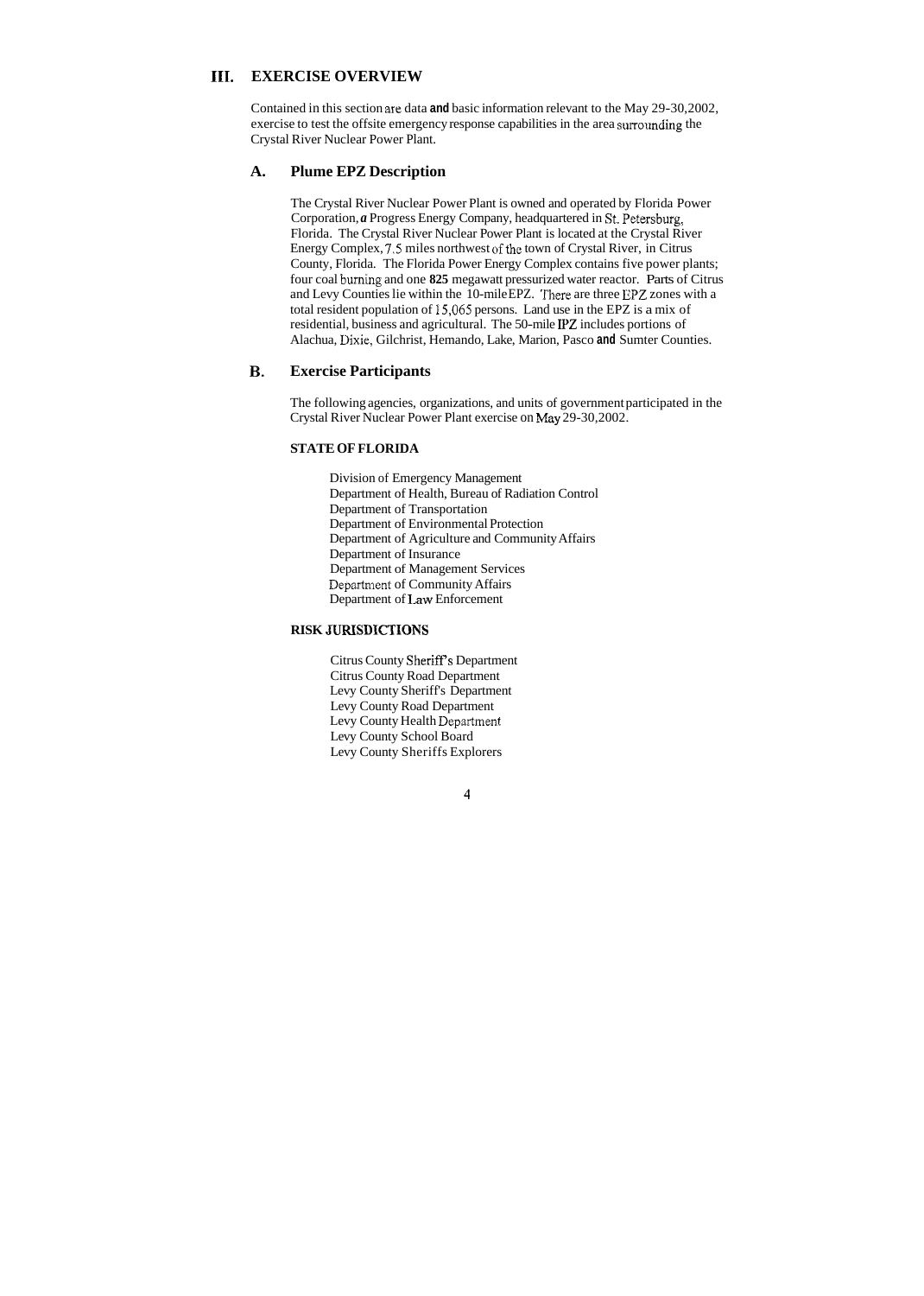Levy County Emergency Medical Services (EMS)

### **SUPPORT JURISDICTIONS**

Alachua County Dixie County Giichrist County Hernando County Lake County Marion County Pasco County Sumter County

### **PRIVATE/VOLUNTEER ORGANIZATIONS**

#### *e.*  **Exercise Timeline**

Alachua County, **Levy** County Branch, American Red **Cross**  Citrus County American Red Cross Connal Volunteer **Fire** Department Crystal River Volunteer Fire Department Bronson Volunteer Fire Department Chiefland Volunteer Fire Department Dunnellon Volunteer Fire Department Ingiess Volunteer Fire Department Morriston Volunteer Fire Department Otter Creek Volunteer Fire Department Rainbow Lakes Estate Volunteer Fire Department South Levy Volunteer Fire Department Sowlers Bluff Volunteer Fire Department Williston Volunteer Fire Department Yankeetown Volunteer Fire Department Levy County Sheriffs VOICE Chiefland Boy Scout Troop **126,** North **Florida** Council Williston **Boy** Scout Troop 420, North Florida Council

Table 1, on the following page, presents the time key events and activities occurred during the plume phase of the exercise on May 29,2002.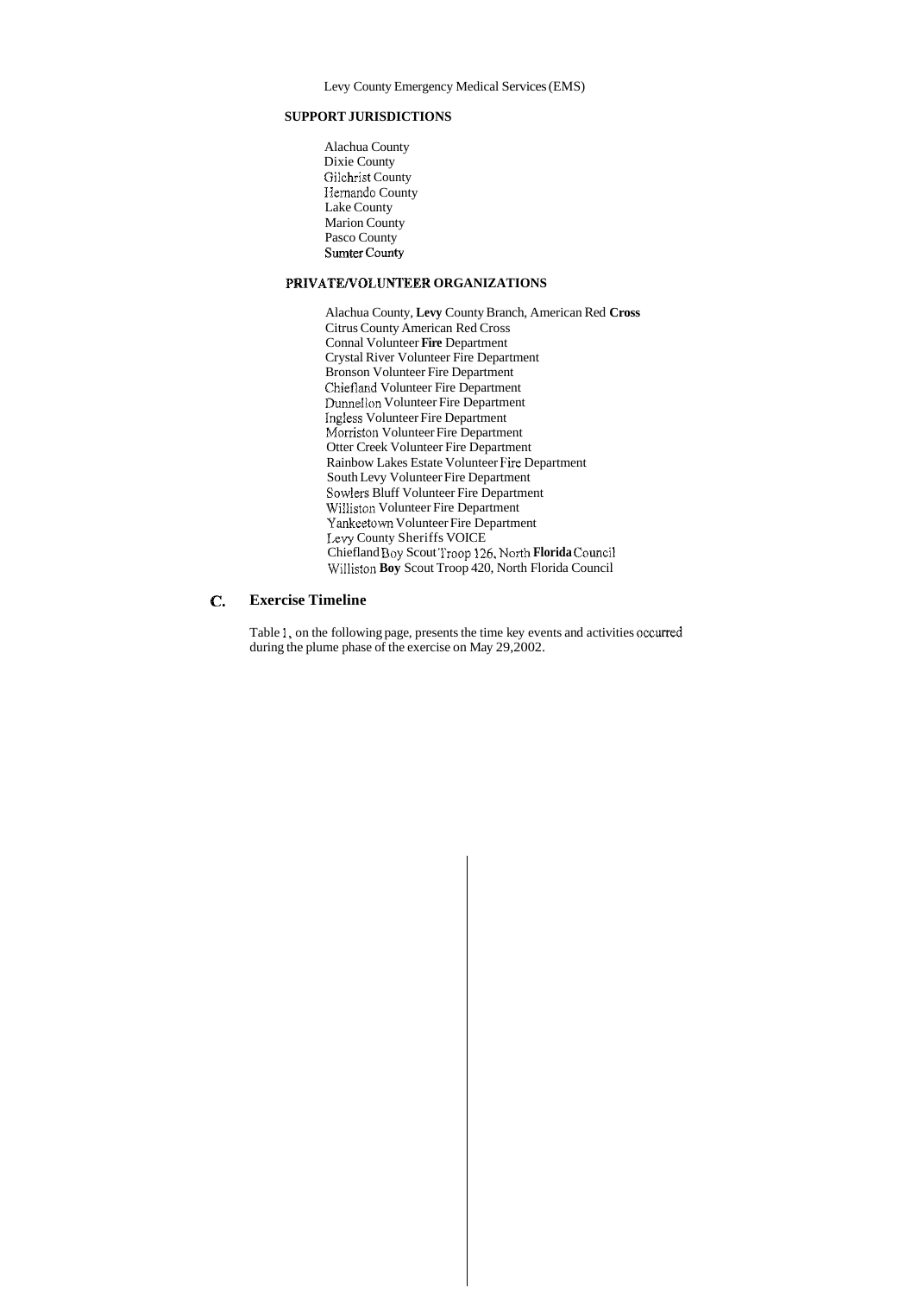## **Table 1. Plume Phase Exercise Timeline**

## DATE AND SITE: May 29, 2002 - Crystal River Nuclear Power Plant

*0)* 

| Emergency<br>Classification<br>Level or Event    | Time<br>Utility<br>Declared | Time That Notification Was Received or Action Was Taken |               |             |              |      |            |               |              |
|--------------------------------------------------|-----------------------------|---------------------------------------------------------|---------------|-------------|--------------|------|------------|---------------|--------------|
|                                                  |                             | <b>SEOC</b>                                             | <b>F-SERT</b> | <b>DOSE</b> | <b>MERL</b>  | FMTs | <b>ENC</b> | CITRUS COUNTY | LEVY COUNTY  |
| <b>Unusual Event</b>                             |                             |                                                         |               |             |              |      |            |               |              |
| Alert                                            | 0737                        | 0748                                                    |               |             | 0803         | 0803 |            | 0752          | 0748         |
| <b>Site Area Emergency</b>                       | 0833                        | 0842                                                    |               |             | 0859         | 0904 | 0833       | 0847          | 0847         |
| <b>General Emergency</b>                         | 1017                        | 1031                                                    | 1020          | 1020        | 1023         | 1023 | 1026       | 1032          | 1035         |
| Rad. Release Started                             | 1017                        | 1031                                                    | 1020          | 1020        | 1023         | 1023 | 1055       | 1032          | 1017         |
| <b>Release Terminated</b>                        | On-going                    |                                                         |               |             |              |      |            |               |              |
| <b>Facility Declared Operational</b>             |                             | 0748                                                    | 1100          | 0919        | 0810         |      | 0955       | 0800          | 0820         |
| Declaration Of State Of Emergency State<br>Local |                             | 0852                                                    | 0852          |             |              |      | 0925       | 1004<br>0915  | 1000<br>0846 |
| <b>Exercise Terminated</b>                       | 1358                        | 1402                                                    | 1355          | 1500        | 1500         | 1400 | 1358       | 1400          | 1400         |
| Early Precautionary Actions: School evacuation   |                             |                                                         |               |             |              |      |            |               | 0815         |
| 1st Protection Action Decision: Stay-tuned       |                             |                                                         |               |             |              |      |            | 0906          | 0903         |
| 1st Siren Activation                             |                             |                                                         |               |             |              |      |            | 0915          | 0915         |
| 1st EAS or Message                               |                             |                                                         |               |             |              |      |            | 0915          | 0915         |
| 2 <sup>nd</sup> Protective Action Decision:      |                             |                                                         |               |             |              |      |            |               |              |
| <b>Evacuate Zones: 1</b>                         |                             |                                                         | 1055          |             |              |      |            | 1052          | 1052         |
| Shelter Zones: 2 & 3                             |                             |                                                         |               |             |              |      |            |               |              |
| 2 <sup>nd</sup> Siren Activation                 |                             |                                                         | 1100          |             |              |      |            | 1100          | 1100         |
| 2 <sup>nd</sup> EAS Message                      |                             |                                                         | 1100          |             |              |      |            | 1100          | 1100         |
| 3 <sup>--</sup> Protective Action Decision:      |                             |                                                         |               |             |              |      |            |               |              |
| Evacuate Zones: 10-mile EPZ                      |                             | 1340                                                    |               |             |              |      | 1334       | 1342          |              |
| 3 <sup>rd</sup> Siren                            |                             |                                                         | 1340          |             |              |      |            | 1340          | 1345         |
| 3rd EAS Message                                  |                             |                                                         | 1345          |             |              |      |            | 1340          | 1345         |
| KI Administration: Emergency Workers-Ingest      |                             | 1100                                                    |               |             | 1053<br>1058 |      | 1114       | 1050          |              |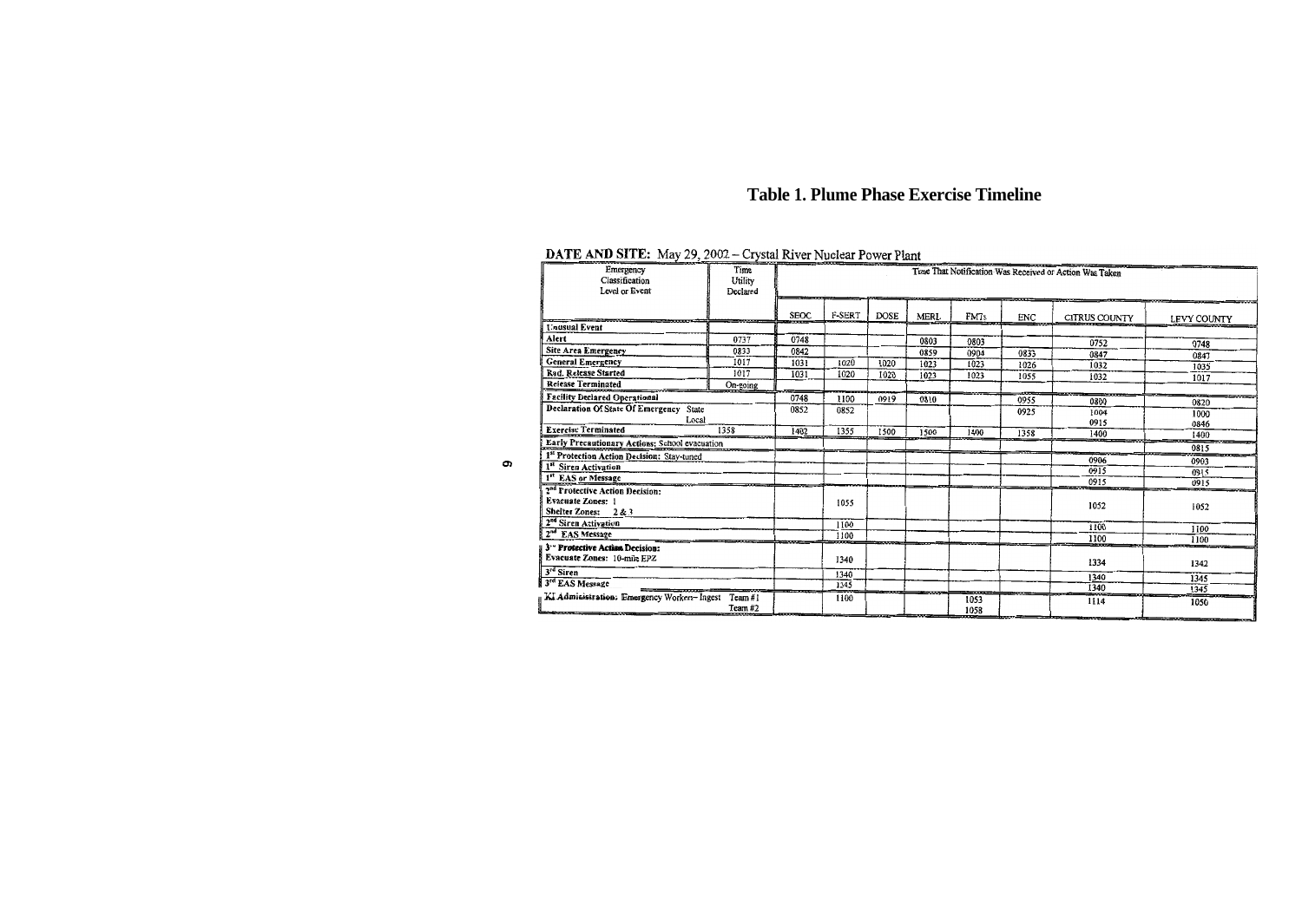### **IV. EXERCISE EVALUATION AND RESULTS**

Contained in this section are the results and preliminary findings of the evaluation of dl jurisdictions **and** functional entities that participated in the May 29-30,2002, exercise to test the offsite emergency response capabilities of State and local governments within the **10**  mile EPZ around the Crystal River Nuclear Power Plant.

The matrix presented in Table 2, presents the status of all exercise criteria scheduled for demonstration during this exercise, by all participating jurisdictions and functional entities. Exercise criteria arc identified by number. The demonstration status of those criteria is indicated by the use of the following letters:

- M<sub>-</sub> Met *(No Deficiency or ARCAs* assessed and no unresolved ARCAs from prior exercises)
- D Deficiency assessed
- A **ARCA(s)** assessed or unresolved ARCA(s) from prior exercise(s)
- N Not Demonstrated (Reason explained in Subsection B)

Each jurisdiction or functional entity was evaluated on the basis **of** its' demonstration of criteria delineated in exercise criteria contained in Evaluation Area Methodology, dated December 2001. Detailed information on the exercise criteria and the extent-of-play agreement used in this exercise are found in Appendix **3** of this report.

### **A. Summary Results of Exercise Evaluation** - **[Table 2](#page-10-0)**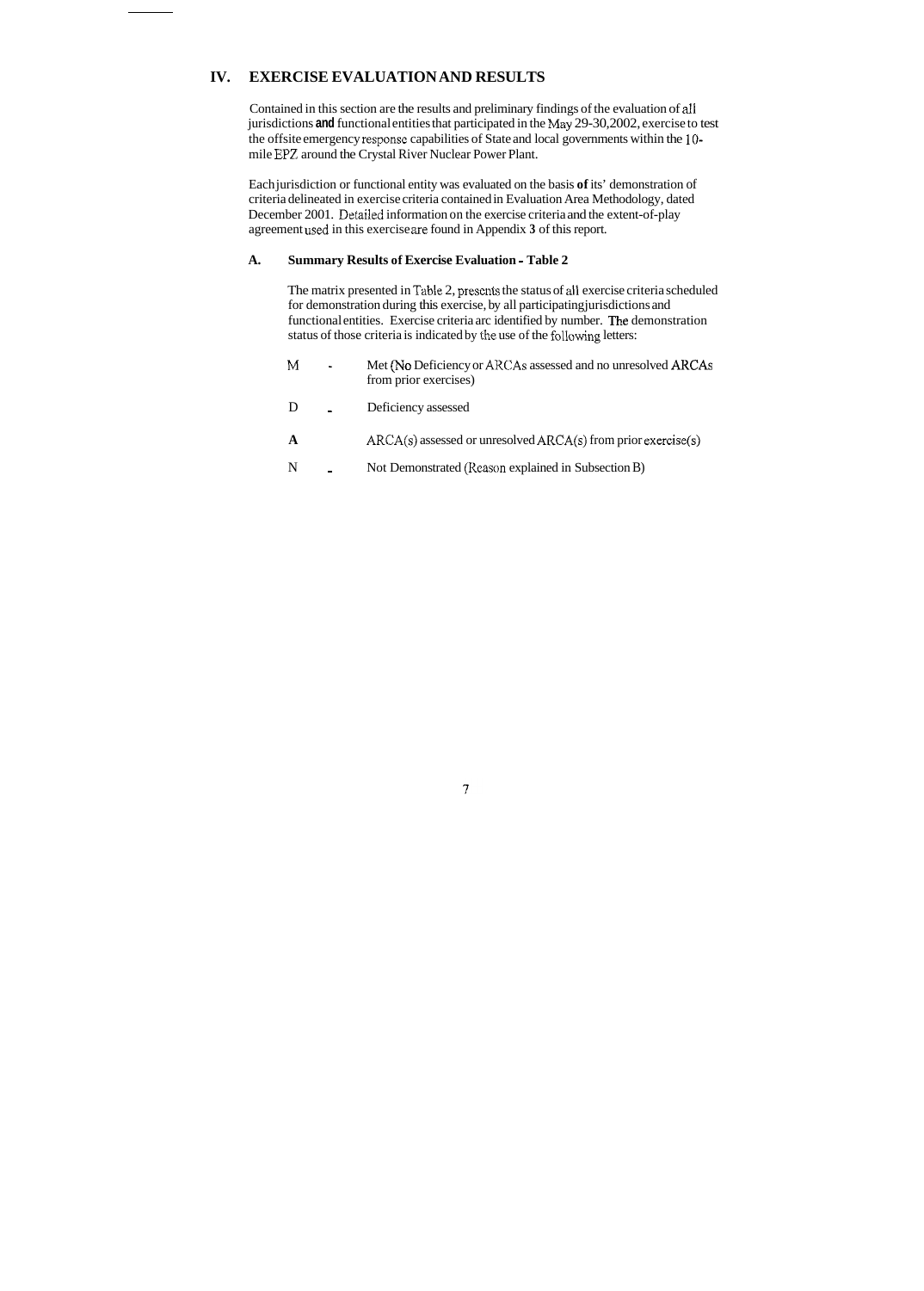## **Table 2. Summary Results of Exercise Evaluation**

### <span id="page-10-0"></span>**DATE AND SITE: May 29-30,2002 - Crystal River Nuclear Power Plant**

| <b>ELEMENT/Sub-Element</b>                                                                                           | <b>STATE</b>            | <b>F-SERT</b>           | <b>DOSE</b>             | EOF | <b>RAD LAB</b>                      | <b>FIELD TEAMS</b>      | ENC            | <b>CITRUS</b>           | LEVY                       | <b>ALACHUA</b> |
|----------------------------------------------------------------------------------------------------------------------|-------------------------|-------------------------|-------------------------|-----|-------------------------------------|-------------------------|----------------|-------------------------|----------------------------|----------------|
| 1. EMERGENCY OPERATIONS MANAGEMENT                                                                                   |                         |                         |                         |     |                                     |                         |                |                         |                            |                |
| I.a.1. Mobilization                                                                                                  | $\overline{\mathbf{M}}$ | $\mathbb{M}$            | M                       | M   | M                                   | М                       | M              | M                       | $\overline{M}$             | P              |
| 1.b.I. Facilities                                                                                                    | M                       | $\overline{\mathbf{M}}$ | M                       | M   | M                                   |                         | M              | M                       | M                          | P              |
| 1.c.1. Direction and Control                                                                                         | M                       | $\overline{\mathbf{M}}$ | M                       | M   |                                     |                         | M              | M                       | $\mathbf{M}$               | P              |
| 1.d.1. Communications Equipment                                                                                      | $\overline{\mathbf{M}}$ | $\overline{\mathbf{M}}$ | $\overline{\mathbf{M}}$ | M   | $\overline{\mathbf{M}}$             | M                       | $\overline{M}$ | M                       | $\overline{M}$             | P              |
| 1.e.1. Equipment & Supplies to Support Operations                                                                    | M                       | $\overline{\mathbf{M}}$ | M                       | M   | $\overline{M}$                      | M                       | M              | $\overline{M}$          | $\overline{M}$             | P              |
| 2. PROTECTIVE ACTION DECISION MAKING                                                                                 |                         |                         |                         |     |                                     |                         |                |                         |                            |                |
| 2.a.1. Emergency Worker Exposure Control                                                                             |                         | $\overline{\mathbf{M}}$ | $\overline{M}$          |     | $\overline{\mathbf{M}}$             | М                       |                | M                       | M                          |                |
| 2.b.1. Radiological Assessment and PARs Based on Available Information                                               |                         | $\overline{\mathbf{M}}$ | M                       | M   |                                     |                         |                | M                       | $\overline{M}$             |                |
| 2.b.2. Radiological Assessment and PADs for the General Public                                                       |                         | $\overline{\mathbf{M}}$ | M                       |     |                                     |                         |                | M                       | $\overline{\text{M}}$      |                |
| 2.c.1. Protective Action Decisions for Special Populations                                                           |                         |                         |                         |     |                                     |                         |                | M                       | $\overline{\mathbf{M}}$    |                |
| 2.d.l. Radiological Assessment & Decision Making for Ingestion Exposure                                              |                         | M                       | М                       | M   |                                     |                         |                | M                       | $\overline{\mathbf{M}}$    |                |
| 2.e.1. Rad Assessment & Decision Making for Relocation, Re-entry & Return                                            |                         | M                       | M                       | M   |                                     |                         |                | M                       | $\overline{\mathbf{M}}$    |                |
| <b>3. PROTECTIVE ACTION IMPLEMENTATION</b>                                                                           |                         |                         |                         |     |                                     |                         |                |                         |                            |                |
| 3.a.1. Implementation of Emergency Worker Control                                                                    |                         |                         |                         |     | $\overline{M}$                      | М                       |                | M                       | $\overline{\mathbf{M}}$    |                |
| 3.b.1. Implementation of KI Decisions                                                                                |                         |                         |                         |     |                                     | M                       |                | $\overline{\mathbf{M}}$ | $\mathbf{M}$               |                |
| 3.c.1. Implementation of PADs for Special Populations                                                                |                         |                         |                         |     |                                     |                         |                | M                       | $\overline{\mathbf{M}}$    |                |
| 3.c.2. Implementation of PADs for Schools                                                                            |                         |                         |                         |     |                                     |                         |                | M                       | $\overline{\mathbf{M}}$    |                |
| 3.d.1. Implementation of Traffic and Access Control                                                                  |                         |                         |                         |     |                                     |                         |                | M                       | M                          |                |
| 3.d.2. Impediments to Evacuation and Traffic and Access Control                                                      |                         |                         |                         |     |                                     |                         |                | M                       | M                          |                |
| 3.e.1. Implementation of Ingestion Decisions Using Adequate Information                                              |                         | $\overline{\mathbf{M}}$ |                         |     |                                     |                         |                | $\overline{M}$          | M                          |                |
| 3.e.2. Implementation of IP Decisions Showing Strategies and Instructional Materials                                 |                         | $\overline{\mathbf{M}}$ |                         |     |                                     |                         |                | $\overline{\mathbf{M}}$ | $\overline{M}$             |                |
| 3.f.1. Implementation of Relocation, Re-entry and Return Decisions                                                   |                         | $\overline{\mathbf{M}}$ |                         |     |                                     |                         |                | M                       | $\overline{M}$             |                |
| 4. FIELD MEASUREMENT and ANALYSIS                                                                                    |                         |                         |                         |     |                                     |                         |                |                         |                            |                |
| 4.a.1. Plume Phase Field Measurement & Analysis Equipment                                                            |                         |                         |                         |     |                                     | М                       |                |                         |                            |                |
| 4.a.2. Plume Phase Field Measurement & Analysis Management                                                           |                         |                         |                         |     |                                     | $\overline{M}$          |                |                         |                            |                |
| 4.a.3. Plume Phase Field Measurements & Analysis Procedures                                                          |                         |                         |                         |     |                                     | $\overline{\mathbf{M}}$ |                |                         |                            |                |
| 4.b.1 Post Plume Field Measurement & Analysis                                                                        |                         |                         |                         |     |                                     | $\overline{M}$          |                |                         |                            |                |
| 4.c.1 Laboratory Operations                                                                                          |                         |                         |                         |     | M                                   |                         |                |                         |                            |                |
| 5. EMERGENCY NOTIFICATION & PUBLIC INFORMATION                                                                       |                         |                         |                         |     |                                     |                         |                |                         |                            |                |
| 5.a.1. Activation of Promot Alert and Notification Systems                                                           |                         | $\overline{\mathbf{M}}$ |                         |     |                                     |                         |                | M                       | M                          |                |
| 5.a.2. Activation of Prompt Alert and Notification 15 Minute (Fast Breaker) N/A                                      |                         |                         |                         |     |                                     |                         |                |                         |                            |                |
| 5.a.3. Activation of Backup Alert and Notification Systems                                                           |                         |                         |                         |     |                                     |                         |                | M                       | M                          |                |
| 5.b.1. Emergency Information and Instructions for the Public and the Media                                           |                         | М                       |                         |     |                                     |                         | M              | M                       | $\overline{M}$             |                |
| <b>6. SUPPORT OPERATIONS/FACILITIES</b><br>6.a.1. Monitoring, Decon & Registration of Evacuees/EW Monitoring & Decon |                         |                         |                         |     |                                     |                         |                |                         |                            |                |
| 6.b.1. Monitoring and Decontamination of Emergency Worker Equipment                                                  |                         |                         |                         |     |                                     |                         |                | $M/A^*$                 | $\overline{\mathsf{M}}$ A* |                |
| 6.c.1. Temporary Care of Evacuees                                                                                    |                         |                         |                         |     |                                     |                         |                | M                       | M                          |                |
| 6.d.1. Transportation and Treatment of Contaminated Injured Individuals                                              |                         |                         |                         |     |                                     |                         |                | M                       | M                          |                |
|                                                                                                                      |                         |                         |                         |     |                                     |                         |                |                         |                            |                |
| <b>LEGEND</b><br>$M = Met$ $A = ARCA$<br>$D = Deficiency$                                                            |                         |                         |                         |     | $P =$ Practice (Not for evaluation) | $x^* = See$ Report      |                |                         |                            |                |

 $\infty$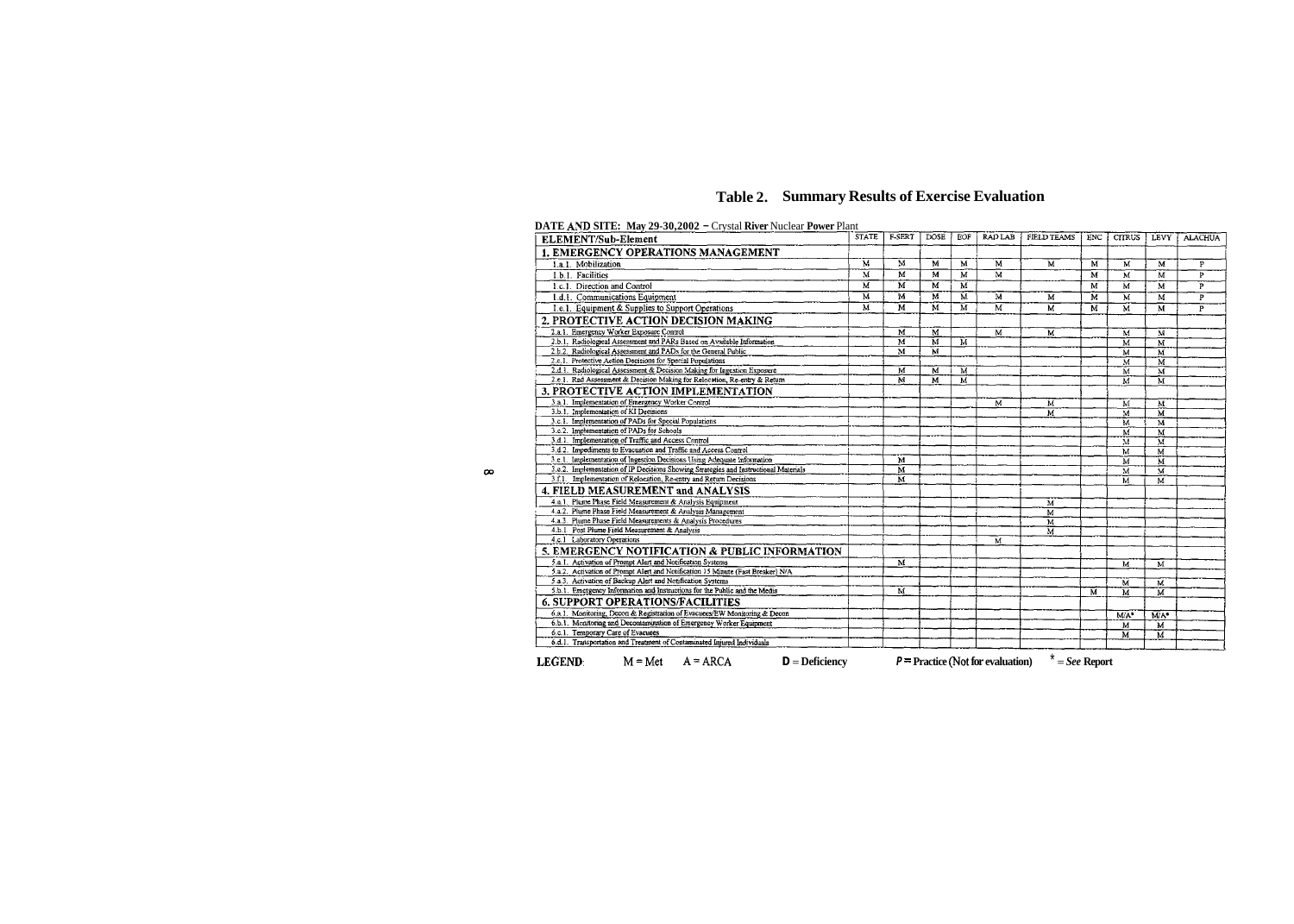### **B.** Status of Jurisdictions Evaluated

This subsection provides infomation on the evaluation of each participating jurisdiction and functional entity in a jurisdiction based, issues only format. Presented below is **a**  definition of the terms used in this subsection relative **to** Criterion demonstration status.

- . bleb Listing of the demonstrated exercise criterion under which no Deficiencies or **ARCAs** were assessed during this exercise and under which no ARCAs assessed during prior exercises remain unresolved.
- **Deficiency -** Listing of the demonstrated exercise criterion under which one or more Deficiencies was assessed during *this* exercise. Included is **a** description of each Deficiency and recommended corrective actions.
- . **Area Requiring Corrective Actions**  Listing of the demonstrated exercise criterion under which one or more ARCAs were assessed during the current exercise or ARCAs assessed during prior exercises that remain **unresolved.** Inciuded is a description of the ARCAs assessed during this exercise and the recommended corrective action to be demonstrated before or during the next biennial exercise.
- . **Not Demonstrated** -Listing of the exercise criteria which were not demonstrated **as**  scheduled during this exercise and the reason they were not demonsitrated.
- **Prior ARCAs Resolved**  Descriptions of *ARCAs* assessed during previous ■ Prior ARCAs • Resolved • Descriptions of *ARCAs* assessed during previewercises. which were resolved in this exercise and the corrective actions demonstrated.
- . **Prior ARCAs Unresolved**  Descriptions of ARCAs assessed during prior exercises, which were not resolved in this exercise. Included is the reason the ARCA remains unresolved **and** recommended corrective **actions** to be demonstrated before or during the next biennial exercise.

The following are definitions of the two types of exercise issues, which may be discussed in this rcport.

- . **A Deficiency** is defined in FEMA-REP-I4 **as "...an** observed or identified inadequacy of organizational performance in an exercise that could cause a finding that offsite emergency preparedness is not adequate to provide reasonable assurance that appropriate protective measures can be taken in the event of a radiological emergency to protect the health and safety of the public living in the vicinity of **a**  nuclear power plant."
- **An ARCA** is defined in FEMA-REP-14 *as* "...an observed or identified inadequacy of organizational perfomancc *in* an exercise that is not considered, by itself, to adverseiy impact puhlic health and safety."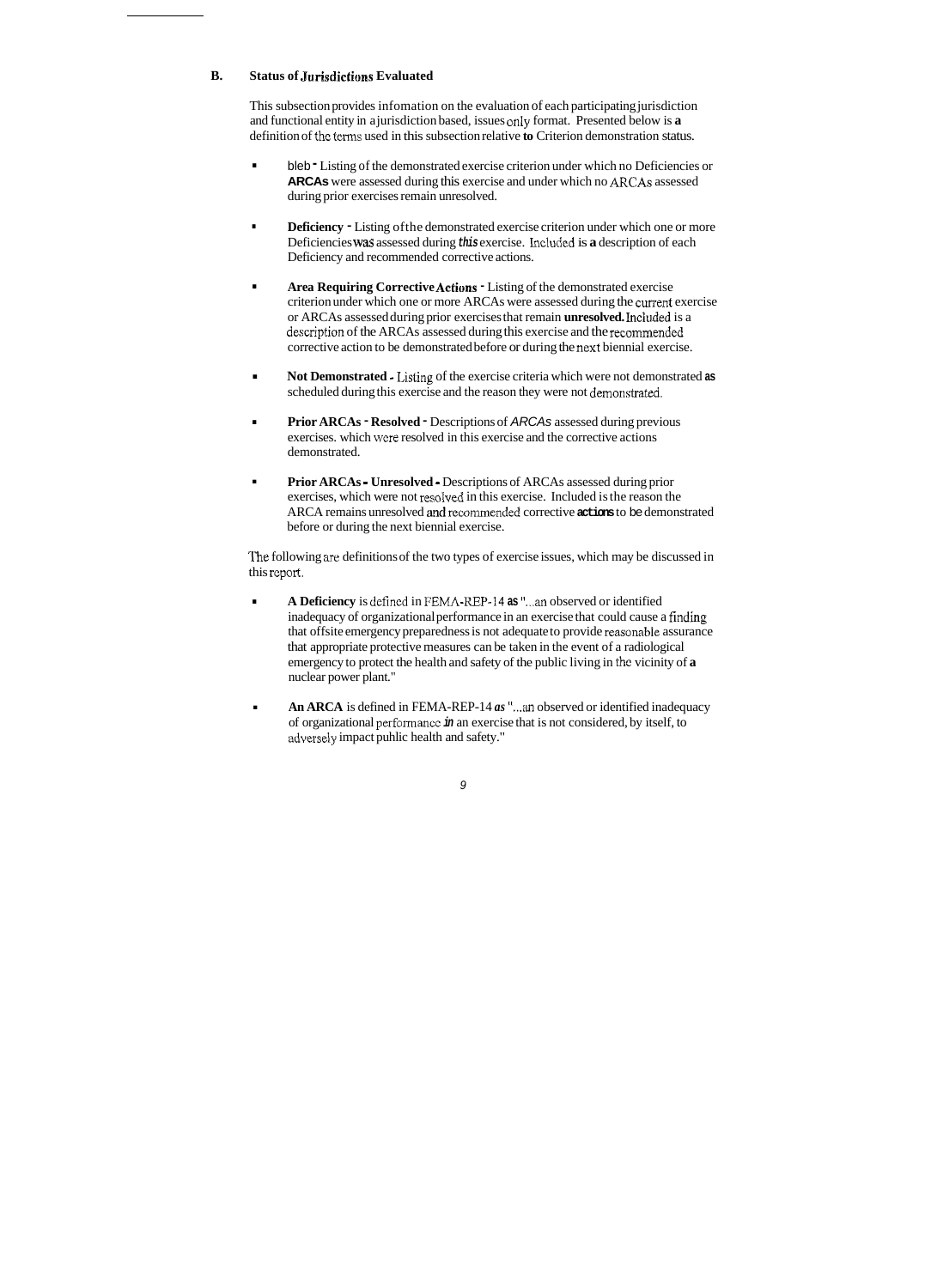### **1. STATE OF FLORIDA**

### **1.1 State Emergency Operations Center – Plume**

The State Emergency Operations Center (SEOC) was responsible for direction and control **of** emergency operations during the early stages of the exercise until operational control was shifted **to** the Forward State Emergency Response Team (F-SERT). The SEQC is a state of the **art** facility manned by a professional staff fiom the Division of Emergency Management (DEM) **and** other appropriate State agencies. SEOC activities were conducted in *an*  outstanding manner and are a credit to the State **of** Florida.

- **a. MET:** Criteria **l.a.l.,** 1.b.l., I.c.l., 1.d.l. and T.e.1.
- **b. DEFICIENCY:** NONE
- **c. AREAS REQUIRING CORRECTIVE ACTION** NONE
- **d. NOT DEMONSTRATED:** NONE
- *e.* **PRIOR ARCAS RESOLVED:** NONE
- **f. PRIOR ARCAS UNRESOLVED:** NONE

### **State Emergency Operations Center** - **Ingestion**

The SEOC continued to support the F-SERT via teleconferences held regularly to update all counties involved in the ingestion impact **of** the release. **SEOC** staff assisted with met needs and sent the State Department of **Agriculture** representative forward to address agriculture issues.

- a. **MET:** Criteria I .c. 1. and 1 **d.1.**
- **b. DEFICIENCY** NONE
- *c*  **AREAS REQUIRING CORRECTWE ACTION:** NONE
- **d. NOT DEMONSTRATED:** NONE
- *e.* **PRIOR ARCAS RESOLVED:** NONE
- **f. PRIOR ARCAS** ~ **UNKFSOLWD:** NONE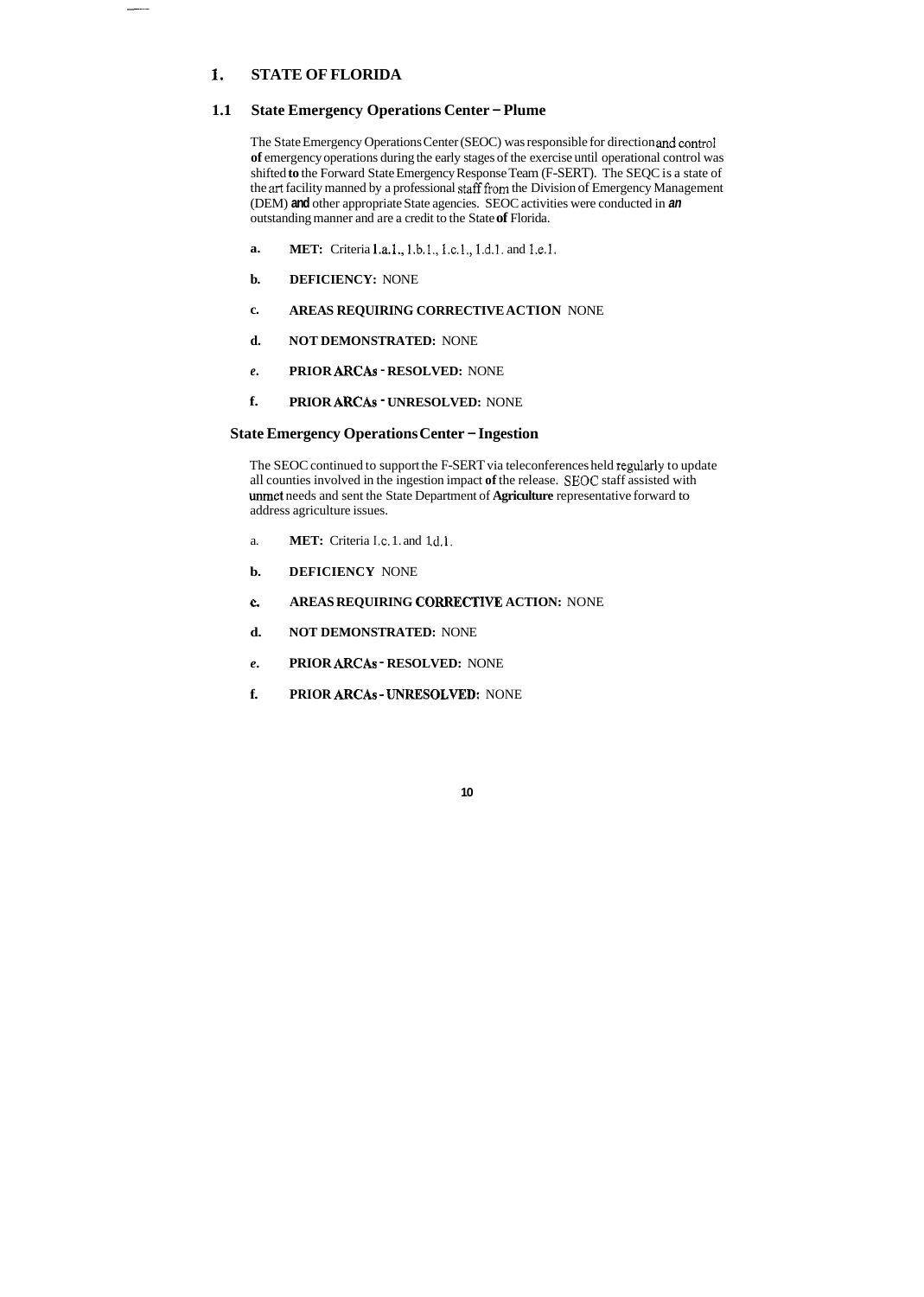### **8.2 Forward State Emergency Response Team - Plume**

Following the declaration of a Site Area Emergency (SAE), the **SEOC** initiated a Declaration of a State of Emergency and simulated the dispatching of **the.** F-SERT **to** the Emergency Operations Facility (EOF) in Crystal River. The F-SERT arrived at approximately 0925. At 0955 the F-SERT and Emergency **Support** Function (ESF) team leaders received a situation briefing from the staff while the remainder ofthe *teaan*  continued setting up operations within the EOF. **A** declaration **of** General Emergency (GE), accompanied with information concerning a release of radioactive material, was received at 1020. The F-SERT met with representatives from the utility, the Counties and Rad Wealth and telecunferenced with the SEOC. Protective actions were discussed and a protective action decision (PAD) was reached to evacuate zone **1** and shelter in place zones 2 and **3.** The F-SERT announced that they would assume dircction **and** control **at**  1100.

Coordination with the SEOC, other state agencies, **Risk** and Host Counties, and the utility was on going and timely. All PADs coordinated by the F-SERT were timely and consistent with plant conditions and other data available to the decision makers. Alert and notification of the public **was** timely and in accordance **with the** plans. Agriculture advisories, precautions for cmergency workers, to include the issuance **and** ingestion of potassium iodide (KI) were ail considered.

- **a. MET:** Criteria 1.a.1., 1.b.1., 1.c.1., 1.d.1., 1.e.1., 2.a.1., 2.b.1., 2.b.2., 5.a.1. and 5.b.l.
- **b.** DEFICIENCY: NONE
- *c*  **AREAS REQUIMHMG CORRECTIVE ACTION:** NONE
- **d.** MOT **DEMONSTRATED:** NONE
- PRIOR ARCAS RESOLVED: NONE е.
- *e* **PRIOR ARCAS** ~ **UNRESOLVED.** NONE

### **Forward State Emergency Response Team – Ingestion**

The State, Citrus, Levy, Aiachua, Dixie, Gilchrist and Marion Counties participated in the ingestion pathway phase ofthe Crystal River Exercise. The ESFs participating in the ingestion exercise included *the* Department of Agriculture, Florida Department of Law Enforcement, Emergency Management, and the Bureau of Radiological Health.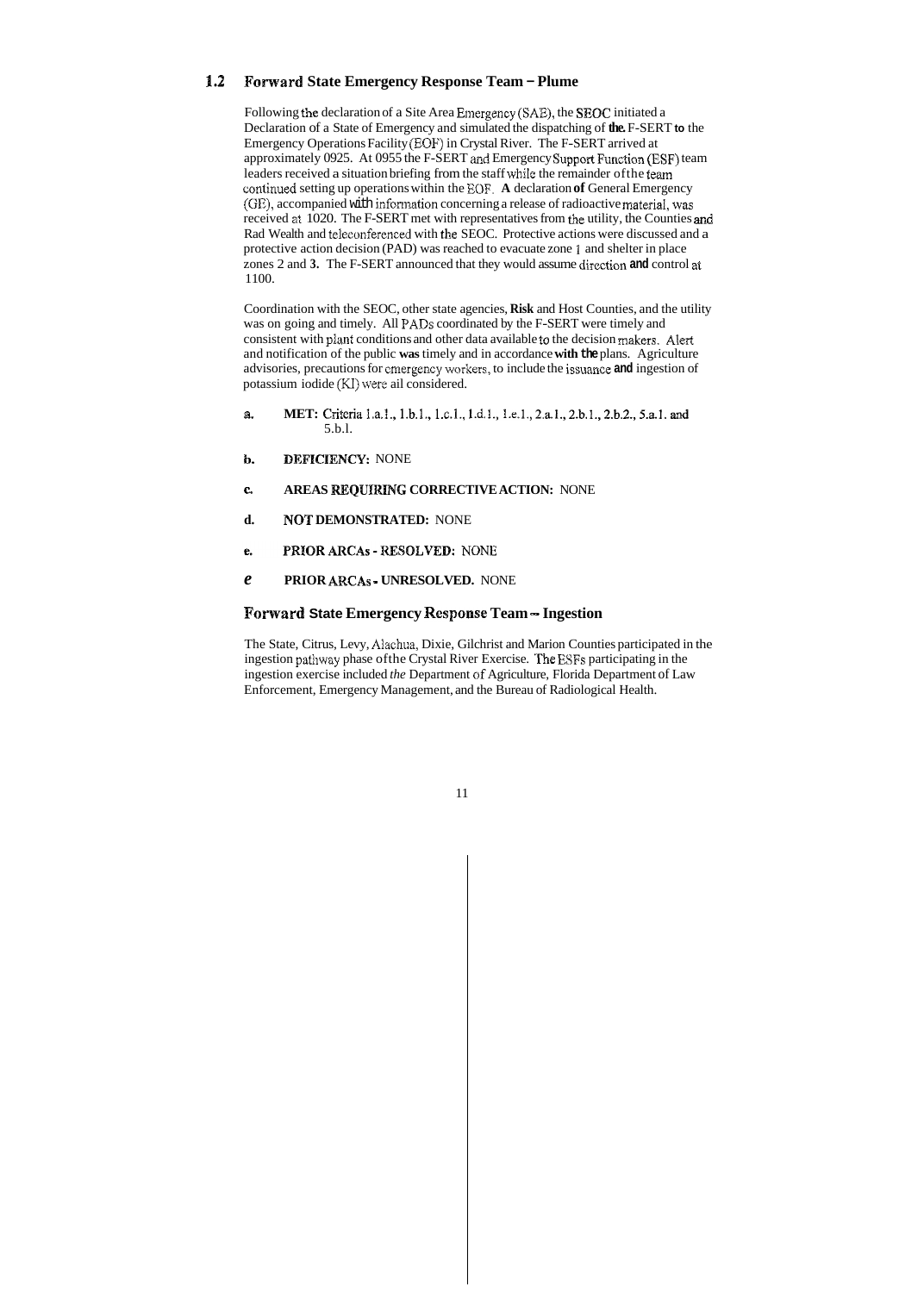The counties playing were intensely involved in the relocation, re-entry decision-making process with the State. The radiological impact on food, water and other ingestible items was thoroughly discussed. Embargos were in place and characterization of the release and impact on the local economy and crops were addressed. Actions taken prior to the start **of** the ingestion pathway portion of the exercise included placing animals on stored feed and covered water: as well as the establishment of an agricultural embargo area. Initial discussions during the ingestion exercise concerned actions to protect the public in areas that would exceed the one-year dose for the relocation protective action guidelines **(PAC?)** and when they would start bringing in the boundary for the embargo area. **A** hot spot, which exceeded the one-year relocation **PAG,** was located in Marion **County** and required the relocation of individuals living in the area. Radiological health stated they would continue to monitor the area to determine when residents would be allowed to return to live. The length of time would be dependent on the isotopic mix.

- **a. MET** Criteria 1.c.1., 2.a.1., 2.d.1., 2.e.1., 3.e.1., 3.e.2., 3.f.1. and 5.b.1.
- **b. DEFICIENCY** NONE
- **C. AREAS REQUIRING CORRECTIVE ACTION: NONE**
- **d. NOT DEMONSTRATED:** NONE
- **e. PRIOR ARCAS RESOLVED:** NONE
- **f. PRIOR ARCAS UNRESOLVED:** NONE

### **1.3** Dose Assessment – Plume and Ingestion

'The Counties discussed re-entry procedures. Traffic and access control points were set up throughout the area to prevent unauthorized access.

The Dose Assessment staff understood their responsibilities, followed plans, and successfblly demonstrated their ability to provide meaningful technical information. 'iheir principal fimctions and responsibilities during the plume phase included conducting independent accident analyses that included the calculation and assessment of radiological doses, and the development and implementation of appropriate protective actions. The dose assessment personnel worked well with the utility dose assessment staff in corroborating information. and coordinating with the Field Team Director (FTD) in collecting independent, useful data that could be used by the state. The dose assessment staff used a computer program different from that of the utility, yet derived similar results. indicating that both had achieved proper dose assessment values. During the ingestion phase, the dose assessors corroborated information and advised the FTD in collecting meaningful and useful environmental samples to determine reentry and relocation criteria for the state's use. Members of the dose assessment staff were professional and displayed a positive attitude.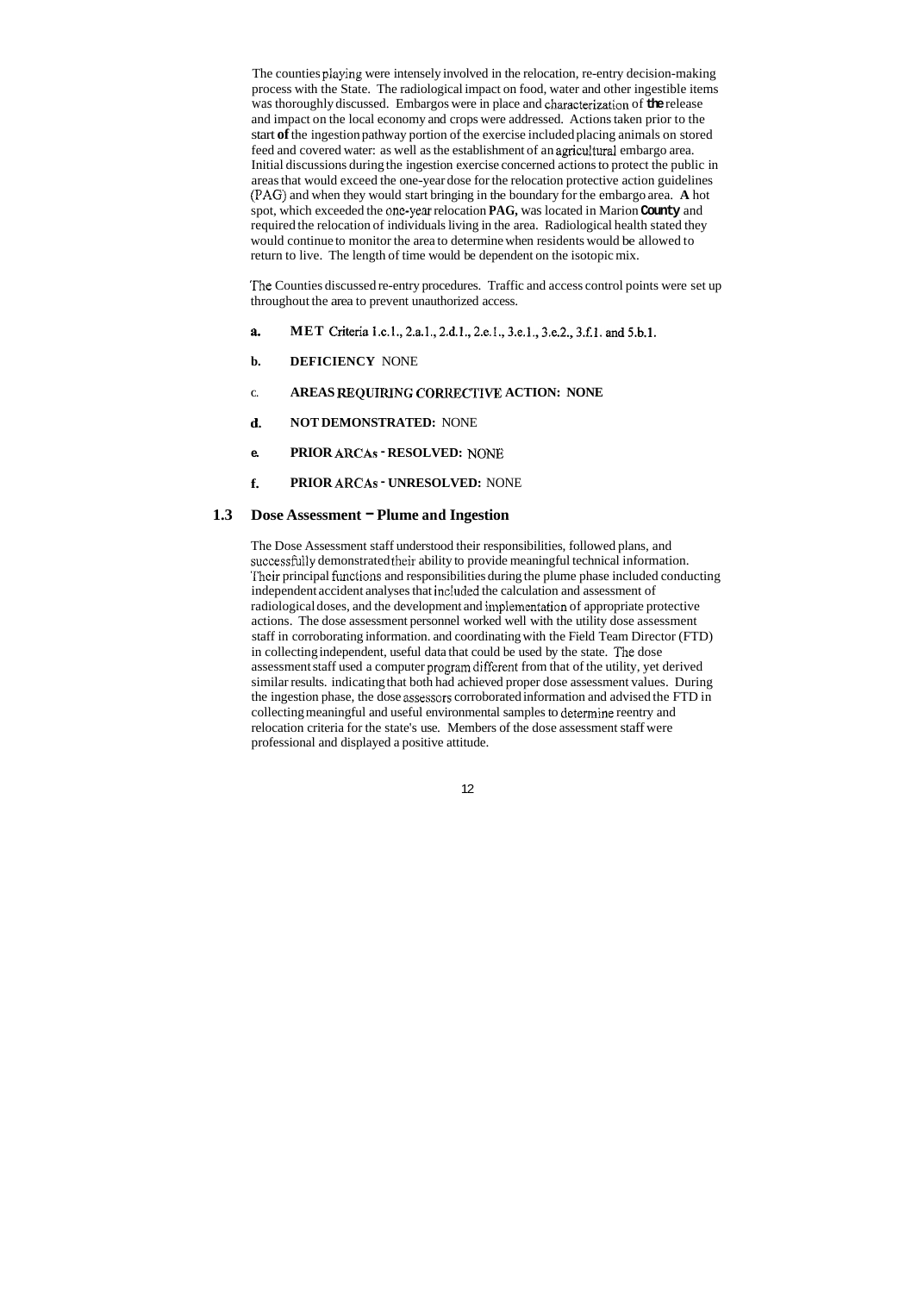- **a. MET:** Criteria 1.a.1., 1.b.1., 1.c.1., 1.d.1., 1.e.1., 2.a.1., 2.b.1., 2.b.2., 2.d.1., and  $2.e.1$ .
- **b. DEFICIENCY** NONE
- **e. AREAS REQUIRING CORRECTIVE ACTION:** NONE
- **d. NOT DEMONSTRATED:** NONE
- **e. PRIOR ARCAS RESOLVED:** NONE
- **f. PRIOR ARCAS UNRESOLVED:** NONE

### 1.4 Emergency Operations Facility – Plume

*The* ntility operator's EOF is an excellent facility *from* **which dl** participating organizations can effectively manage ongoing emergency operations. Communications, coordination, and the Row of technical information between the utility operator and all participating Federal, State and local government officials were outstanding.

Independent accident analyses were successfully and professionally demonstrated, to include radiological dose assessment, and providing direction and control *for* the State's radiological field monitoring teams. **The** determinations resulting from these analyses were coordinated with the analyses conducted by the utility operator and representatives ofthe Nuclear Regulatory Commission **(NKC),** and were utilized *to* develop, formulate, **and** implement appropriate protective actions.

**All** ofthe State and local government officials who were deployed to the EOF were well trained, followed applicable procedures; and overall, they performed their respective responsibilities in an efficient and professional manner.

- **a. MET: Criteria** 1.a.1., 1.b.1., 1.c.1., 1.d.1., 1.e.1. and 2.b.1.
- **lp. DEFICIENCY:** NONE
- **c. AREAS REQURINB: CORRECTIVE ACTION:** NONE
- **d. NOT DEMONSTRATED:** NONE
- **e. PRIOR AHCAs RESOLVED:** NONE
- f. PRIOR ARCAS - UNRESOLVED: NONE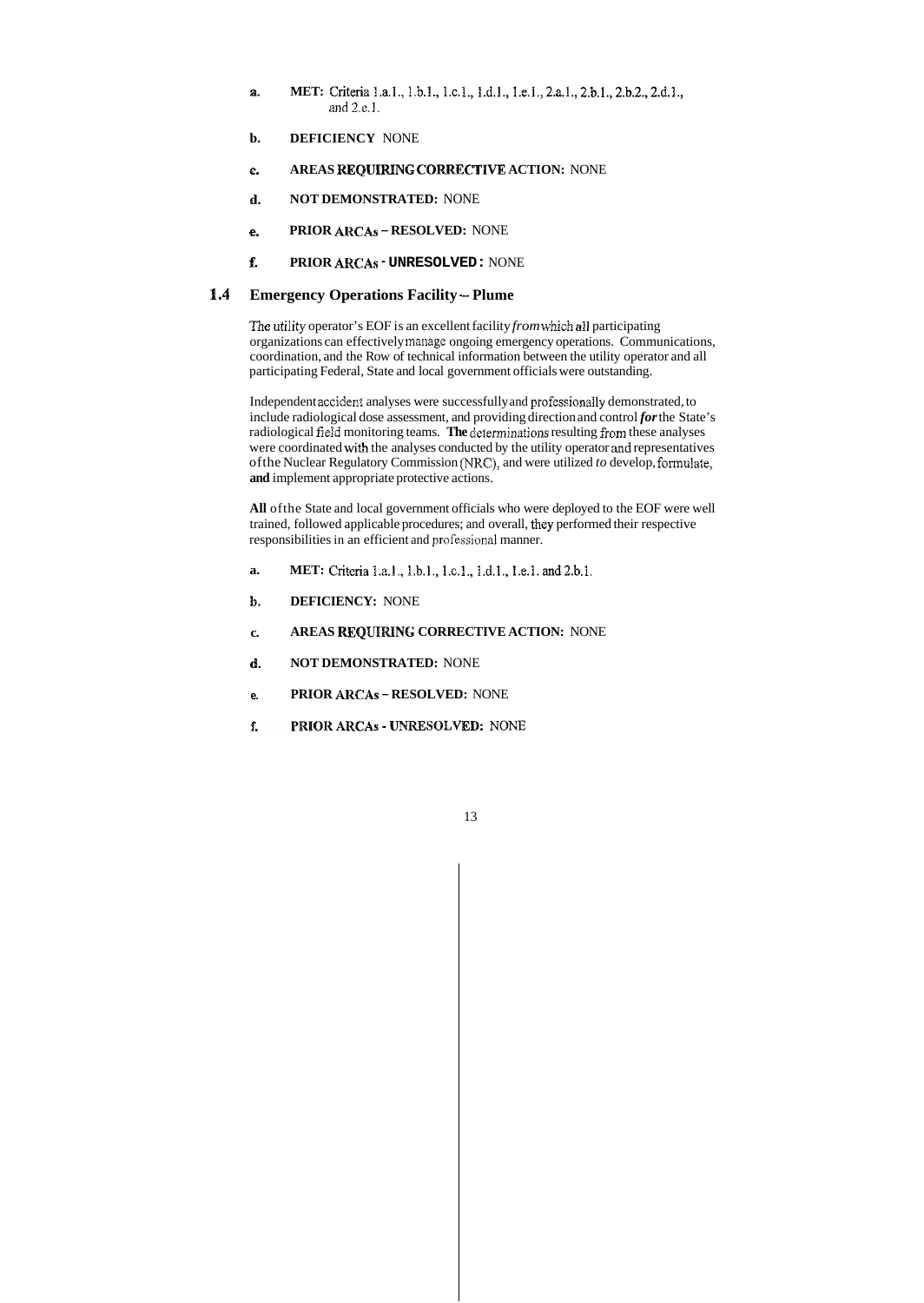### **Emergency Operations Facility** - **Ingestion**

The EOF was utilized as the Central Command Center from which all State, local government and responding Federal agencies conducted emergency management operations. The SEOC, located in Tallahassee, actively participated in this process **by**  means of teleconferencing.

All applicable State agencies, in close coordination with the NRC [the Lead Federal Agency (LFA)], and the Advisory Team for food, health and the environment (A-Team), comprised of officials representing the **U. S.** Environmental Protection Agency, the **U.S.**  Department of Agriculture (USDA), Health and Human Services(WHS), and the Food and Drug Administration (FDA), conducted a thorough technical assessment of all of the environmental considcrations within the 50-mile-ingestion pathway zone, and impiementcd appropriate protective actions, to include relocation of the public where necessary.

- **a. MET:** Criteria 1.c.1., 2.d.1. and 2.e.1.
- **b. DEFICIENCY:** NONE
- **C. AREAS REQUIRING CORRECTIVE ACTION** NONE
- **d. NOT DEMONSTRATED** NONE
- **e. PRIOR ARCAS -RESOLVED:** NONE
- **f. PRIOR ARCAS UNRESOLVED:** NONE

State officials developed a comprehensive recovery and re-entry pian, with consensus of all ofthe affected local governments, and the LFA, and the A-Team. State and local government officials who deployed **to** the EOF were knowledgeable, well trained, and carried out their respective responsibilities, consistent with the policies, plans and procedures specified in the State Radiological Emergency Response Plan in a professional manner.

### **1.5 Mobile Emergency Radiological Laboratory** - **Plume**

The Mobile Emergency Radiological Laboratory (MERL) and the Sample Preparation Van (SPV) were pre-positioned in the parking lot at the EOF and were operational at 0810. By 0905 three field teams were briefed and deployed by the MERL Supervisor. The field teams were turned over to the FTD at 0924. **Good** contamination control procedures were demonstrated with the set up of a hotline comprised of a hot zone, a buffer zone and a clean zone to process both incoming personnel and field team samples. The SPV staff demonstrated how they would prepare the filter paper, iodine cartridges and swipc samples for the MERL so that cross contamination would not occur. The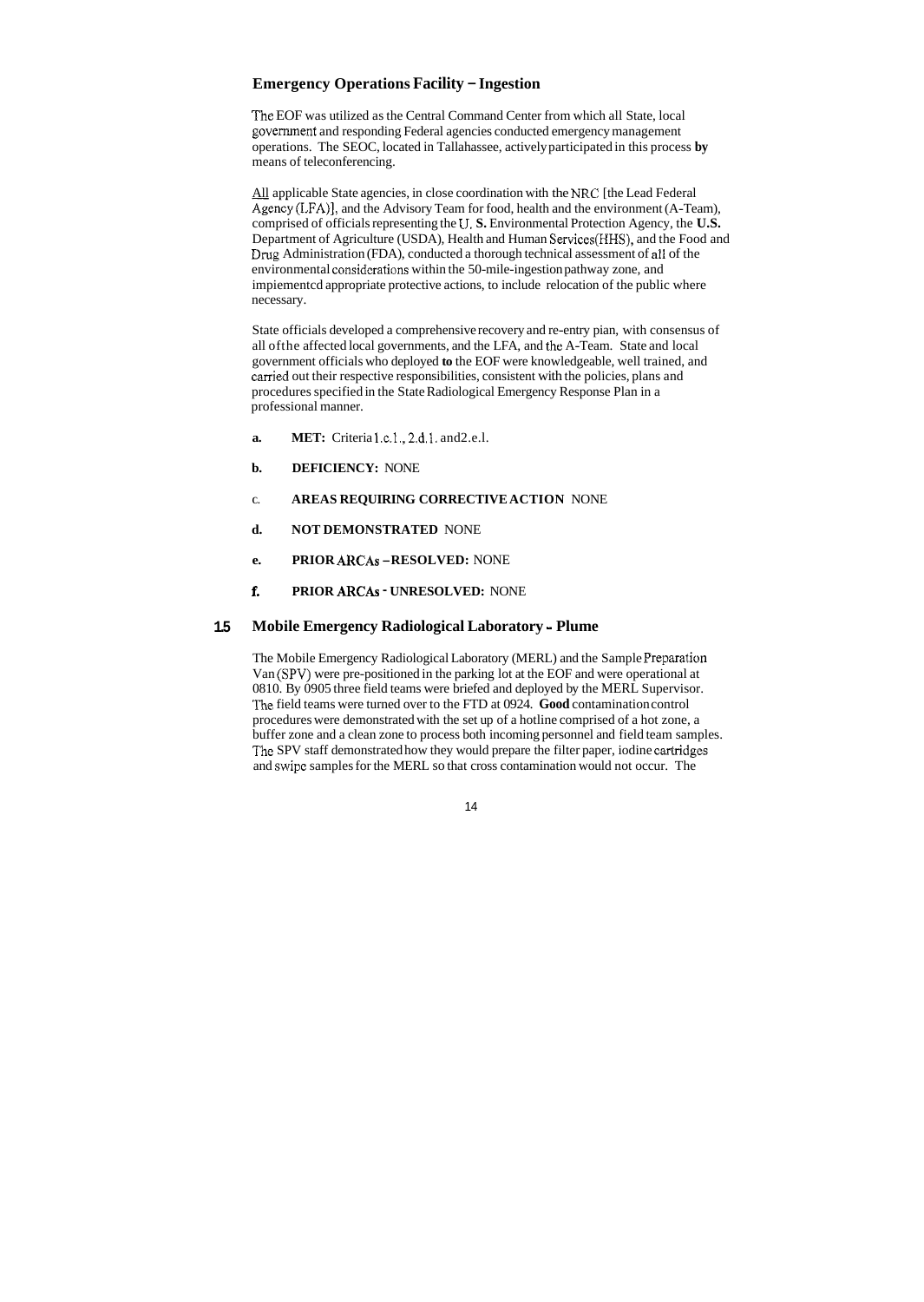MERL demonstrated the gamma spectrometry of filter papers **and** iodine cartridges. **All**  personnel demonstrated knowledge of the plans and use of procedures.

- **a. MET:** Criteria 1.a.1., 1.b.1., 1.d.1., 1.e.1., 2.a.1., 3.a.1., and 4.c.1.
- **b. DEFICIENCY.** NONE
- **c. AREAS REQUIRING CORRECTIVE ACTION:** NONE
- **a. NOT DEMONSTRATED:** NQNE
- e. **PRIOR ARCAS RESOLVED:** NONE
- f. **PRIOR ARCAS - UNRESOLVED: NONE**

### **Mobile Emergency Radiologies1 Labosatsry** - **Ingestion**

For the ingestion pathway exercise the MERZ and the SPV **were** located at the Levy County Sheriffs Office, **Inglis** sub-station and were operational at **0939. At 0808,** *the*  MERL supervisor gave a thorough briefing **to** the three fidd teams, the Levy County Agriculture Department personnel **and** the Radio Amateur **Civil** Emergency Services (RACES) operators. At **0833** the field teams **were** turned over *to* the FTD for their assignments. Thoughout the day the **RACES** operators maintained communications links with the MERL, the EOF and the three field teams. The RACES operators were able to maintain communications *to* locations where the Department of Health radio and the local radio did not work.

- **a. MET:** Criteria 1.d.1., 2.a.1., 3.a.1. and 4.c.1.
- **b. DEFICIENCY:** NONE
- **c. AREAS REQUIRING CORRECTIVE ACTION: NONE**
- **d. NOT DEMONSTRATED:** NONE
- **e. PWOW ARCAS RESOLVED:** NONE

The SPV staff demonstrated the capability to prepare samples *of* grass, water and **soil** for counting by MERL. The MERL demonstrated the capability for gamma spectrometry for samples of soil, water **and** grass. Through **an** interview the SPV and the MERL staff demonstrated the capability to do sample preparation and gamma spectrometry for samples of watemielon, peanuts and milk. Both the SPV and the MERL demonstrated pod contamination cont~ol procedures. **All** activities &'ere conducted **in** accordance with plans, procedures and the extent of play agreement.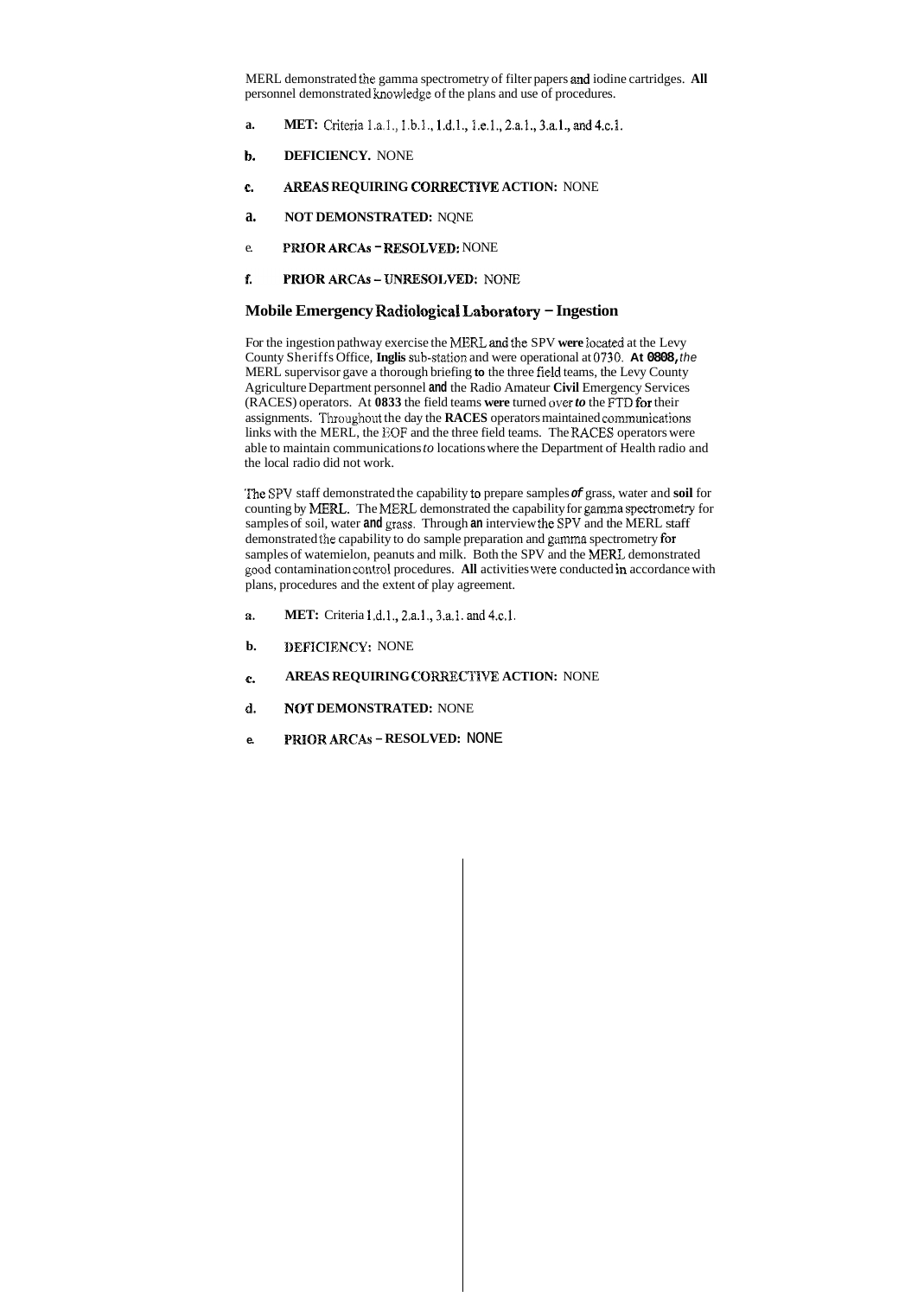.\_.

### **f. PRIOR ARCAS -UNRESOLVED:** NONE

### **1,6 Radiological Field Monitoring Teams** - **Plume**

The State Field Monitoring Teams (FMT) demonstrated the criteria that pertained to their assigned activities, as modified by the extent-of-play (EOP) agreement. The **FMTs** were pre-positioned at the EOF in accordance with the EOP. The team's effective use of their equipment and implementation of procedures ensured that each task given them was fully accomplished. The FMTs demonstrated both primary and backup communication systems. Team members knew their exposure limits and turn back values; were properly equipped with dosimetry and simulated potassium iodide **(KK)** supplies; correctly performed equipment inventory and instrumentation checks; and conducted sampling activities in accordance with their procedures and promptly communicated results to the Field Team Coordinator.

- **a. MET:** Criteria 1.d.1., 2.a.1., 3.a.1., 3.b.1. and 4.b.1
- **b. DEFICIENCY:** NONE
- *e.*  **AREAS REQUIRING CORRECTIVE ACTION:** NONE
- **a. NOT DEMONSTRATED:** NONE
- **a. MET:** Criteria 1.a.1., 1.d.1., 1.e.1., 2.a.1., 3.a.1., 3.b.1., 4.a.1., 4.a.2. and 4.a.3.
- **b. DEFICIENCY:** NONE
- **C. AREAS REQUIRING COKRECTIVE ACTION:** NONE
- **d. NOT DEMONSTRATED:** NONE
- **e. PRIOR ARCAS RESOLVED:** NONE
- **f. PRIOR ARGAS UNRESOLVED:** NONE

### **Radiological Field Monitoring Teams** - **Ingestion**

**During** the ingestion pathway phase of the exercise, the FMTs demonstrated the ability **to**  continuously monitor the area they were assigned, and limit their external exposure **to**  radiation while completing their assignments. Their knowledge and ability to implement the procedures for determining field radiation measurements and the appropriate use of field monitoring equipment previously displayed in the plume phase was again well demonstrated. 'The FMTs successfully demonstrated the **sbiiity** to obtain vegetation, soil milk, and feed samples during the ingestion pathway sampling.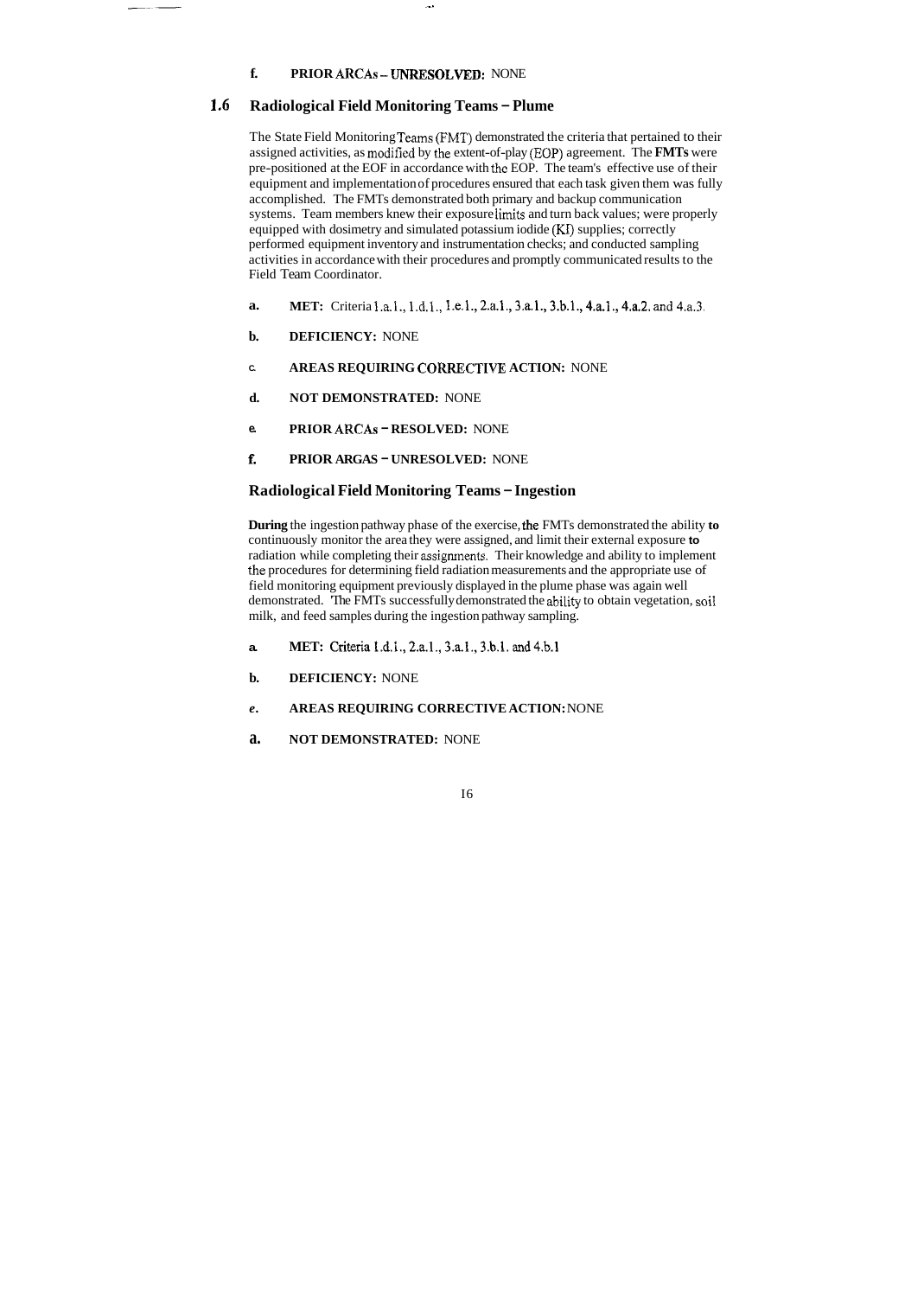### **e. PRIOR ARCAS** - **RESOLVED:** NONE

### €. **PRIOR ARCAS** - **UNRESOLVED:** NONE

### *8.3* **Emergency News Center** - **Plume**

The Emergency News Center (ENC) staff work area and media briefing room are well equipped for accomplishing the public information and media management activities required for a radiological emergency at Crystal River. The ENC space and equipment are provided arid managed by the Crystal River Nuclear Plant (CRNP) Communications Director for the joint public information officers from State and Federal agencies, Levy and Citrus Counties. The facility provides very effective Communications and coordination capability. The cooperation and teamwork were particularly noteworthy. The staffs of the various agencies functioned smoothly and professionally to accomplish all required demonstration criteria.

#### *c.*  **AREAS REQUIRING CORRECTIVE ACTION: NONE**

**Condition:** The State Emergency Response Team News Release *#3* did not provide accurate emergency information for the public. The **Citrus** County Alert and Notification sequence had been initiated **at I135** with Emagency Alert System (EAS) Message 10a, issued which directed the evacuation of Zone 1 and shelter-in-place for Zones *2* and **3.** At 1200 the F-SERT press release *#3* was distributed announcing **a GE** and then stating ("The public is in **no** danger but should stay tuned to any changes in plant conditions.") The release made no mention of the protective action ordered in Citrus and Levy Counties.

- **a. MET:** Criteria 1.a.1., 1.b.1., 1.c.1, 1.d.1, 1.e.1 and 5.b.1
- **b. DEFICIENCY:** NONE

**d. NOT DEMONSTRATED:** NONE

**Possible Cause:** The State Public Information Officer (PIO) at the ENC hurriedly issued **a** message without obtaining the necessary review signatures as stated in the State plan, Annex *G,* **III -A -4.** Following established procedures may have prevented the issuance of the news release.

### **e. PRIOR ARCAS** - **RESOLVED:**

**Issue No.:** 17-00-5.b.l.-A-01

**Reference:** The State Plan, **Annex** *G,* 111.3.

**Effect:** The residents of Zone **1** were already notified that evacuation had been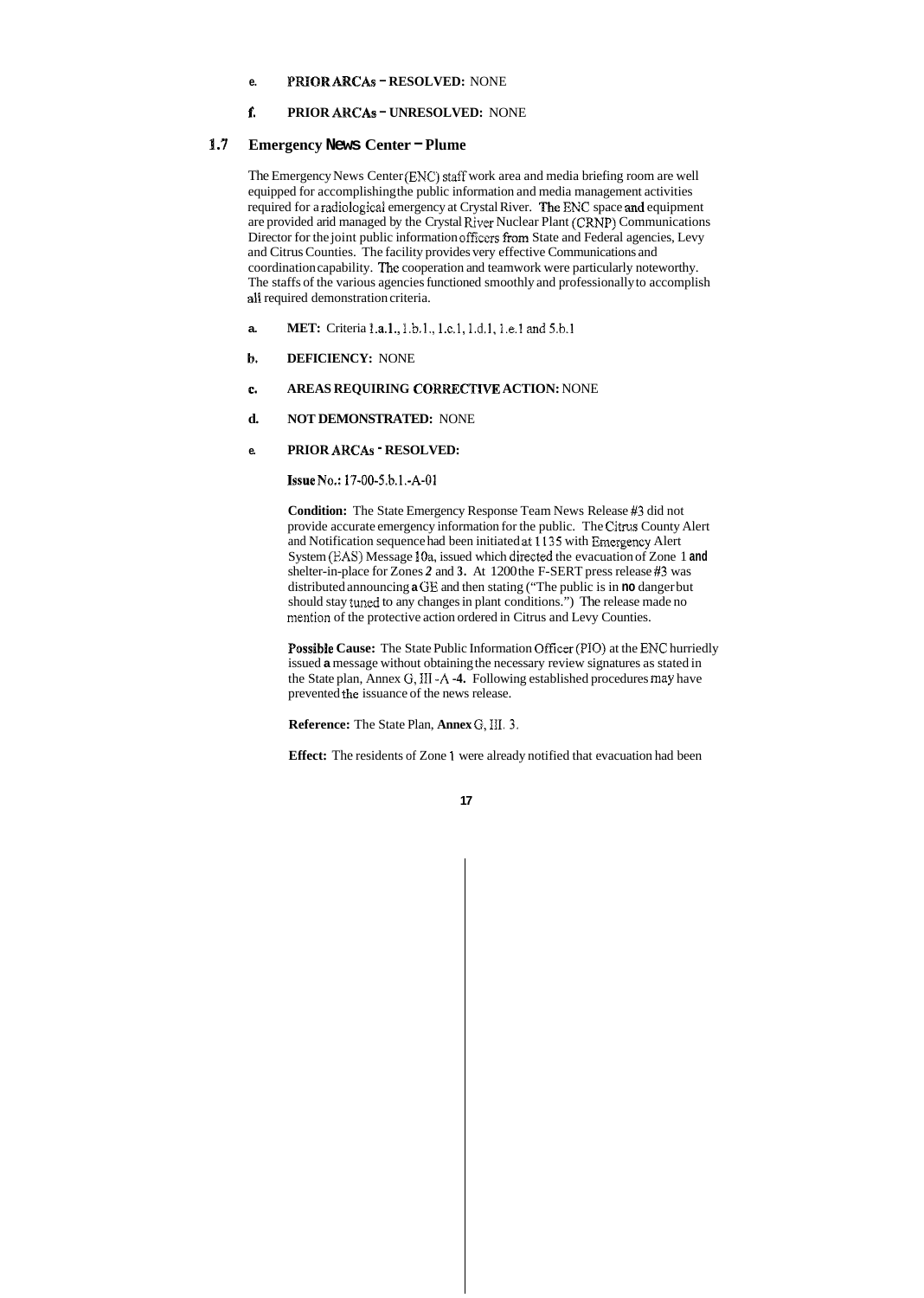ordered and the residents of Zones 2 and **3** told **to** shelter-in-place. The utility had reached the Protective Action Guidance (PAG) range for significant offsite releases. Public confusion could have resulted from the incorrect press release and could have altered the public response to the evacuation order and in-placesheltering order.

**Recommendation:** Train the State ENC staff **to** follow internal procedures when issuing press releases transmitting information to the public. Further, when prescripted messages are being used, extra care and attention needs **to** be taken to review the proposed press release to **assure** that it correctly conveys the desired information.

**Corrective Action Demonstrated:** Re-demonstrated at the Turkey Point Nuclear Power Plant Exercise on February 21,2001. The State PI0 followed the correct internal procedures of verifying pre-scripted news releases with the State Coordinating Officer prior to distribution to the press. The news releases were accurate and timely with the proper protective emergency information included for the public.

- **a. MET:** Criteria 1.e.1. and 5.b.1.
- **b. DEFICIENCY:** NONE
- **C. AREAS REQUIRING CORRECTIVE ACTIQN:** NONE!
- **d. NOT DEMONSTRATED:** NONE
- **e. PRIOR ARCAS RESOLVED:** SEE **DAY 1**
- **f. PRIOR ARCAS UNRESOLVED:** NONE

### **f. PRIOR ARCAS** - **UNRESOLVED:** NONE

### **Emergency News Center** - **Ingestion**

The ENC continued to be well managed and supported by the utility public information team, but the primary focus of activity was on State and local efforts to deal with the ingestion pathway response and recovery. News releases and news conferences were timely **and** effectively informed the media and public of important infomation regarding continuing risks and progress toward recovery. The individual agencies continued to fimction as a well-integrated team with required criterion successfully demonstrated.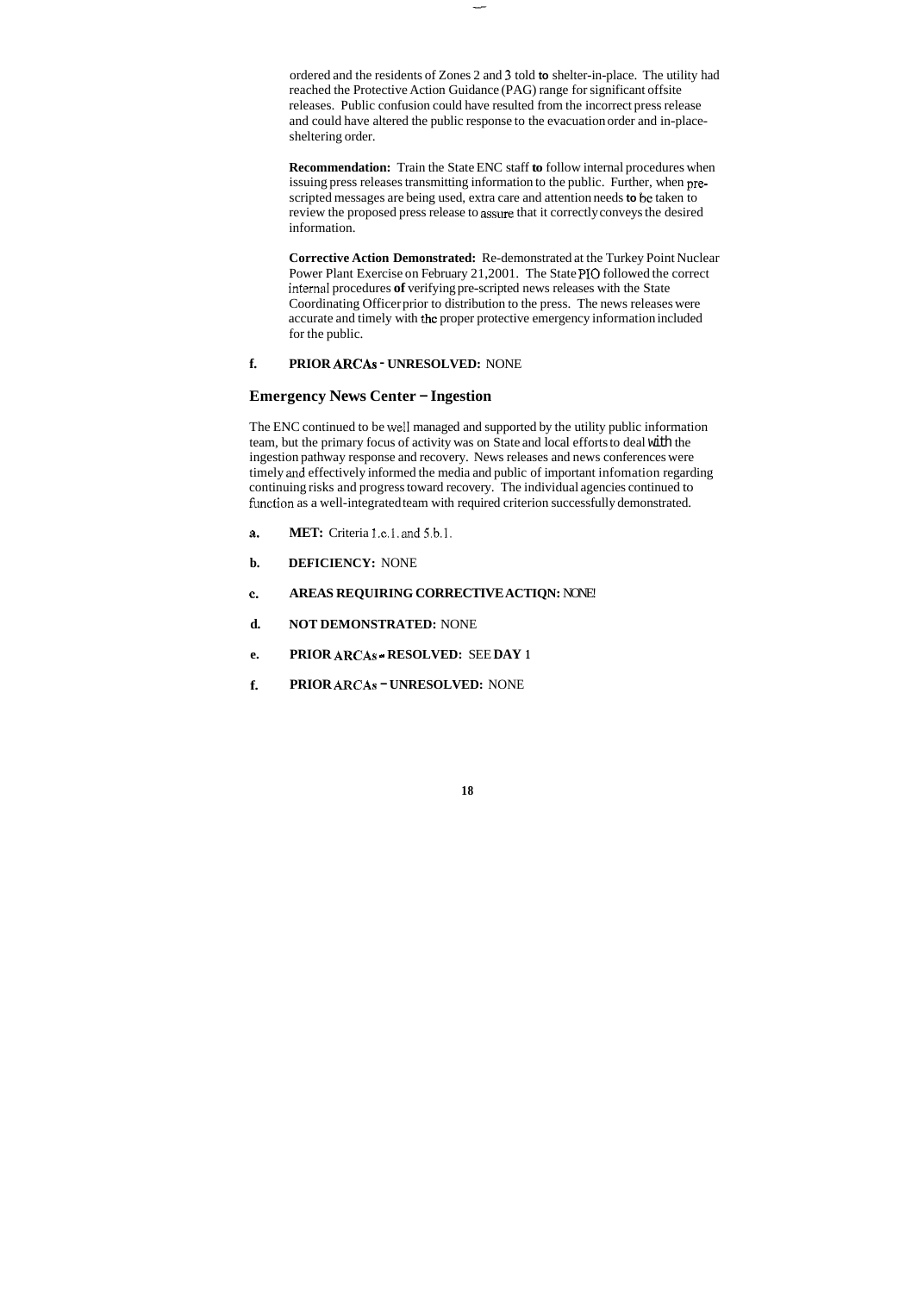### **2. RISK JURISDICTIONS**

### **2.1 CITRUS COUNTY**

### **2.1.1 Emergency Operations Center**

The Emergency Operations Center (EOC) is co-located with the 911 center. The Director effectively managed emergency operations. Participants included the **County**  Administrator, who approved **ail** PADS, the Chairman of the County Commission and representatives from State agencies and Florida Power Corporation. The staff was well trained and successfiaIly performed assigned functions. **'%e** operations officer conducted frequent briefings and input **was** sought **froom** EOC staff on their activities. Although operations were not hindered during the exercise, space in the EOC *is* at **a** premium. (See F-SERT for ingestion activities).

- **a. MET:** Criteria 1.a.1., 1.b.1., 1.c.1., 1.d.1., 1.e.1., .2.a.1., 2.b.1., 2.b.2., 2.c.1., 2.d.1, 2.e.1., 3.a.1., 3.b.1., 3.c.1., 3.c.2., 3.e.1, 3.e.2., 3.f.1., 5.a.1., 5.a.3. and **5.b.l.**
- **b. DEFICIENCY** NONE
- **e. AREAS REQUIRING CORRECTIVE ACTION:** NONE
- **d. MOT DEMONSTRATED** NONE
- **e. PRIOR ARCAS RESOLVED:** NONE
- **f. PRIOR ARCAS UNRESOLVED:** NONE

### **2.1.2 Traffic and Access Control Points**

Two deputies from the Citrus County Sheriffs Office were interviewed during the out-ofsequence activities on 13 May. The deputies were issued packets that included appropriate dosimetry, simulated KI, recording sheets and instructions. Both Deputies were very familiar with the use arid reading of the dosimeters, Thermoluminescent dosimeter (TLD) and proper procedures for ingestion **of** KI. Communications would be maintained with their supervisor for additional instructions related **to** evacuation. Traffic control procedures, to include impediments, were discussed; the deputies knew the correct location and routing of evacuees to the reception center and **had** maps to assist the evacuees a5 needed. This was **a** very good demonstration ofthe deputies' knowledge **of**  their plans and responsibilities.

**a. MET:** Criteria 1.d.1., 3.a.1., 3.b.1., 3.d.1. and 3.d.2.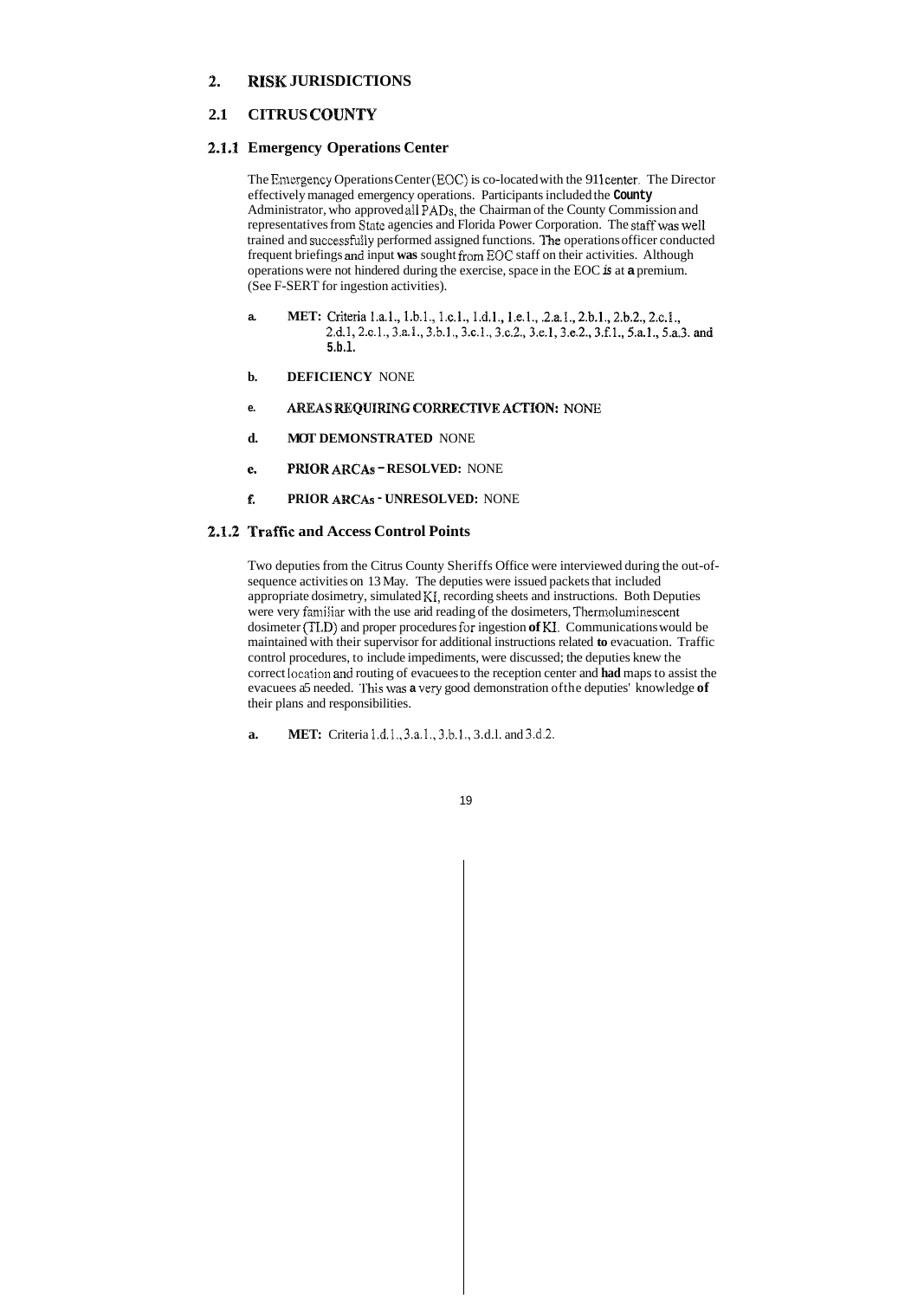- **b. DEFICIENCY:** NONE
- **e. AREAS REQUIRING CORRECTIVE ACTION: NONE**
- **a. NOT DEMONSTRATED:** NONE
- **e. PRIOR ARCAS KESOLVED:** NONE
- **f. PRIOR ARCAS UNRESOLVED:** NONE

### **2.1.3 Emergency Worker** & **Equipment Monitoring and Decontamination**

**Condition:** Vehicle two was found contaminated, decontaminated, re-monitored and found to still be contaminated. The emergency worker who was driving was instructed to **park** the car and follow the monitor. The monitor took his personal possessions, bagged and tagged them and thcn **led him** inunediateiy to the decontamination shower while having never monitored his person and having no idea if he was in fact contaminated or where the contamination might be.

Possible Cause: There was confusion understanding the procedures. The first team thought all emergency workers in a contaminated vehicle would be fully decontaminated regardless, while the second team thought all emergency workers in a contaminated vehicle would be monitored before exiting the contaminated vehicle.

The Citrus County Sheriff's Department, IIazardous Materials Section was in charge *of*  emergency worker and equipment monitoring and decontamination, which was demonstrated at the Citrus County Army National Guard Armory. The Crystal River and Connal Volunteer Fire Departments assisted in the demonstration. **AI1** personnel wore appropriate personal protective equipment (PPE) and had correct dosimetry, recording *forms* and simulated KI. **All** were knowledgeable of their personal dosimetry **use** and requirements, call-in and turn-back values. Dosimetry was read and recorded every 30 minutes using a buddy system. Three vehicles and one emergency worker were successfully monitored and decontaminated. **The** second emergency worker was not properly processed (see below).

- **a. MET** Criteria 3.a.l. and 6.b.I.
- **b. DEFICIENCY:** NONE

#### **c. AREAS REQUIRING CORRECTIVE ACTION:**

**Issue Number:** 02-17-6.a.l-A-01

**Reference:** N1 JREG-06S4 **K.5.b;** Extent *of* Play Criterion 6.a.l; and IIazMat SOP 23 page, **7** number 9.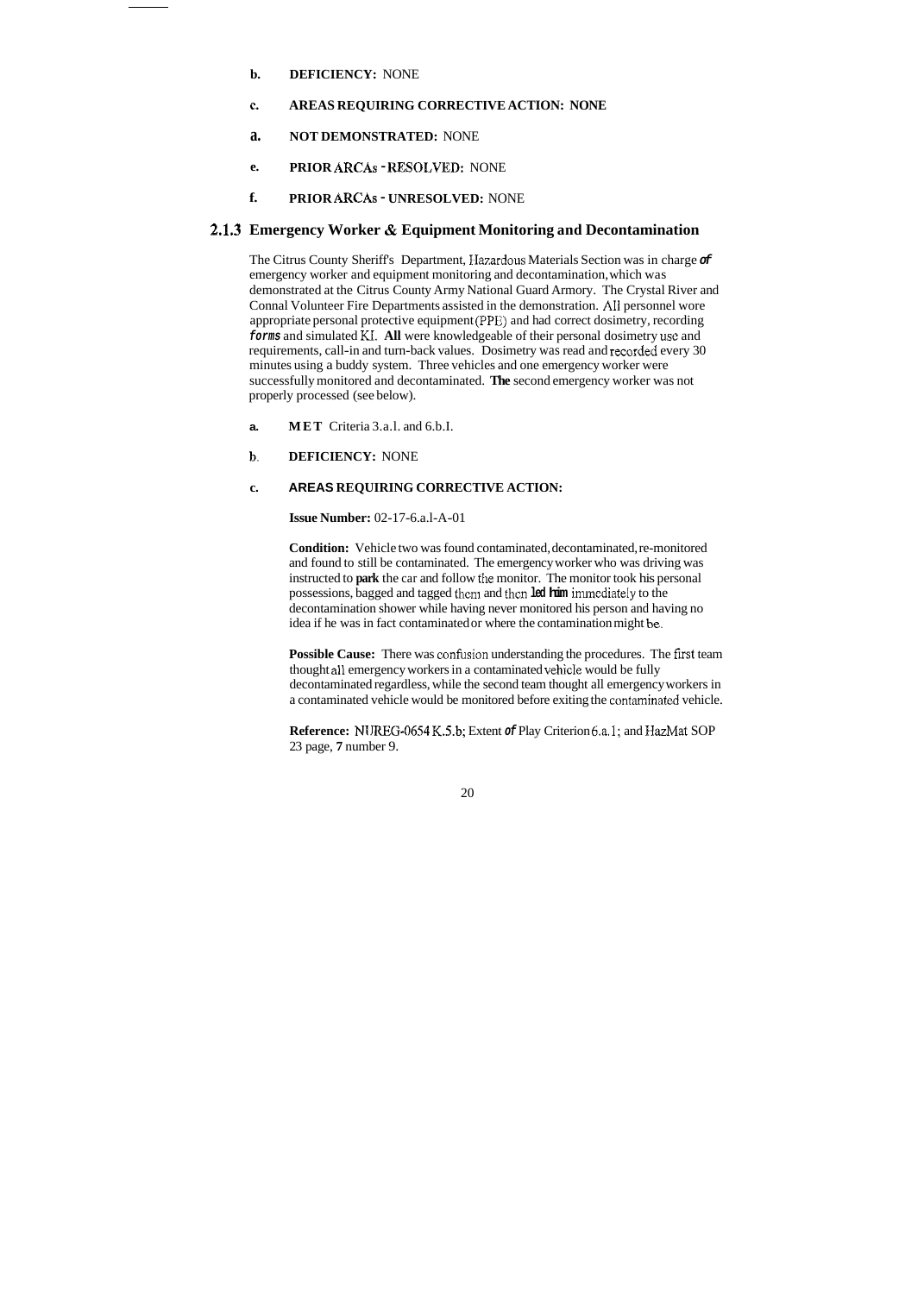**Effect:** The total showering decontamination process of every emergency worker in a contaminated vehicle would potentially affect the number of workers available in the field to help direct and protect the public. This could cause a slowdown of processing not only because of the time taken to shower each person and re-monitor, but because of the waiting for showers for those persons who **truly** are contaminated hut cannot be processed, or may not be contaminated at ail and **are** waiting for showers.

**Schedule of corrective action:** Training will be given to all individuals doing monitoring **and** decontamination. Criterion 6.a. **1.** Emergency worker monitoring and decontamination will he re-demonstrated at the next scheduled Crystal River exercise in 2004.

- NOT DEMONSTRATED: NONE d.
- **e. PRIOR** *ARCAS* **p RESOLVED:** NONE
- **f. PRIOR ARCAS UNRESOLVED:** NONE

The demonstration of protective actions for schools within the IO-mile EPZ was conducted by evaluating actions taken by the school board representative in the County EOC and interviews with staff from Crystal Kiver Priniaq School and Crystal River **High**  School. All interviewed were knowledgeable of their school's evacuation plans, duties, and responsibilities. The staffs interviewed at these schools are capable of taking the necessary actions to protect the students and staff at their schools.

- **a. MET:** Criterion 3.c.2
- **b. DEFICIENCY:** NONE
- *6.*  AREAS REQUIRING CORRECTIVE ACTION: NONE
- (8. **NOT DEMONSTRATED:** NONE
- PRIOR ARCAS RESOLVED: NONE  $e<sub>t</sub>$

**Recommendation:** Monitor emergency workers in contaminated vehicles and decontaminate only as appropriate rather than total shower decontamination of every emergency worker in a vehicle; i.e. a dirty hand or foot would not require a full shower; a vehicle dirty only on the bumper may have a totally clean driver. Train all emergency workers in the same manner so that contaminated individuals are processed according to the procedures indicated above.

### **2.1.4 Protective Action for Schools**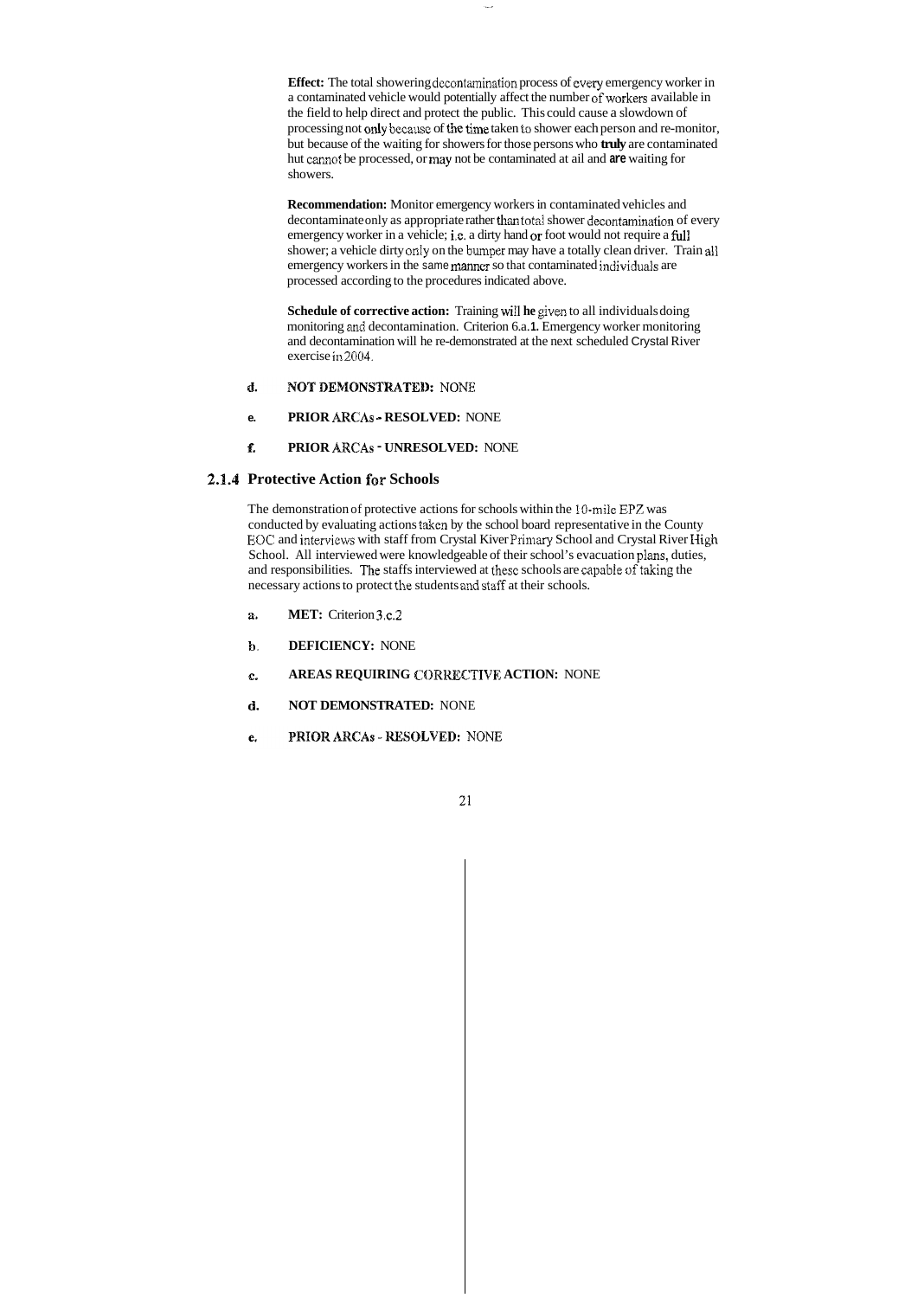### **f. PRIOR ARCAS** ~ **UNRESOLVED** NONE

### **2.1.5 Evacuee Monitoring, Decontamination, Registration and Temporary Care**

Evacuee monitoring, decontamination, registration and temporay care was demonstrated by the Crystal River and Connal Volunteer Fire Departments, County Hazmat teams and the Citrus County American Red Cross (ARC). A specid thanks goes to the numerous citizen volunteers available to act as evacuees for the demonstration. Ail personnel wore appropriate PPE, had the correct number and correct types of dosimetry and were fully aware of the use and requirements of their equipment. **All** personnel involved were knowledgeable of their duties and should be commended for a good demonstration.

- **a. MET:** Criteria 1.a.1., 1.b.1., 1.c.1., 1.d.1., 1.e.1., 3.a.1., 6.a.1., and 6.c.1.
- **b. DEFICIENCY:** NONE
- **C. AREAS REQUIRING CORRECTIVE ACTION** NONE
- **d. NOT DEMONSTRATED:** NONE
- **e. PRIOR ARCAS** ~ **RESOLVED:** NONE
- **f. PRIOR ARCAS** ~ **UNRESOLVED:** NONE

The layout of the facility was appropriate to process and care for the evacuees while preventing cross contamination of individuals. In the future, the police academy next door will be used for the decontamination activities, which will enhance an already good operation and make it **a** great one.

### **2.2 LEVY COUNTY**

### **2.2.1 Emergency Operations Center**

The EOC is **a** modern facility that was staffed with well-trained, dedicated professionals who were involved throughout the exercise. The County Administrator **and** Chairman of the County Council were present in the EOC for all of the exercise **and** participated in the decision making process. The EOC Director and Assistant Director provided excellent direction and control, coordinated consistently with Citrus County and the F-SERT, involved the staff in the formulation and implementation of the shelter-in-place and evacuation **PADS,** and conducted informative EOC briefings and agency updates. The Director encouraged the staff to be pro-active in resolving problems and clarifying issues. The State Area Coordinator, the utility representative, and the radiological health representative provided valuable input in making critical decisions. Mobilization of the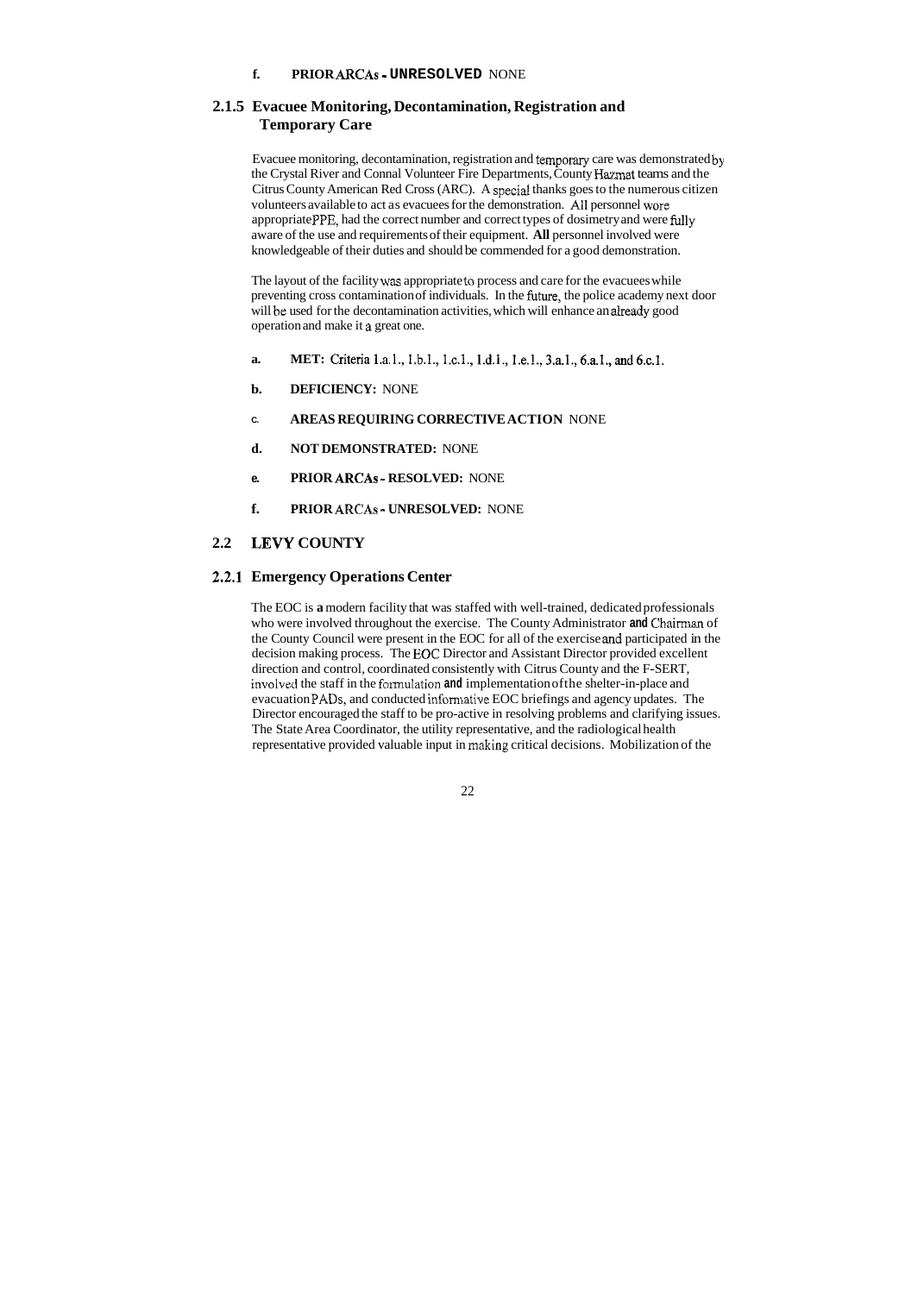staff, alerting and notification of the public, and rumor control **were** well demonstrated. Even though this exercise was fast paced and complicated by events of an earthquake and closed roads, the staEfremained on top of **issues,** followed their pian **and** executed their duties cfficiently. (Sce F-SERT **for** ingestion activities).

- **a. MET:** Criteria l.a.l., 1.b.1., 1.c.1., 1.d.1., 1.e.1., 2.a.1., 2.b.1., 2.b.2., 2.c.1.,2.d.1., 2.e.l.,3.a.l., 3.b.l., 3.c.l., 3.c.2,,3.e.l., 3.e.2., 3.f.1., **5.a.l..** 5.a.3. and **5.b.l.**
- **b. DEFICIENCY:** NONE
- **c. AREAS REQUIRING CORRECTIVE ACTION: NONE**
- **d. NOT DEMONSTRATED:** NONE
- **e. PRIOR ARCAS RESOLVED:** NONE
- **f. PRIOR ARCAS** ~ **UNRESOLVED:** NONE

- **a. MET:** Criteria 3.a, 1. and 6.b.l.
- **b. DEFICIENCY:** NONE

### c. AREAS REQUIRING CORRECTIVE ACTION:

**Issue Number: 02-14-6.a.1 · A-02** 

### **2.23 Emergency Worker** & **Equipment Monitoring and Decontamination**

The emergency worker and equipment decontamination demonstration was **performed** at Lebanon Station off State Highway 19. Numerous volunteer **fire** departments participated in the drill. Three vehicles and two **workers** were processed at **the** demonstration. The demonstration, with **the** exception of emergency worker monitoring, **went** very well. The procedures used to control contamination when processing the emergency workers out of the hotline need to be readdressed.

**Condition:** The established radiological monitoring procedures used to process an emergency worker out of the contamination control area were not followed. The emergency worker was not monitorcd correctiy and thoroughly before being allowed to leave the contamination control line, only the hands and face were checked for contamination and nut feet, head and/or torso. No attempt **was** made to ensure the rest *ofthe* body was free of contarnination.

**Possible Cause:** The procedures call for complete monitoring of workers from head to toe before being allowed out ofthe hot zone. These procedures were not followed.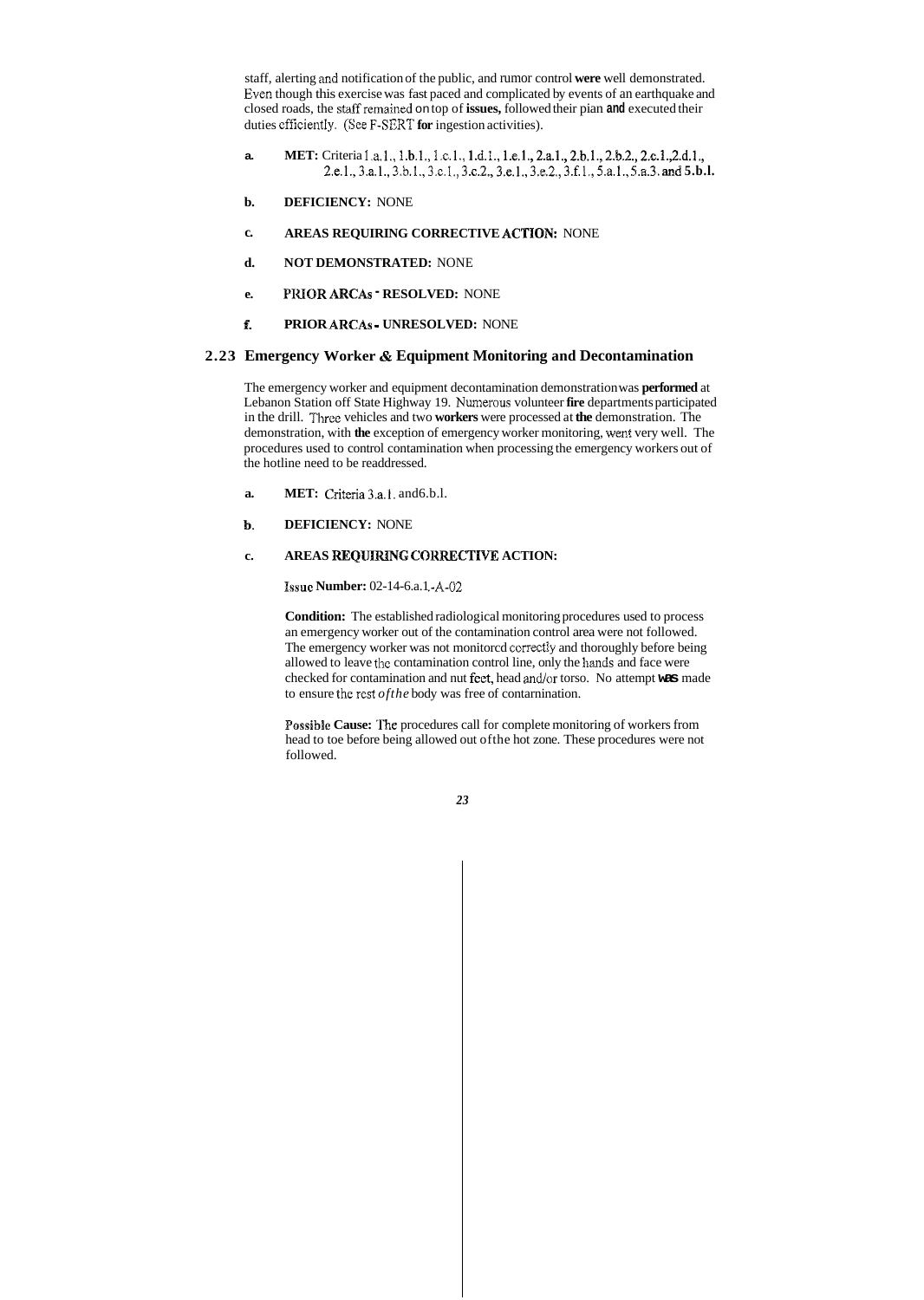**Reference:** NUREG-0654 K.S.b., Criterion 6.a. 1 **.and** Levy County Emergency Worker Standard Operating Guidelines.

**Effect:** The failure to check the entire body surface area of **an** emergency worker who was inside a possible contaminated area could potentially spread contamination in the designated clean area.

**Recommendation:** Supervisors should ensure that existing exit monitoring procedures for the processing of emergency workers out of the hot zone are followed. Retrain the response teani members in the correct monitoring procedure and schedule periodic refresher training.

The Levy County Sheriffs Department and **1,evy** County Road Department demonstrated the establishment of traffic and access control points (T&ACP) on Highway 19 at Lebanon Station. Two T&ACPs were established. All personnel were fully acquainted with the procedures and purpose ofthe T&ACPs, as well **as** radiological exposure control, dosimetry and turn-back values. The Levy County Road Department provides traffic control devices needed to establish the **T&ACI's.** Signage **was** in place **ta** direct individuals to shelters and registration points. 'This was an excellent demonstration of traffic and access control points.

**Schedule of Corrective Action:** All personnel doing monitoring and decontamination will be trained. Criterion 6.a. **1.** will be re-demonstrated at the next scheduled Crystal River exercise in 2004.

- **d. NOT DEMONSTRATED:** NONE
- **e. PRIOR ARCAS -RESOLVED:** NONE
- **f. PRIOR ARCAS -UNRESOLVED:** NONE

### **2.2.3 Traffic and Access Control Points**

- **a. MET:** Criteria 1.d.1., 3.a.1., 3.d.1. and 3.d.2.
- **b. DEFICIENCY** NONE
- **E. AREAS REQUIRING CORRECTIVE ACTION:** NONE
- **d. NOT DEMONSTRATED:** NONE
- **e. PRIOR ARCAS RESOLVED:** NONE
- **f. PRIOR ARCAS UNRESOLVED:** NONE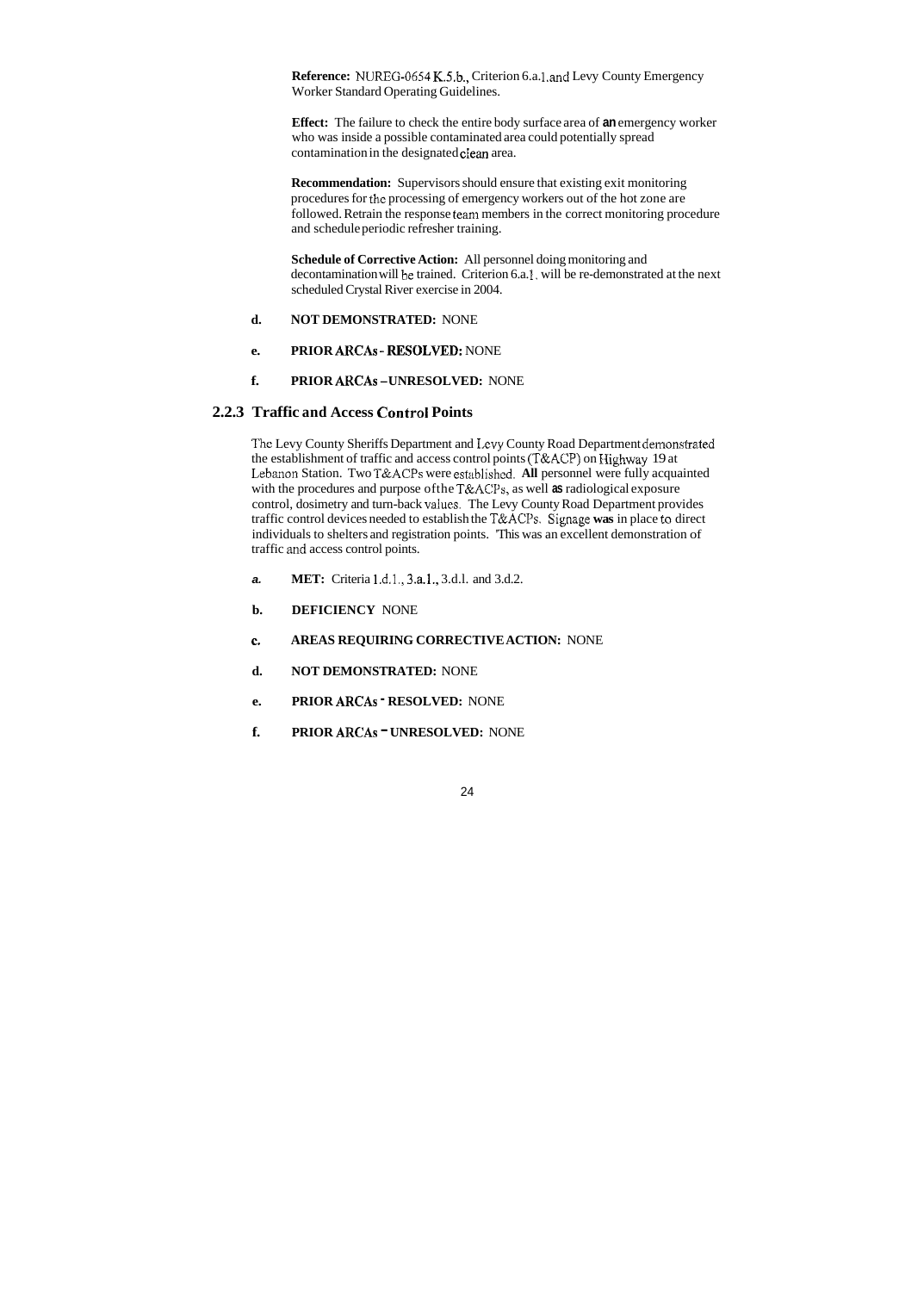### **23.4 Evacuee Monitoring, Decontamination, Registration and Temporary care**

Nunierous Volunteer Fire Departments and various other volunteer organizations (see Private/Volunteer Organizations portion of report) demonstrated this activity at Bronson High School. The facility was well prepared and laid out to prevent cross contamination of evacuees. **All** personnel wore appropriate PPE and dosimetry. **They** were well aware of equipment use and requirements including time checks and turn back values. All procedures were established, posted **and** followed. The **ARC** demonstrated registration and temporary care. There was a separate, co-located facility for special needs individuals. Ambulance #l10 persomiel simulated bringing in a special needs resident and **the** monitoring and registration process was demonstrated. This **was a** very good demonstration and all individuals should be commended for **a** job **we11** done.

- **a. MET:** Criteria 1.a.1., 1.b.1., 1.c.1., 1.d.1., 1.e.1., 3.a.1., 6.a.1. and 6.c.1.
- **b. DEFICIENCY** NONE
- **c. AREAS REQUIRING CORKECTIVE ACTION:** NONE
- d. NOT DEMONSTRATED: NONE
- **e. PRIQR ARCAS RESOLVED:** NONE
- **f.** PRIOR ARCAs UNRESOLVED: NONE

The EOC is a modem, state of the art Eacility, fully capable of supporting sustained response operations. **The** ability *of* Alachua County, under the Emergency Manager **and**  his staff, *to* meet the requirements of State and County plans and procedures was successfully demonstrated through an interview with the emergency management staff while the EOC was in a monitoring mode. When operational, the EOC is organized along the incident command (ICS) structure with 17 ESFs lead by representatives **of**  designated County departments and agencies. This organizational **structure** is augmented and supported by representatives from a wide spectrum of community organizations (e.g., University of Florida, IJnited Way, etc.). There **is** detailed guidance to support each ESF representative on how **to** execute EOC duties. The County has a fully redundant communications capability and is able to maintain contact with the State and other counties by Internet (TRACKER 2000), landline, cell phone and radio. The County also

### **3. SUPPORT JURISDICTION**

### **3-1 ALACHUA COUNTY**

### **3.1.1 Emergency Operations Center**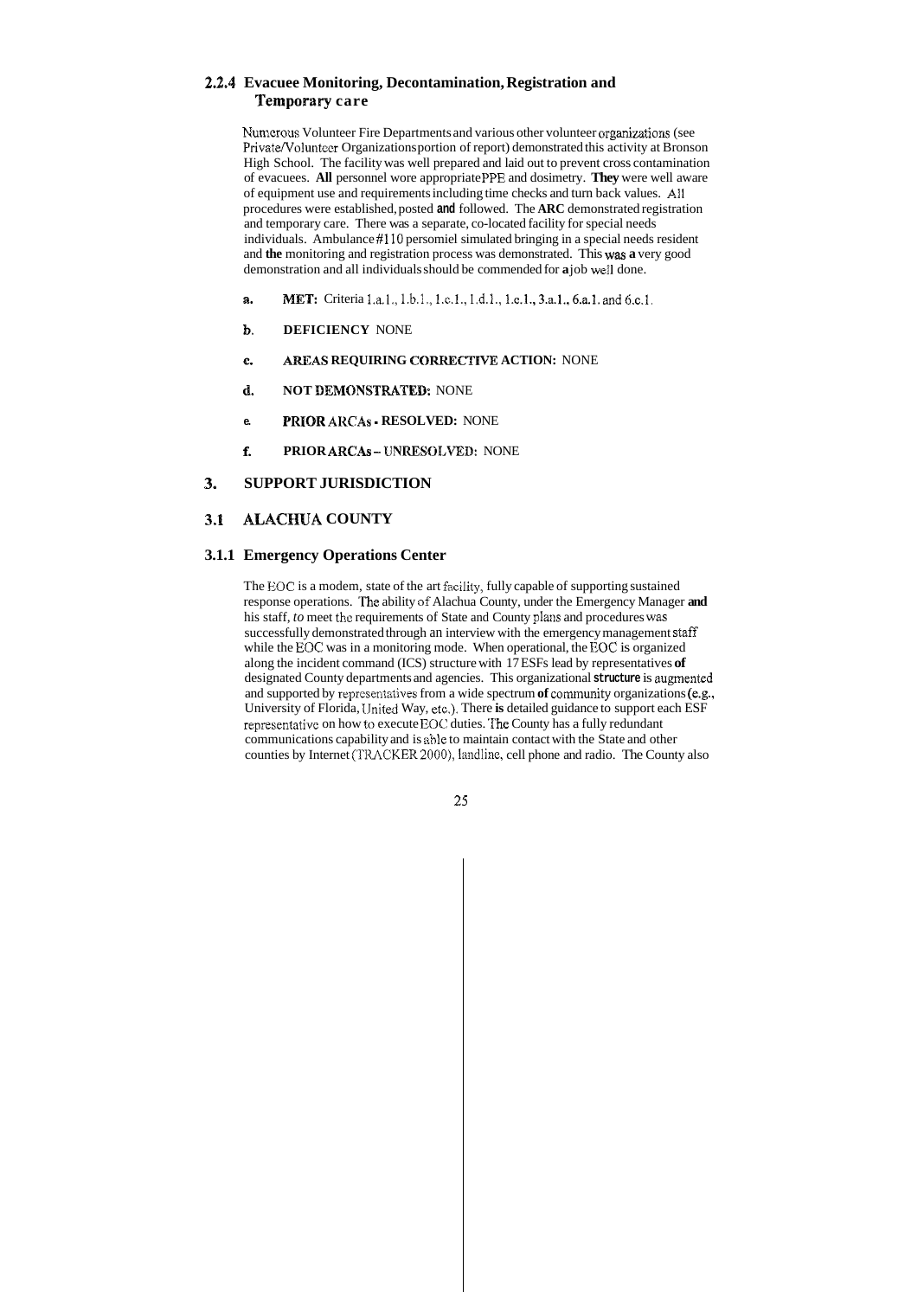maintains an emergency management website which provides current information on ongoing emergencies, as we11 as public safety information (e.g., shelter locations). The Emergency Manager and staff members are highly professional, knowledgeable of their responsibilities, and are pro-active in their approach to safeguarding the interests ofthe public.

- **a. MET:** Criteria 1.a.1., 1.b.1., 1.c.1., 1.d.1., and 1.e.1. (Forpracticeonly)
- **b. DEFICIENCY:** NONE
- **c. AREAS REQUIRING CORRECTIVE ACTION: NONE**
- **d. NOT DEMONSTRATED:** NONE
- **e. PRIOR ARCAs -RESOLVED:** NONE
- **f. PRIQR ARCAS UNRESOLVED:** NONE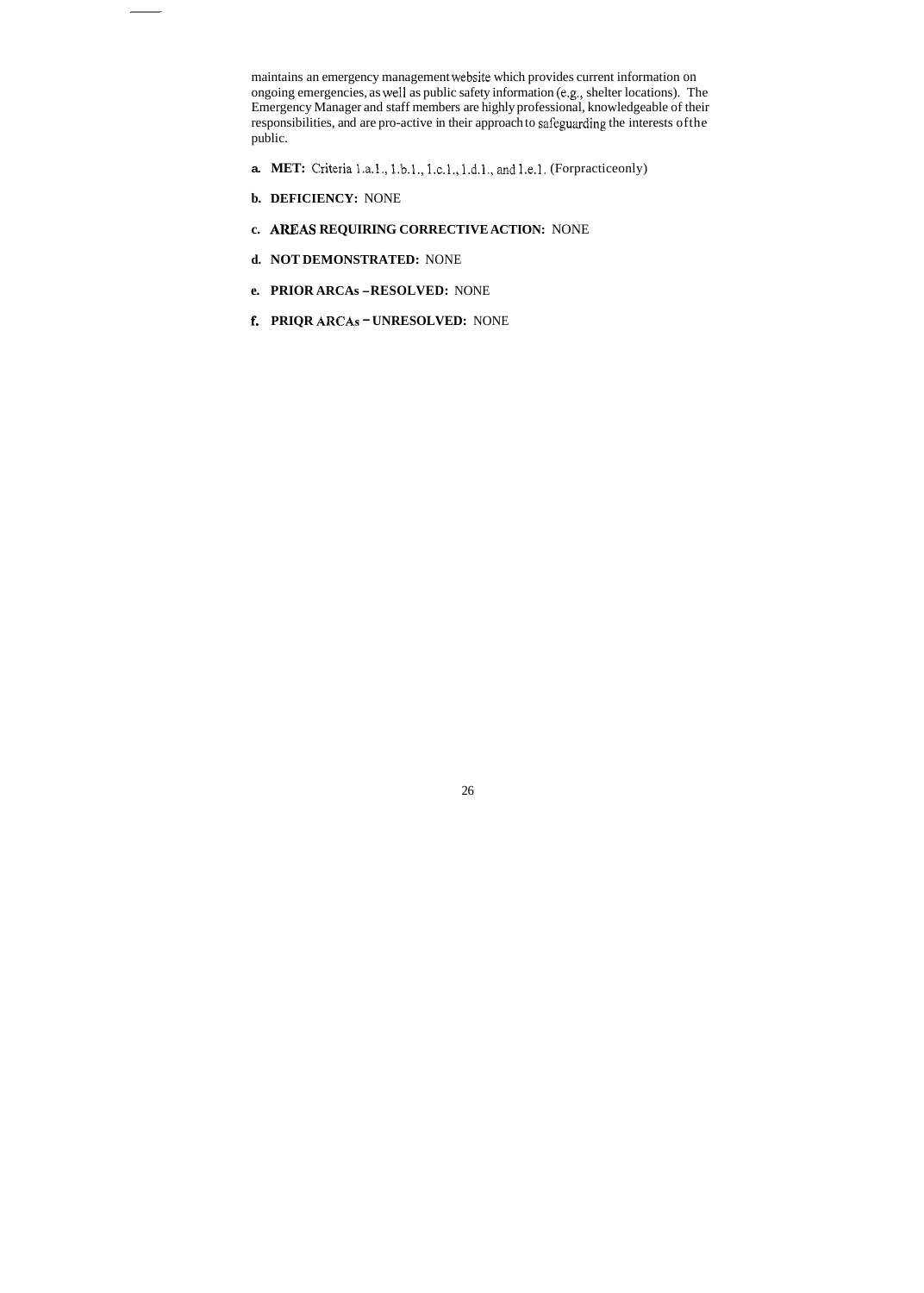### **4. SUMMARY OF AREAS REQUIRING CORRECTIVE ACTION**

### **4.1 2002 ARCAs**

**Citrus County**  Emergency **Worker**  Decontamination

**4.1.1 17-Q2-6.a.l.-A-O1** Condition: Vehicle two was found contaminated, decontaminated, re-monitored and found to still be contaminated. The emergency worker who was driving was instructed to park the car and follow the monitor. The monitor took his personal possessions, bagged and tagged them and then led him immediately to the decontamination shower while hating never monitored **his** person and having no idea if he was in fact contaminated or where the contamination might be.

> Possible Cause: There was confusion understanding the procedures. The first team thought all emergency workers in a contaminated vehicle would be filly decontaminated regardless, while the second team thought all emergency workers in a contaminated vehicle would be monitored before exiting the contaminated vehicle.

Reference: **NUREG-0654** K.5.b; Extent of Play Criterion 6.a.l; and KazMat SOP **23 page 7** number **9.** 

Effect: The total showering decontamination process of every emergency worker in a contaminated vehicle would potentially affect the number of workers available in the field to hclp direct and protect the public. This could cause a slowdown of processing not only hecause of the time taken to shower each person and re-monitor. but because ofthe waiting for showers for those persons who truly *are* contaminated but cannot be processed, or may not be contaminated at all and are waiting for showers.

Recommendation: Monitor emergency workers in contaminated vehicles and decontaminate only as appropriate rather than total shower decontamination of every emergency worker in a vehicle; i.e. a dirty hand or foot would not require a full shower; a vehicle dirty only on the bumper may have a totally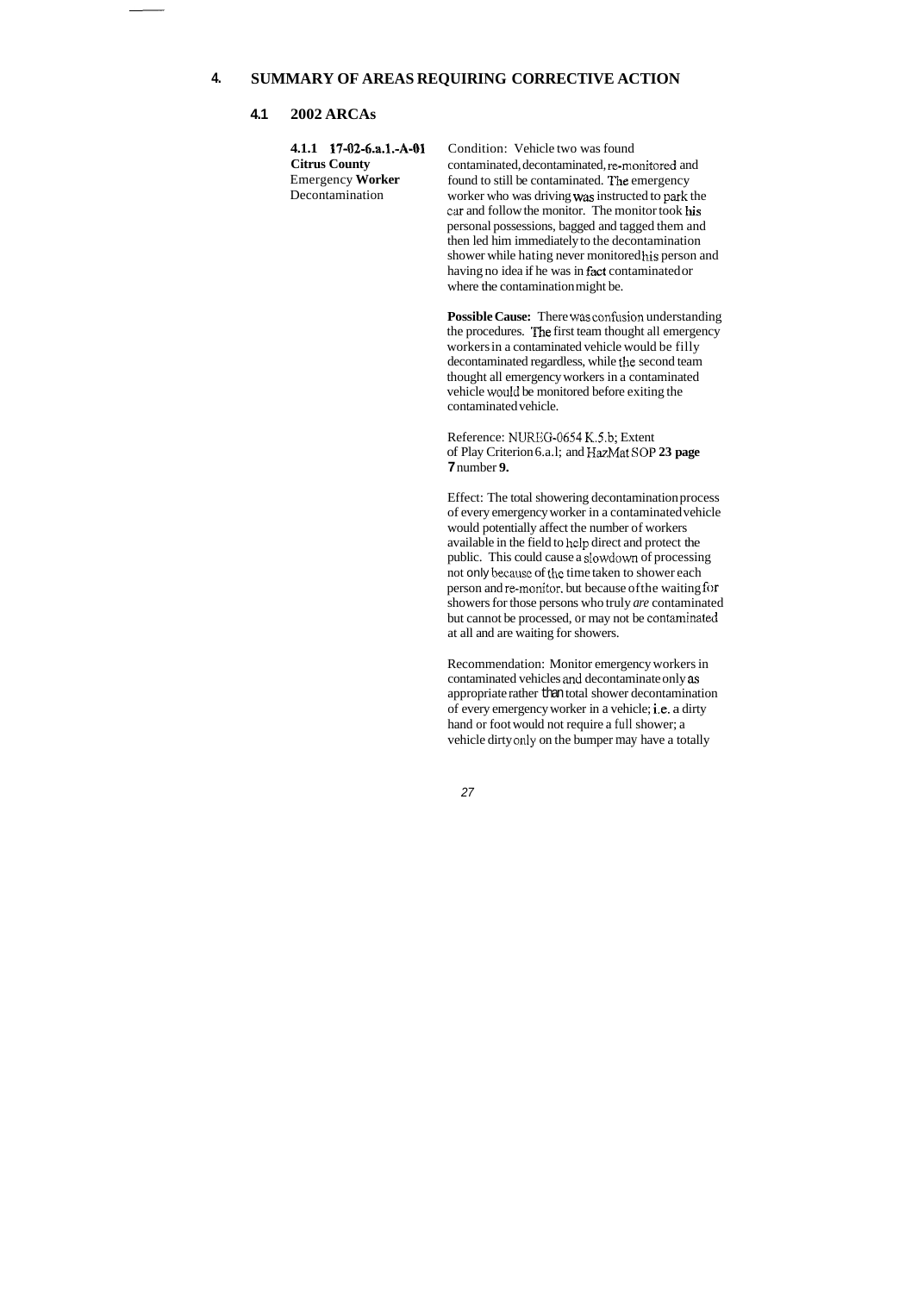clean driver. Train all emergency workers in the same manner so that contaminated individuals are processed according **to** the procedures indicated above.

**Schedule of Corrective Action:** Training will *be*  given **to** all individuals doing monitoring and decontamination. Criterion **6.a.1**. Emergency worker monitoring **and** decontamination will be redemonstrated at the next scheduled Crystal River exercise in 2004.

**4.1.2 17-02-6.a.%.-A-02 Levy county Emergency Worker Decontamination** 

> Possible Cause: The procedures call for complete monitoring of workers from head to toe beforc being allowed *out* ofthe hot zone. These procedures were not followed.

> **Condition:** The established radiological monitoring procedures used *to* process an emergency worker out of the contamination control area were not followcd. **'Ihe** emergency worker was not monitored correctly and thoroughly before being allowed to leave the contamination control line, only *the* hands and face were checked for contaminaiion and not feet, head and/or torso.

**Recommendation:** Supervisors should ensure that existing exit monitoring procedures for **the**  processing of emergency workers **out** of the hot zone are followed. Retrain the response team members in the correct monitoring procedure and schedule periodic refresher training.

**Reference: NUREG-0654** K.5.b., Criterion 6.a.l .and Levy County Emergency Worker Standard Operating Guidelines.

**Effect:** The failure to check the entire body surface area of an emergency worker who was inside of a possible contaminated area could potentially spread confaniination in **the** dcsignated clean area..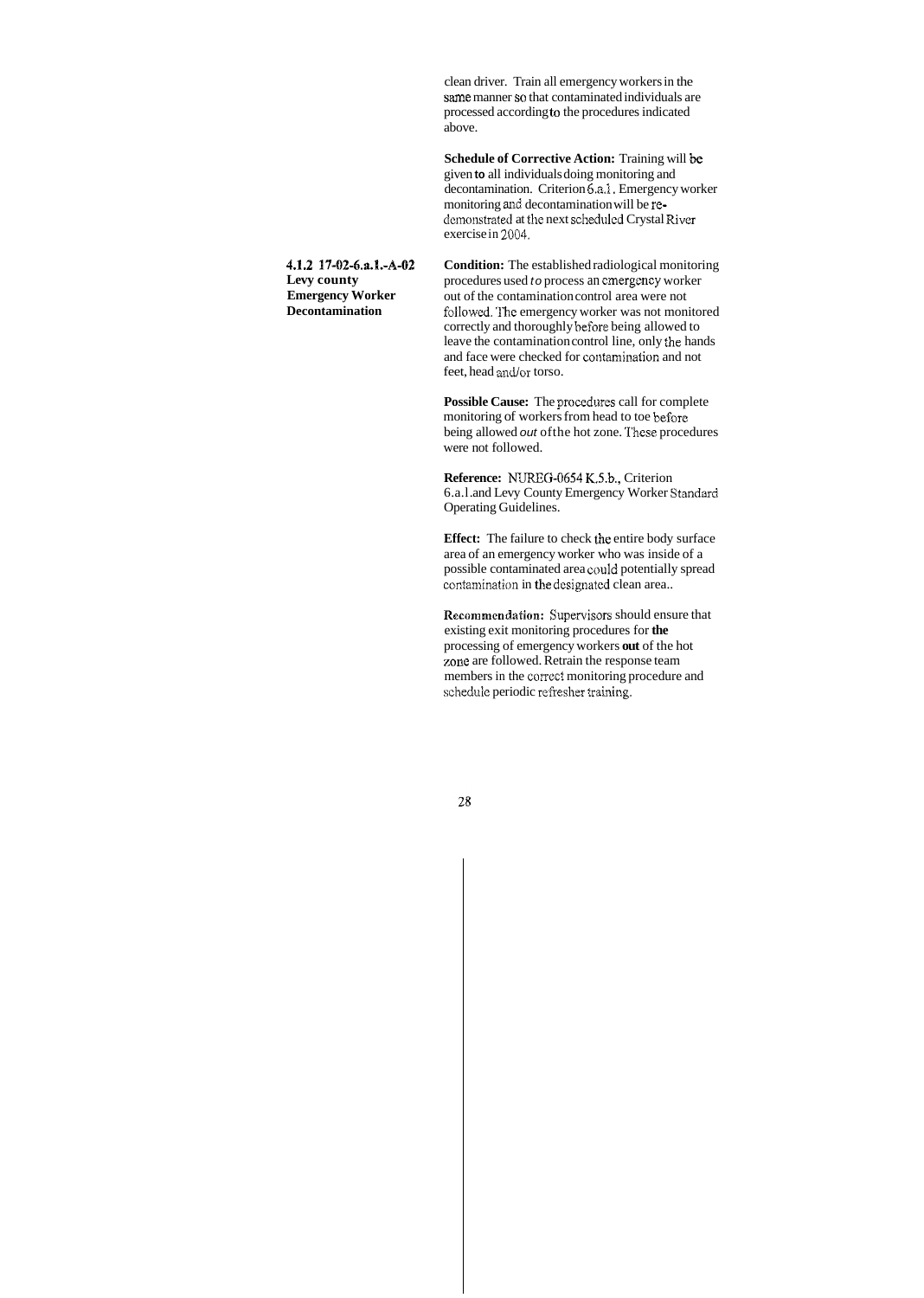Schedule of Corrective Action: All personnel doing monitoring and decontamination will be trained. Criterion 6.a.l. will be re-demonstrated at the next scheduled Crystal River exercise in 2004.

### **4.2 PRIOR ARCAs RESOLVED**

Center

**4.2.1** 17-00-5.b.l.-A-01 Condition: The State Emergency Response Team Emergency **News**  News Release **#3** did not provide accurate emergency information for the public. The Citrus County Alert and Notification sequence had been initiated at 1 **135** with Emergeney Alert System (EAS) Message *1* Oa, issued which directed the evacuation of Zone 1 and shelter-in-place for Zones

2 and **3.** At 1200 the F-SERT press release **#3 was**  distributed announcing a GE and then stating ("The public is in no danger but should stay tuned to any changes in plant conditions.") The release made no mention of the protective action ordered in Citrus and Levy Counties.

Possible **Cause:** The State PI0 at the ENC hurriedly issued a message without obtaining the necessary review signatures as stated in the State plan, Annex G, 111 -A -4. Following established procedures may have prevented the issuance of the news release.

Reference: 'l'hc State Plan, Annex G, **111. 3.** 

**Effect:** The residents of Zone **1** were already notified that evacuation had been ordered and the residents of Zones 2 and **3** told to shelter-in-place. The utility had reached the Protective Action Guidance (PAG) range for significant offsite releases. Public confusion could have resuited from the incorrect press **release** and could have altered the public response to the evacuation order and in-place-sheltering order.

Recommendation: Train the State ENC staff to foliow internal procedures when issuing press releases transmitting information **to** the public. Further, when pre-scripted messages are being used, extra care and attention needs to be taken to review.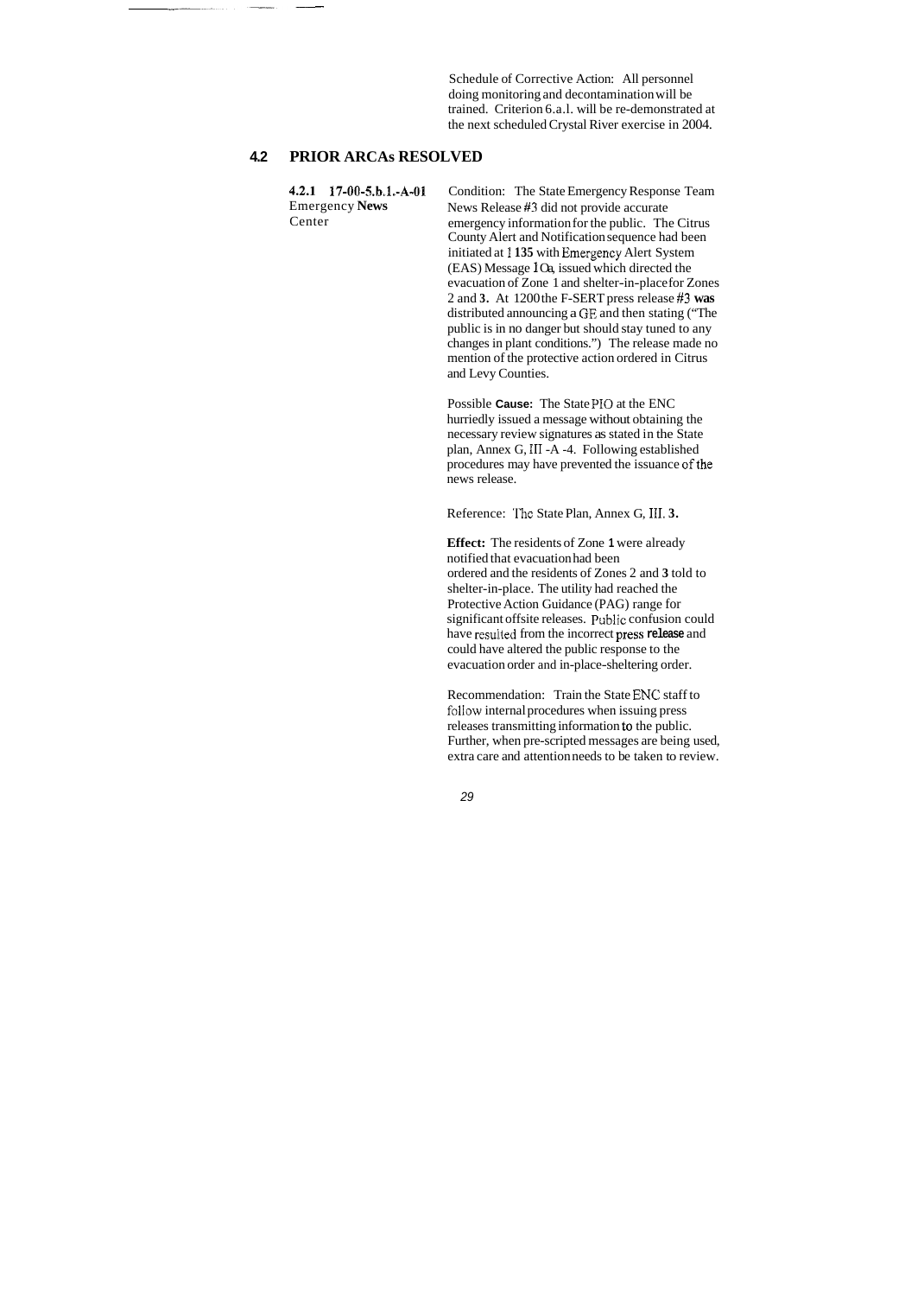### **Corrective Action Demonstrated:** Re-

demonstrated at the 'Turkey Point Nuclear Power Plant Exercise on February 21,2001. The State P10 followed the correct internal procedures **of** vcrifying pre-scripted news releases with **the** State Coordinating Officer prior to **distribution** to the **press.** The news releases were accurate **and** timely with the proper protective emergency information included for the public.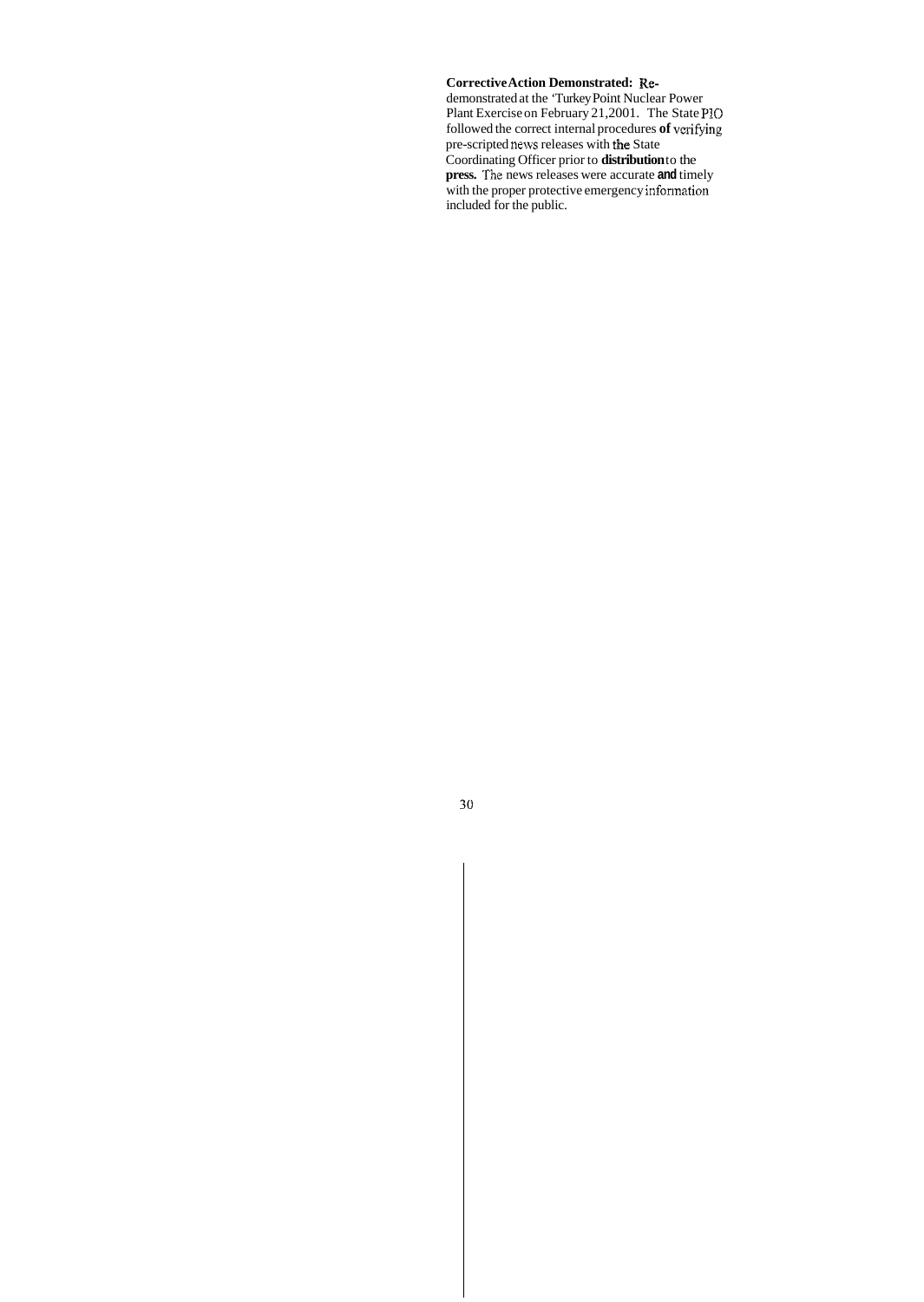## **APPENDIX 1**

### **ACRONYMS AND ABBREVIATIONS**

The following is a list of the acronyms and abbreviations, which may have been used in this report.

| <b>ARC</b>    | American Red Cross                      |
|---------------|-----------------------------------------|
| <b>ARCA</b>   | Area Requiring Corrective Action        |
| A&N           | <b>Alert and Notification</b>           |
| ANS           | Alert and Notification System           |
| <b>CFR</b>    | Code of Federal Regulations             |
| <b>CPM</b>    | <b>Counts Per Minute</b>                |
| <b>CRNP</b>   | <b>Crystal River Nuclear Plant</b>      |
| <b>DEM</b>    | Division of Emergency Management        |
| <b>DEIHS</b>  | Department of Health and Human Services |
| <b>DOC</b>    | Department of Commerce                  |
| DOE           | Department of Energy                    |
| <b>DOI</b>    | Department of the Interior              |
| <b>DOT</b>    | Department of Transportation            |
| <b>DRD</b>    | <b>Direct Reading Dosimeter</b>         |
| EAS           | <b>Emergency Alert System</b>           |
| <b>EEM</b>    | <b>Exercise Evaluation Methodology</b>  |
| <b>EMS</b>    | <b>Emergency Medical Services</b>       |
| <b>ENC</b>    | <b>Emergency News Center</b>            |
| EOC           | <b>Emergency Operations Center</b>      |
| EOF           | <b>Emergency Operations Facility</b>    |
| EOP           | <b>Extent of Play</b>                   |
| EPA           | <b>Environmental Protection Agency</b>  |
| <b>EPZ</b>    | <b>Emergency Planning Zone</b>          |
| <b>ESF</b>    | <b>Emergency Support Function</b>       |
| FAA           | <b>Federal Aviation Administration</b>  |
| <b>FAC</b>    | <b>Federal Advisory Committee</b>       |
| <b>FDA</b>    | Food and Drug Administration            |
| <b>FEMA</b>   | Federal Emergency Management Agency     |
| FR            | <b>Federal Register</b>                 |
| <b>F-SERT</b> | Forward-State Emergency Response Team   |
| <b>FMT</b>    | <b>Field Monitoring Teams</b>           |
| <b>FTD</b>    | <b>Field Team Director</b>              |
| <b>GAR</b>    | Governor's Authorized Representative    |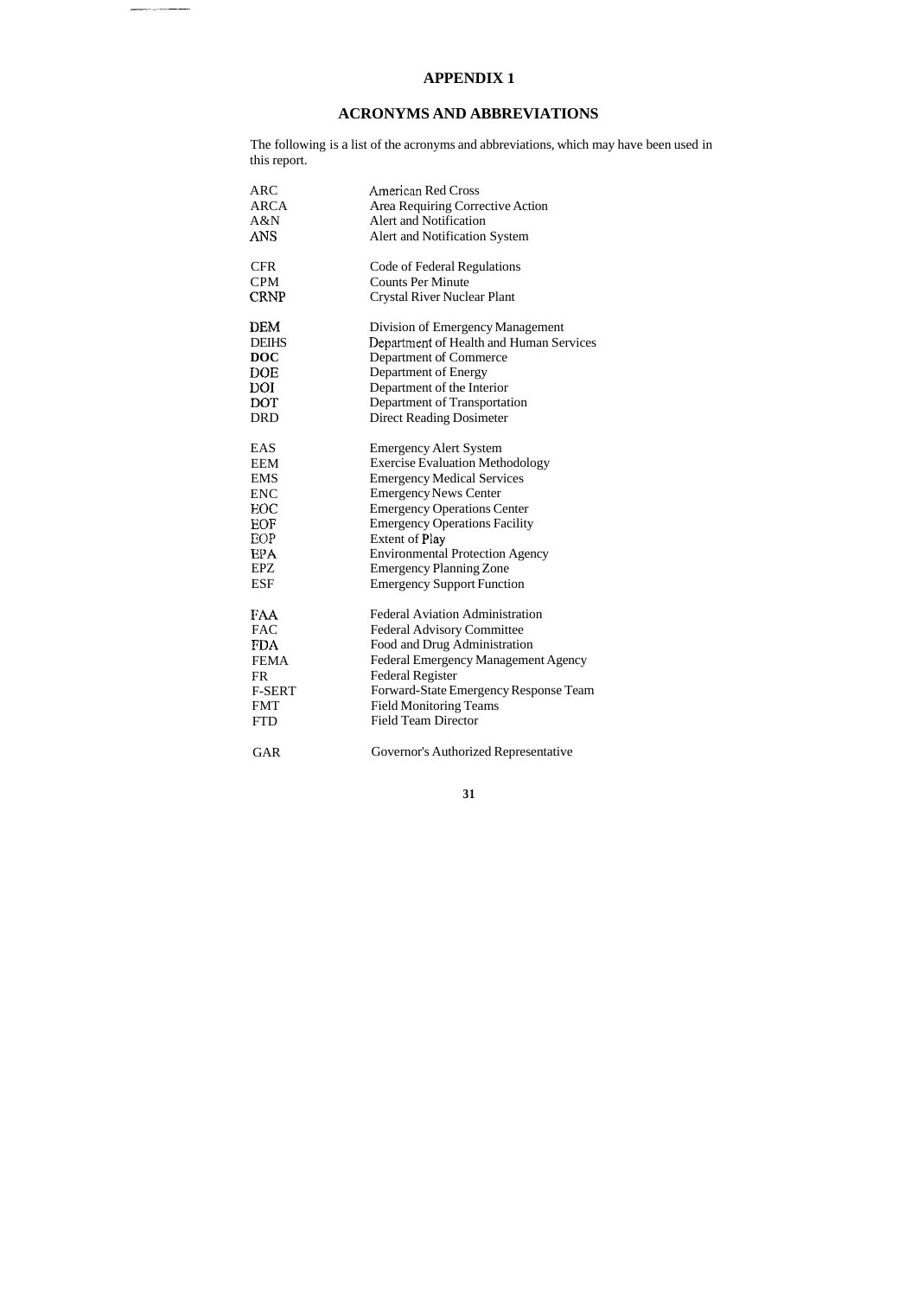| GE                              | <b>General Emergency</b>                                                                                                                                                                                                          |
|---------------------------------|-----------------------------------------------------------------------------------------------------------------------------------------------------------------------------------------------------------------------------------|
| HHS                             | <b>Health and Human Services</b>                                                                                                                                                                                                  |
| ICS                             | <b>Incident Command System</b>                                                                                                                                                                                                    |
| IPZ                             | <b>Ingestion Pathway Zone</b>                                                                                                                                                                                                     |
| ΚI                              | Potassium Iodide                                                                                                                                                                                                                  |
| <b>LFA</b>                      | Lead Federal Agency                                                                                                                                                                                                               |
| mR                              | milliroentgen                                                                                                                                                                                                                     |
| mR/h                            | milliroentgen per hour                                                                                                                                                                                                            |
| <b>MERL</b>                     | Mobile Emergency Radiological Laboratory                                                                                                                                                                                          |
| <b>NRC</b><br><b>NUREG-0654</b> | <b>Nuclear Regulatory Commission</b><br>NUREG-0654/FEMA-REP-1, Rev. 1, "Criteria for Preparation<br>and Evaluation of Radiological Emergency Response Plans and<br>Preparedness in Support of Nuclear Power Plants, November 1980 |
| <b>OEM</b>                      | <b>Office of Emergency Management</b>                                                                                                                                                                                             |
| <b>ORO</b>                      | <b>Offsite Response Organization</b>                                                                                                                                                                                              |
| <b>PAD</b>                      | <b>Protective Action Decision</b>                                                                                                                                                                                                 |
| PAG                             | <b>Protective Action Guide</b>                                                                                                                                                                                                    |
| PAR                             | Protective Action Recommendation                                                                                                                                                                                                  |
| PIO.                            | <b>Public Information Officer</b>                                                                                                                                                                                                 |
| PP <sub>E</sub>                 | Personal Protective Equipment                                                                                                                                                                                                     |
| RAC                             | Regional Assistance Committee                                                                                                                                                                                                     |
| <b>RACES</b>                    | Radio Amateur Civil Emergency Services                                                                                                                                                                                            |
| <b>REP</b>                      | Radiological Emergency Preparedness                                                                                                                                                                                               |
| RERP                            | Radiological Emergency Response Plan                                                                                                                                                                                              |
| R∕h                             | Roentgen(s) per hour                                                                                                                                                                                                              |
| <b>SAE</b>                      | Site Area Emergency                                                                                                                                                                                                               |
| <b>SEOC</b>                     | <b>State Emergency Operations Center</b>                                                                                                                                                                                          |
| ${\rm SPV}$                     | <b>Sample Preparation Vehicle</b>                                                                                                                                                                                                 |
| <b>SOP</b>                      | <b>Standard Operating Procedure</b>                                                                                                                                                                                               |
| TCP                             | <b>Traffic Control Point</b>                                                                                                                                                                                                      |
| T&ACP                           | <b>Traffic and Access Control Point</b>                                                                                                                                                                                           |
| TLD                             | Thermoluminescent Dosimeter                                                                                                                                                                                                       |
| <b>USDA</b>                     | U.S. Department of Agriculture                                                                                                                                                                                                    |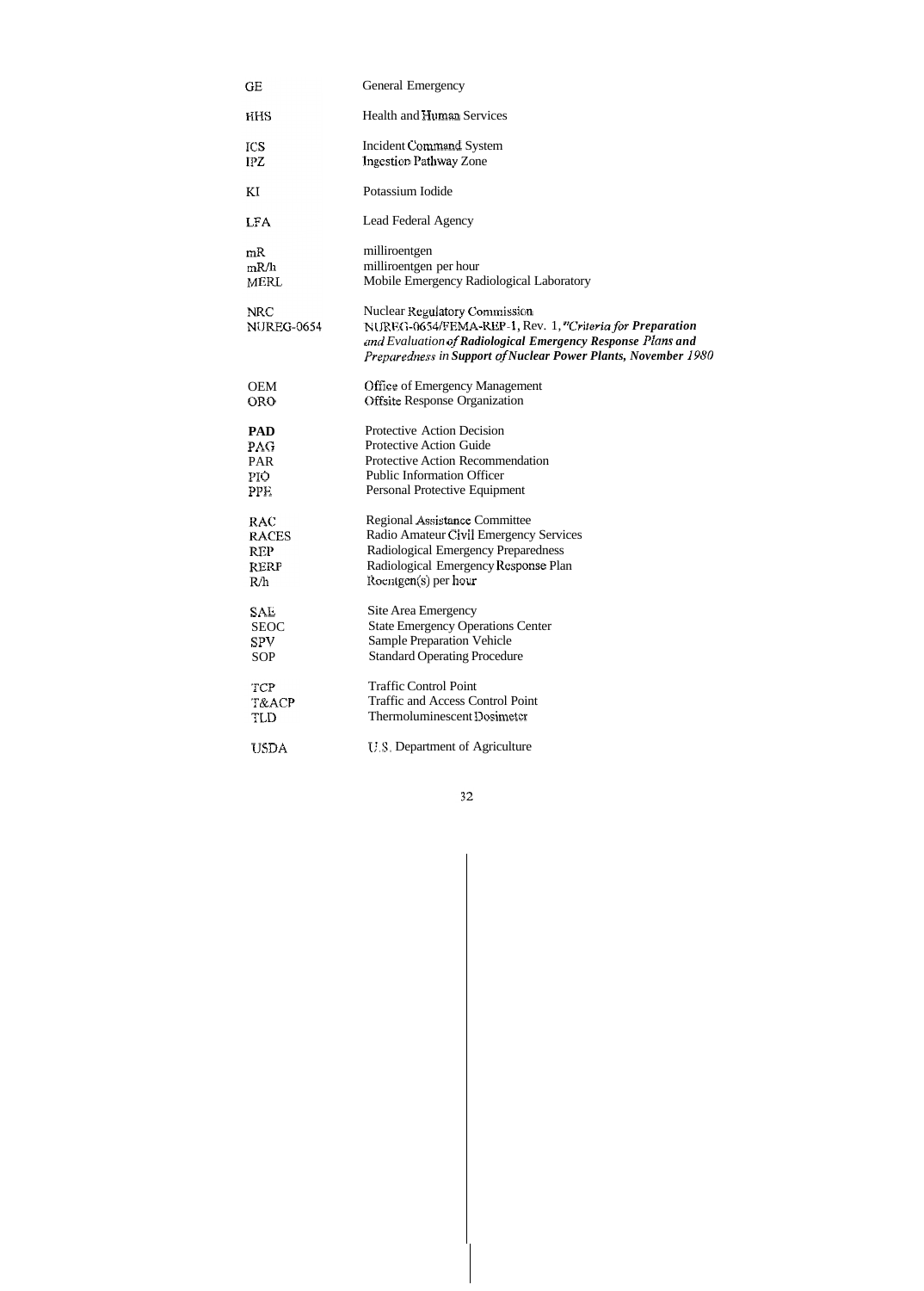## **APPENDIX 2.**

The following is a list of the personnel who evaluated the Crystal River Nuclear Power Plant exercise on May 29-30,2002. The organization represented by each evaluator is abbreviated below.

## **EXERCISE: EVALUATORS**

| <b>EPA</b><br><b>FDA</b><br><b>FEMA</b><br><b>ICF</b><br><b>NRC</b><br><b>USDA</b> | <b>- Environmental Protection Agency</b><br>- Food and Drug Administration<br>- Federal Emergency Management Agency<br>" ICF Consultants, Inc.<br>- Nuclear Regulatory Commission<br>- United Stated Department of Agriculture |                                             |  |                           |  |  |
|------------------------------------------------------------------------------------|--------------------------------------------------------------------------------------------------------------------------------------------------------------------------------------------------------------------------------|---------------------------------------------|--|---------------------------|--|--|
| <b>EVALUATION SITE</b>                                                             |                                                                                                                                                                                                                                | <b>EVALUATOR</b>                            |  | ORGANIZATION              |  |  |
| <b>Chief Evaluator</b>                                                             |                                                                                                                                                                                                                                | Helen Wilgus                                |  | <b>FEMA</b>               |  |  |
| <b>STATE OF FLORIDA</b>                                                            |                                                                                                                                                                                                                                |                                             |  |                           |  |  |
| <b>State Emergency Operations Center</b>                                           |                                                                                                                                                                                                                                | Dave Moffet                                 |  | ICF                       |  |  |
|                                                                                    | Forward State Emergency Response Team                                                                                                                                                                                          | <b>Joseph Canoles</b><br><b>Rick Button</b> |  | <b>FEMA</b><br><b>EPA</b> |  |  |
| <b>Emergency News Center</b>                                                       |                                                                                                                                                                                                                                | Brett Kriger<br>Eddie Hickman               |  | <b>ICF</b><br><b>FEMA</b> |  |  |
|                                                                                    | Radiological Field Monitoring Team #1                                                                                                                                                                                          | Tommy Brown                                 |  | ICF                       |  |  |
|                                                                                    | Radiological Field Monitoring Team #2                                                                                                                                                                                          | <b>Bill Neidermeyer</b>                     |  | <b>ICF</b>                |  |  |
| Dose Assessment                                                                    |                                                                                                                                                                                                                                | Harry Harrison                              |  | <b>ICF</b>                |  |  |
| Mobile Radiological                                                                |                                                                                                                                                                                                                                | Reggie Rogers                               |  | <b>ICF</b>                |  |  |
| <b>Emergency Operations Facility</b>                                               |                                                                                                                                                                                                                                | Robert Trojanowski                          |  | <b>NRC</b>                |  |  |
| <b>CITRUS COUNTY</b>                                                               |                                                                                                                                                                                                                                |                                             |  |                           |  |  |
| <b>Emergency Operations Center</b>                                                 |                                                                                                                                                                                                                                | Larry Robertson<br>Ron Van                  |  | <b>FEMA</b><br><b>ICF</b> |  |  |
| Schools                                                                            |                                                                                                                                                                                                                                | Tom Trout                                   |  | <b>FDA</b>                |  |  |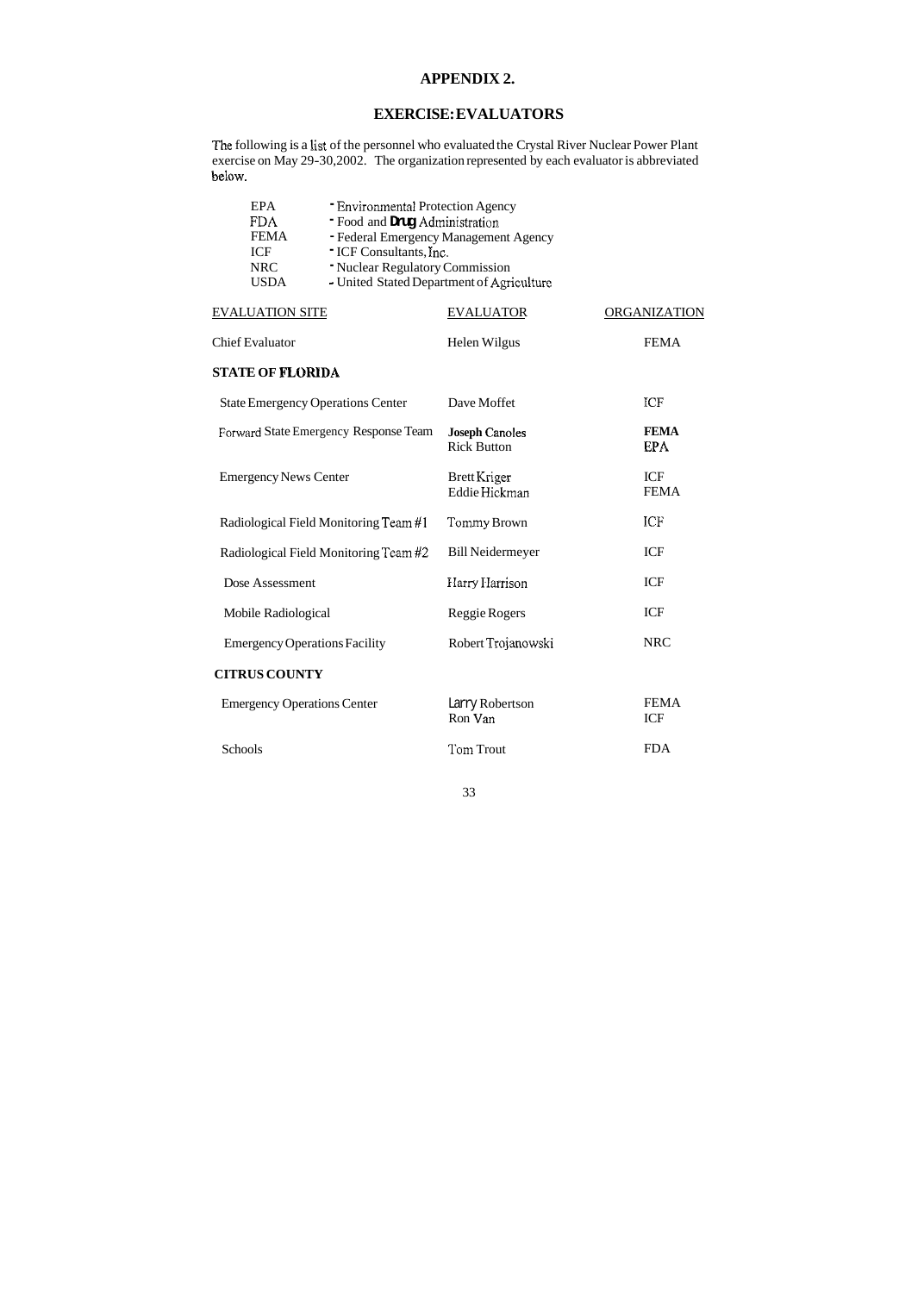| <b>Traffic Control Points</b>           | Tom Reynolds                            | <b>FEMA</b>                |
|-----------------------------------------|-----------------------------------------|----------------------------|
| Emergency Worker & Decontamination      | Helen Wilgus<br>Tom Reynolds            | <b>FEMA</b><br><b>FEMA</b> |
| <b>Emergency Worker Equipment</b>       | Helen Wilgus<br>Tom Reynolds            | <b>FEMA</b><br><b>FEMA</b> |
| Evacuee Monitoring & Decontamination    | Helen Wilgus<br><b>Torn Reynolds</b>    | <b>FEMA</b><br><b>FEMA</b> |
| <b>Temporary Care</b>                   | Helen Wilgus                            | <b>FEMA</b>                |
| <b>LEVY COUNTY</b>                      | Tom Reynolds                            | <b>FEMA</b>                |
| <b>Emergency Operations Center</b>      | Robert Perdue<br>Michael Dolder         | <b>FEMA</b><br><b>FEMA</b> |
| <b>Emergency Worker Decontamination</b> | Helen Wilgus<br>Tom Reynolds            | <b>FEMA</b><br><b>FEMA</b> |
| <b>Traffic Control Points</b>           | Helen Wilgus                            | <b>FEMA</b>                |
| Evacuee Monitoring & Decontamination    | Helen Wilgus<br>Tom Reynolds            | <b>FEMA</b><br><b>FEMA</b> |
| Congregate Care                         | Helen Wilgus                            | <b>FEMA</b>                |
| <b>ALACHUA COUNTY</b>                   |                                         |                            |
| <b>Emergency Operations Center</b>      | <b>Bill Larrabee</b><br>David Schweller | <b>ICF</b><br><b>ICF</b>   |

## **Federal Advisors**

| Scott Hulse        | <b>DOE</b>     |
|--------------------|----------------|
| Eric Wagner        | <b>DOE</b>     |
| <b>Kick Button</b> | <b>EPA</b>     |
| Tom Trout          | <b>FDA</b>     |
| Janneth Cayceda    | <b>FDA</b>     |
| Lezotte Earhart    | <b>FDA</b>     |
| Michael Jackson    | FAA/DOT (USCG) |
| Conrad Burnside    | <b>FEMA</b>    |
| Lori Thomas        | <b>USDA</b>    |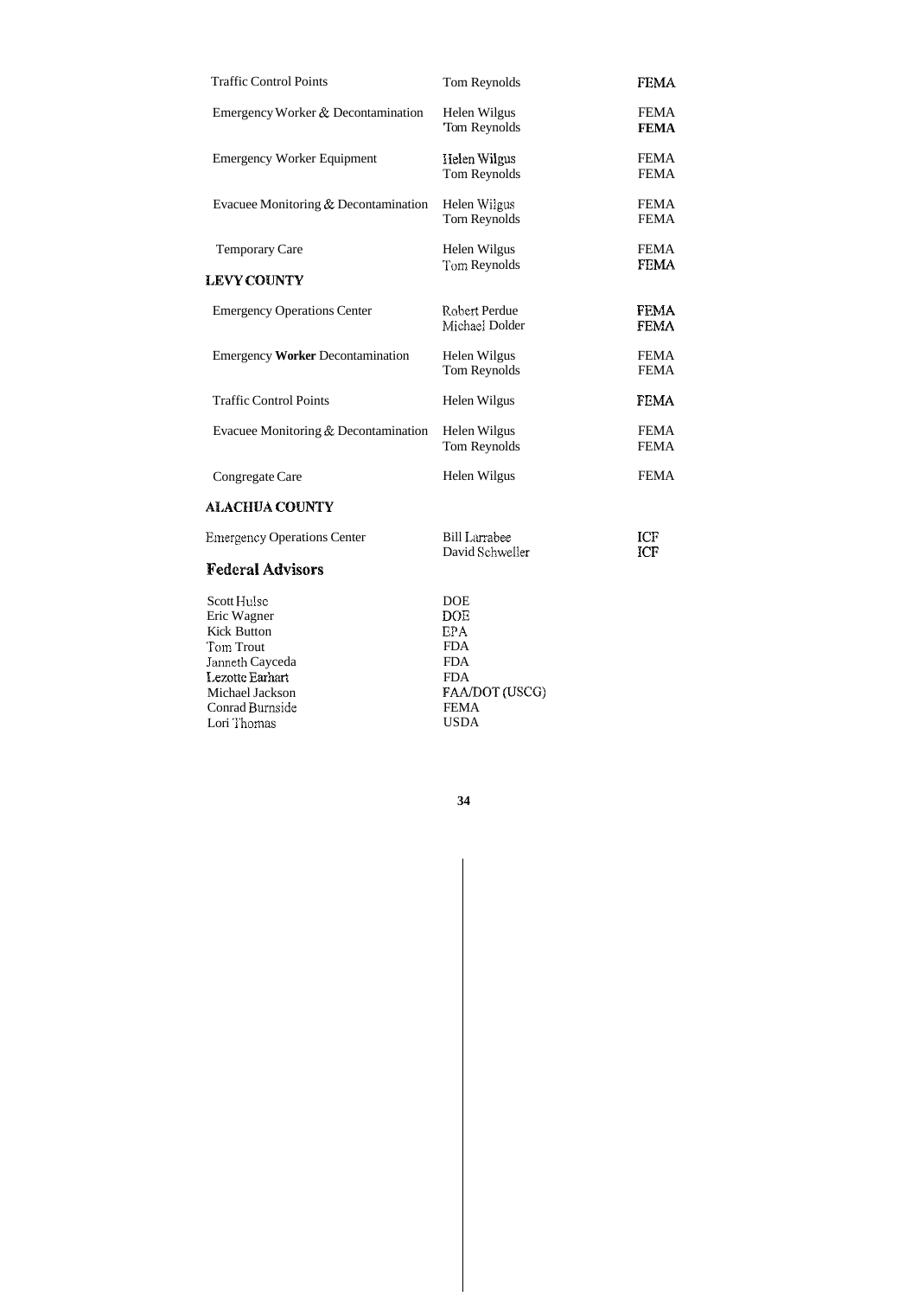## **Observers**

Kelly Kelkenberg John Grijak Obhie Robinson Michael Cash Tonya Appleyard **FEMA** Region IV NP **Div** Director **FEMA** Region IV NP-TH **FEMA** Region IV NP-TH Alabama Department **of** Public Health Alabama Department **of** Public Health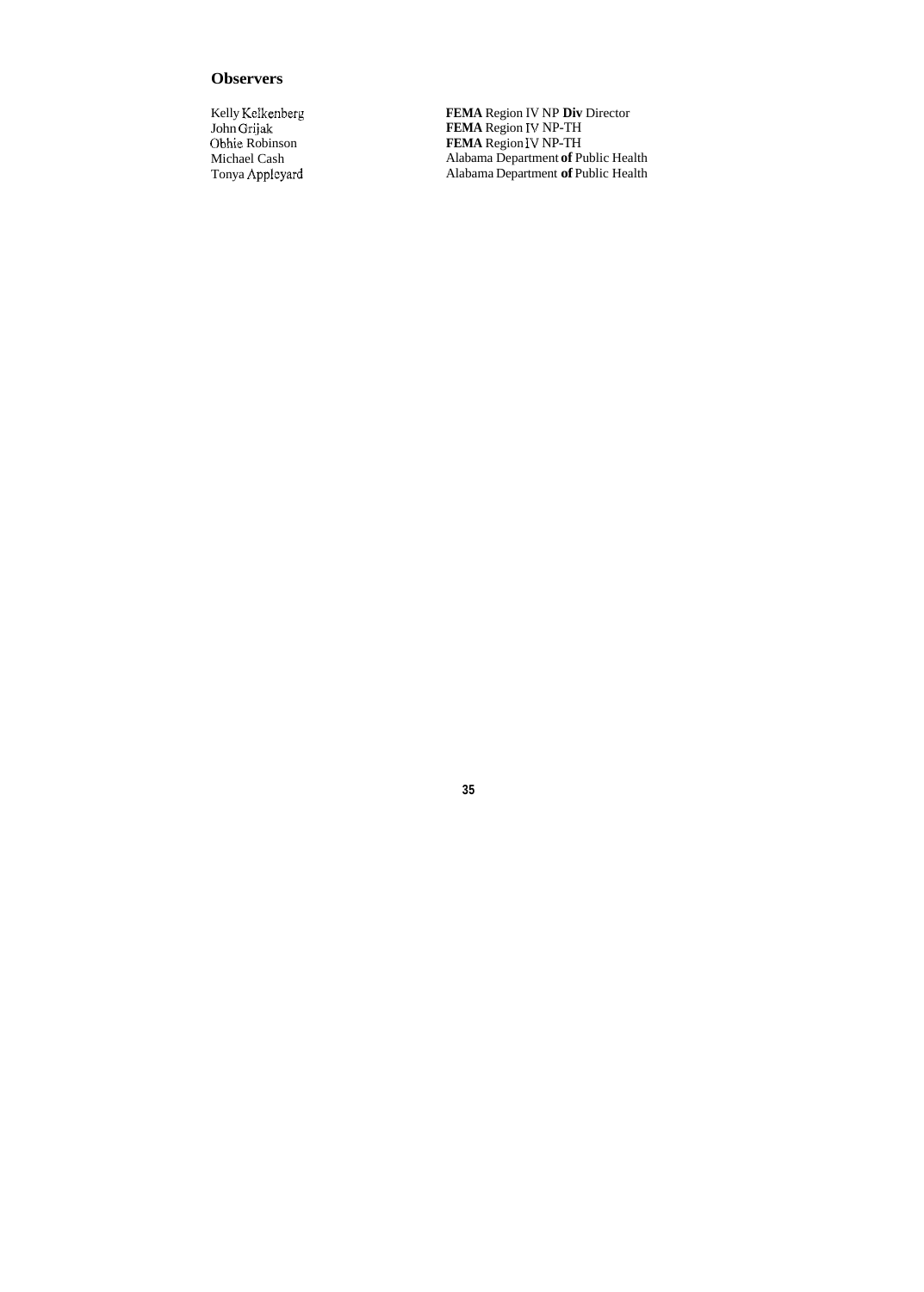### **APPENDIX 3.**

### **EXERCISE CRITERION AND EXTENT-OF-PLAY AGREEMENT**

This appendix lists the exercise criteria scheduled for demonstration in the **Crystal** River Nuclear Power Plant exercise on May 29-30,2002 and the extent-of-play agreement approved by **FEMA**  Region **IV.** 

### **A. Exercise Criterion**

The Extent-of-play agreement on the following pages was submitted by the State of Florida, **and** was approved by FEMA Region IV.

Attached are the specific radiological emergency preparedness criteria scheduled for demonstration during this exercise.

### **B. Extent-of-Play Agreement**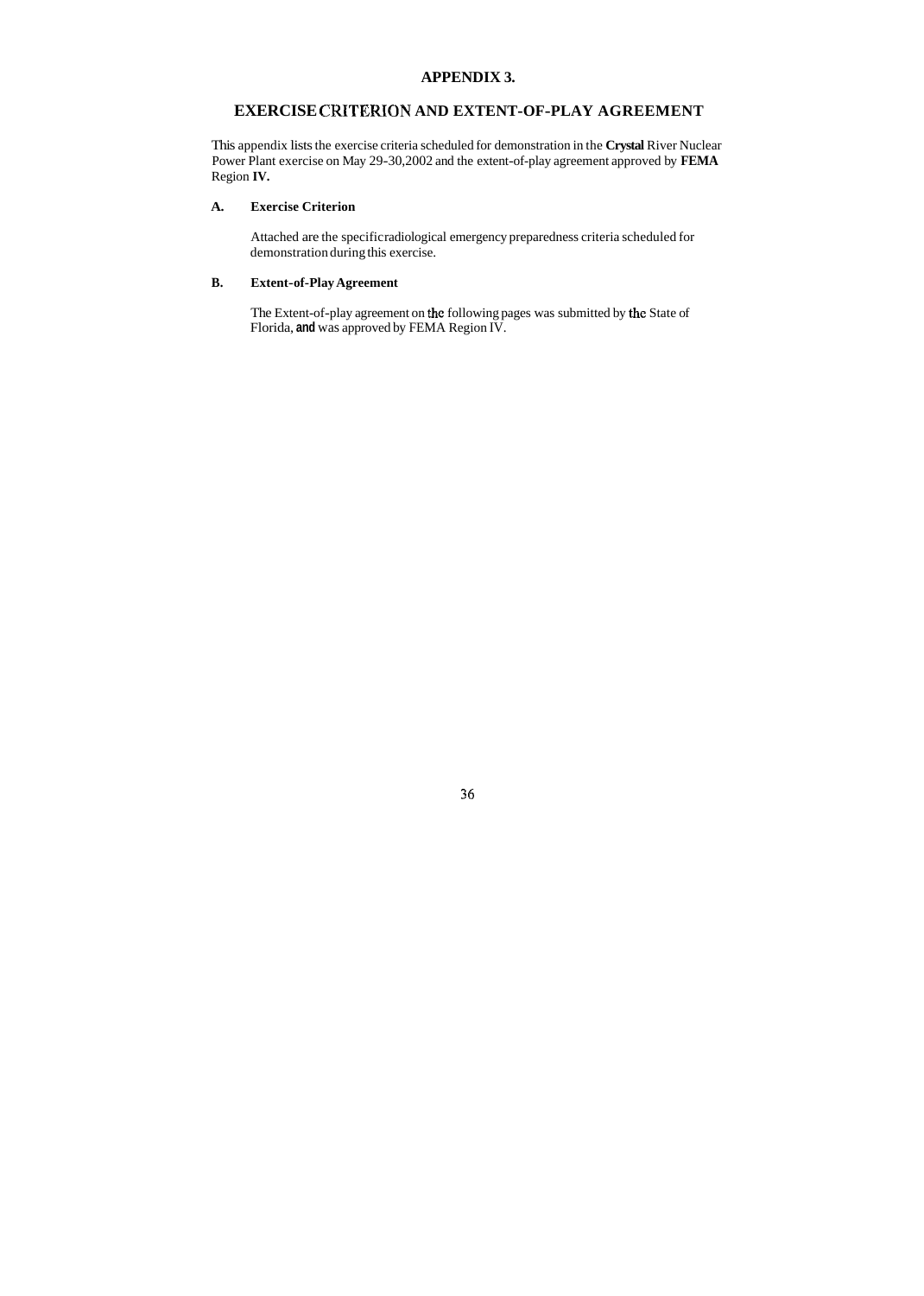### **1. EMERGENCY OPERATIONS MANAGEMENT**

1.a - Mobilization:

Criterion l.a.1: OROs use effective procedures to alert, notify, and mobilize emergency personnel and activate facilities in a timely manner. **(NUREG- 0654, A.4; D.3,4; E.1,2;** 11.4)

Levy: **Six** personnel will be prepositioned at the EOC, the balance will await call out. EOF personnel will report at approximately 10:00 AM, depending on SAE.

### **EXTENT OF PLAY:**

**Citras:** EOC personnel will be prepositioned. EOF personnel will report around l0:OO AM, depending on time SAE is declared.

**Criterion 1.b.1:** Pacilities are sufficient to **support** the emergency response. **(NUREG-0654,II.3)** 

State: SEOC personnel will be in place at *9:OO* **AM** in anticipation of the notification ofa Site Area Emergency.

- **FSERT:** Will preposition at the EOF **at** approximately 8:3O AM **in**  anticipation of the EOF being declared operational
- **DOH/BRC:** Will preposition field teams, the mobile laboratory and the . sample preparation vehicle. EOF personnel will arrive within one hour after the Alert emergency classification declaration.

### **1.b** -Facilities:

### **EXTENT OF PLAY:**

Citrus: In agreement **I**,evy : In agreement State: In agreement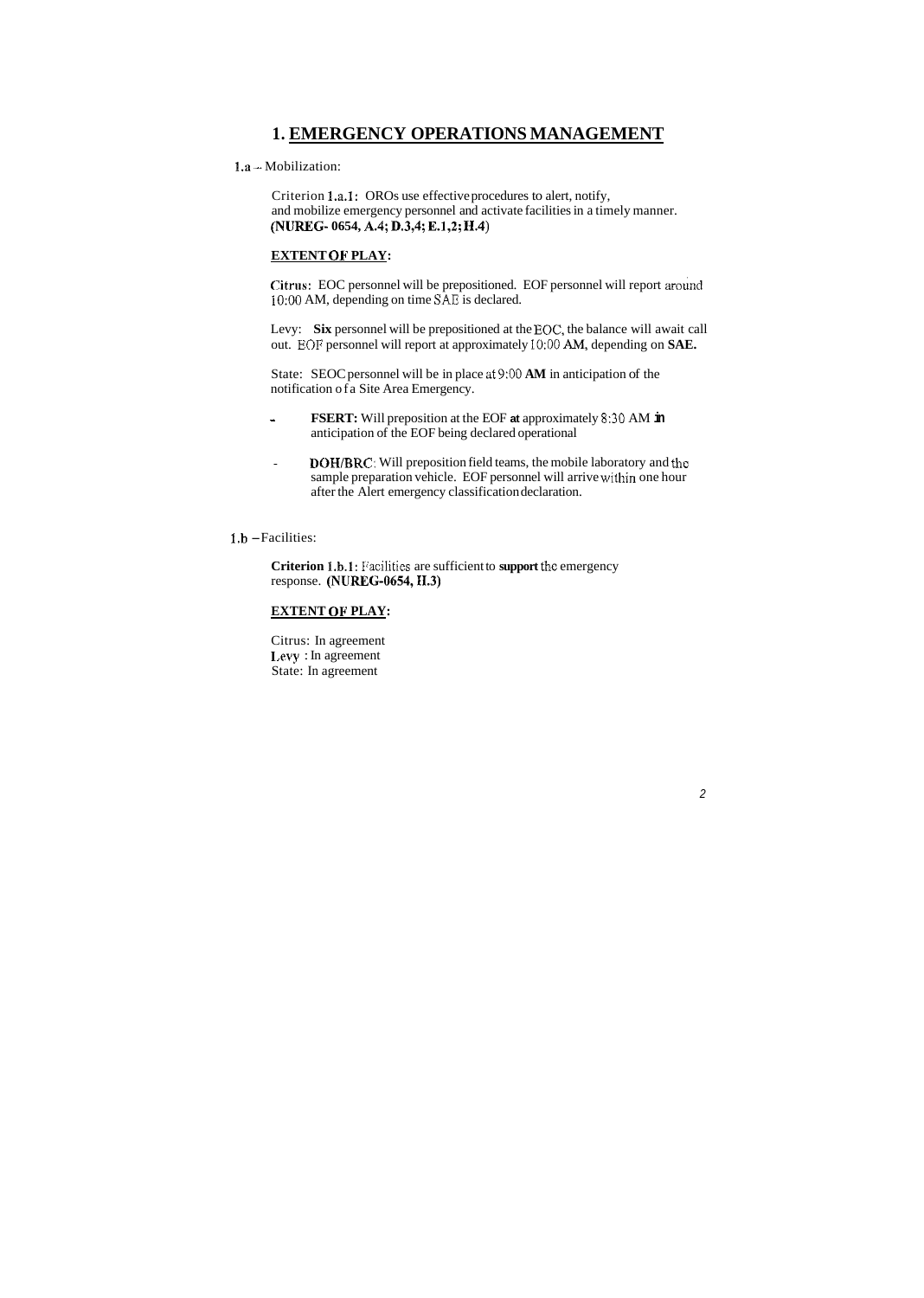1.6 **-Direction and** Control :

**Criterion 1.c.1:** Key persomiel with leadership roles for the ORO provide direction and control to that part of the overall response effort for which they are rcsponsihle. **(NUREG-0654, A.1.d; A.2.a, h)** 

### **EXTENT OF PLAY:**

Citrus: In Agreement **Levy:** In Agreement **State and FSERT:** In Agreement

1.d - Communications Equipment:

**Criterion 1.d.1:** At least two communication systems are available, at least one operates properly, and communication links are established **and** maintained with appropriate locations. Communications capabilities are managed in support *of*  emergency operations. **(NUREG-0454, P.1,2)** 

**Criterion** 1.e.1 : Equipment, maps, displays, dosimetry, potassium iodide (KI), and other supplies are sufficient to support emergency operations. **(NUREG-***0454,* H.3, **IO: ,B.lO.a, b,** *e,* **J.11; K.3.a)** 

**Citrus:** Candy will be substituted for **MI** and paper for TLDs, dosimeters will be checked prior to the exercise.

### **EXENT OF PLAY:**

Citrus: In Agreement **I,evy:** in Agreement **FSERT:** In Agreement

> **DQIIlBRC:** Will use communication equipment as stated in SOP **3.**  Telephones can also be used for communication with the mobile laboratory.

### **1.e** - Equipment **and Supplies to Support Operation:**

### EXTENT **OF PLAY:**

**Levy:** Candy will be substituted for KI and paper for TLDs, dosimeters will be checked prior *to* the exercise.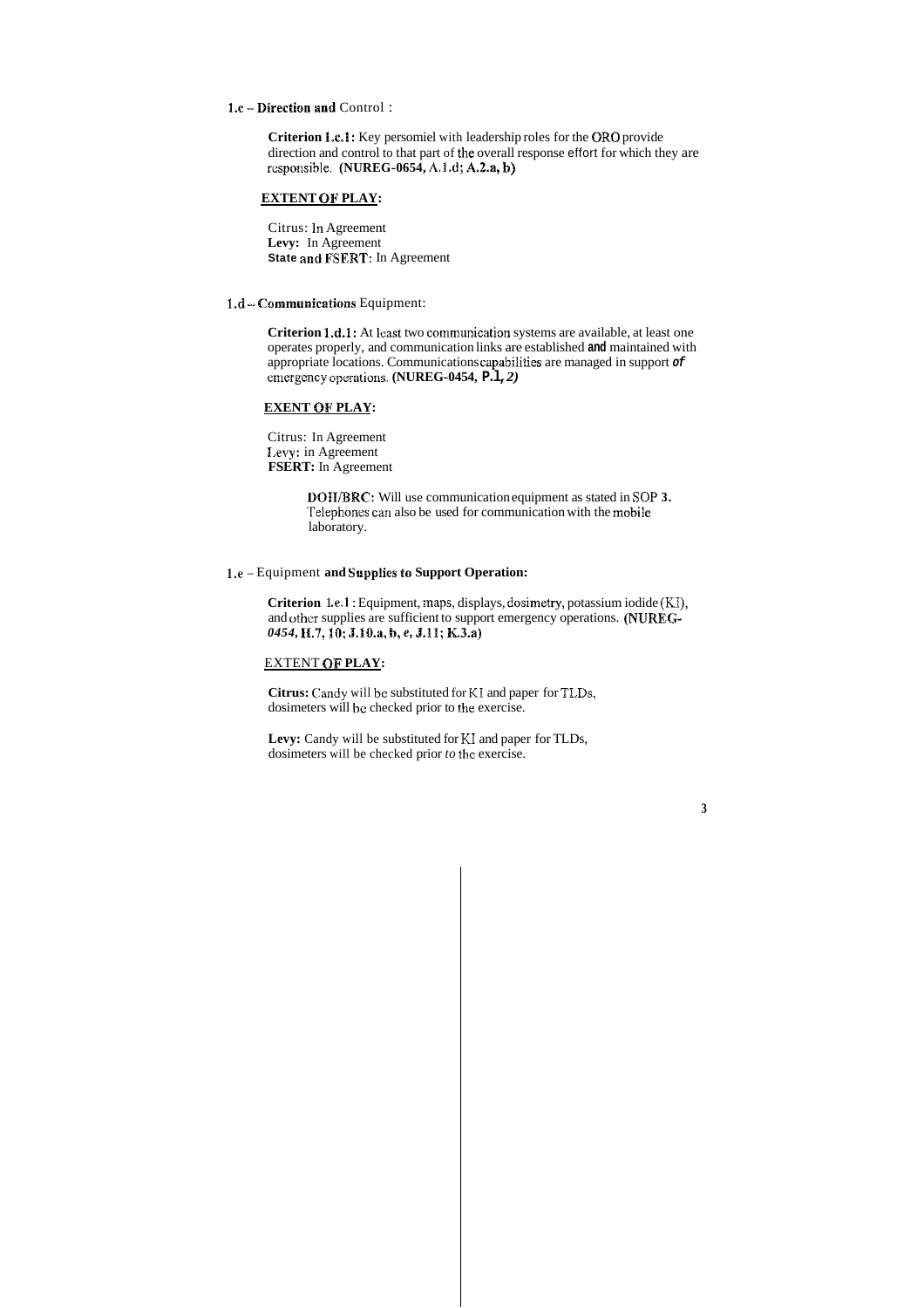**FSERT:** In Agreement

- **DOH/BKC:** Will use equipment and supplies **as stated** in the **SOP'S.**  'ILY's will be checked and candy will be used in the field to simulate KI.

### **2. PROTECTIVE ACTION DECISION MAKING**

### **2.a** - **Emergency Worker Exposure Control:**

**Criterion 2.a.l:** OROs use a decision making process, considering relevant factors and appropriate coordination, to ensure that an exposure control system, including the use of KI, is **in** place for emergency workers including provisions **to**  authorize radiation exposure in excess of administrative limits or protective action guides. **(NUREC-8654, K.4, .J.tO.e, f)** 

**Citrus:** In Agreement **Levy:** In Agreement **FSERT:** In Agreement

### **EXTENT OF PLAY**

**Citrus:** In Agreemenl **Levy:** In Agreement **FSEKT:** In Agreement

**DOIIIBRC:** Will use dosimetry and instrumentation **as** stated in the ä, SOP'S

### **2.b- Radiological Assessment and Protective Action Recommendations and Derisions for the Flume Phase of the Emergency:**

**Criterion 2.h.l:** Appropriate protective action recommendations are based on available infomation on plant conditions, field monitoring data, and licensee and OK0 dose projections, as well as knowledge of on-site and off-site environmental conditions. **(NUKEG-O654,1.8,18 and Supplement 3)** 

#### **EXTENT OF PI.AY:**

<sup>I</sup>**DOHIBRC:** Will use RASCAL dose assessment code as stated in the SOP'S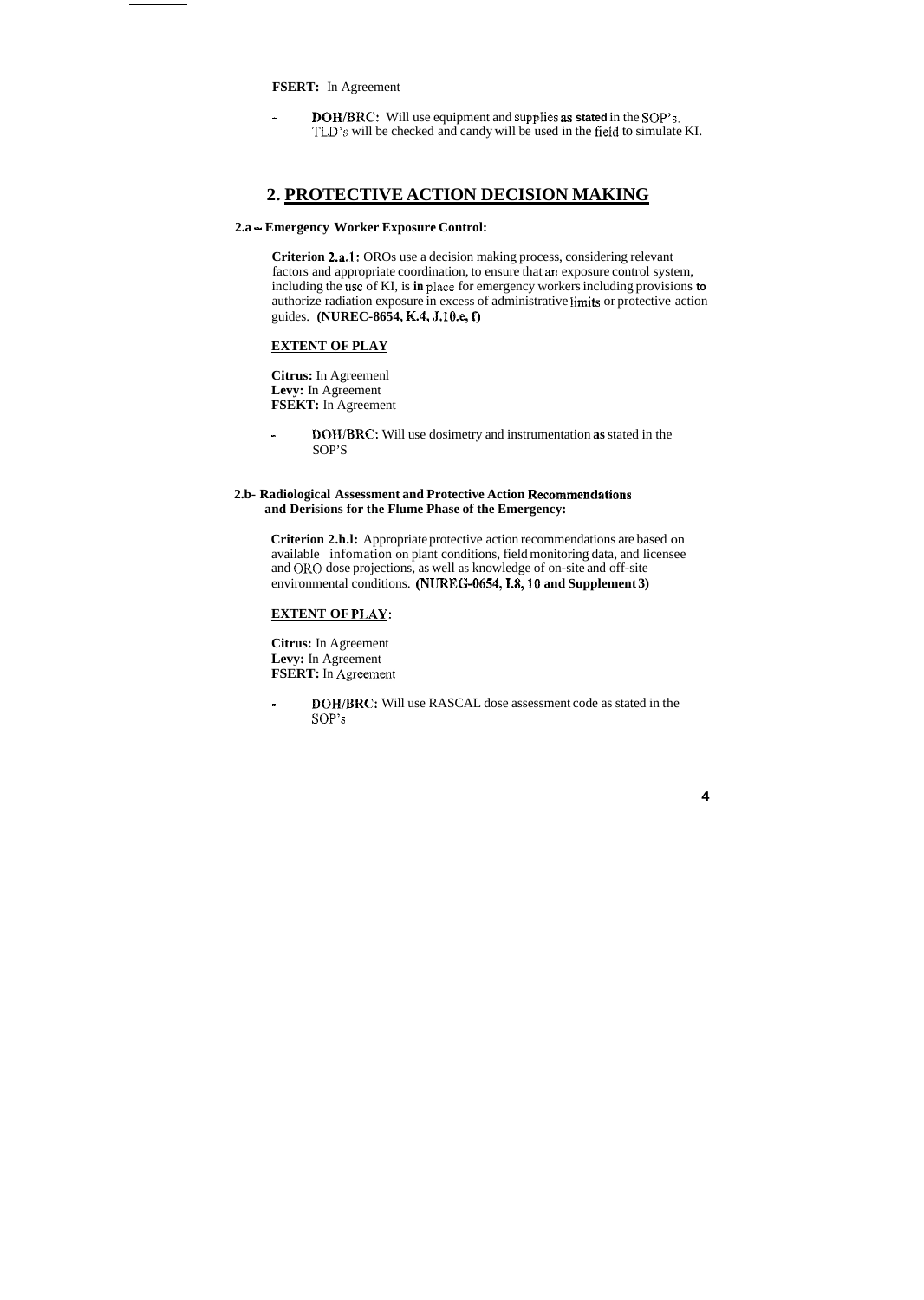Criterion **2.b.2:** A decision-making process involving consideration **of**  appropriate factors and necessary coordination is used to make protective action decisions (PADS) for the general public (including the recommendation for the use of KI, if ORO policy). **(NUREG-0654, J.9, 10.f, m)** 

### **EXTENT OF PLAY:**

- **- DOH/BRC:** Will use RASCAL dose assessment code as stated in the SOP'S
- **2.c .-Protective** Action **Decisions for** Protection **of Special** Populations:

Criterion 2.c.1: Protective action decisions are made, as appropriate, for special population groups. (NUREG-0654, J.9, J.10.d, e)

**Citrus:** In Agrcement **Levy:** In Agreement **FSERT:** In Agreement

Levy: The County Agricultural Agent, through a tabletop exercise, will discuss the appropriate actions and procedures that must be taken in conjunction with State and local officials,

**State and FSERT:** Will be demonstrated through the Table Top (5/30)

### **EXTENT OF PLAY:**

**Citrus:** In Agreement **Levy:** In Agreement

**2.d** - Radiological **Assessinent** and Decision-Making for **the** Ingestion Exposure Pathway:

> Criterion **2.d.B** : Radiological consequences for the ingestion pathway are assessed and appropriate protective action decisions are made based on the OR0 planning criteria. **(NUREG-0654, J.11)**

### **EXTENT OF PLAY:**

**Citrus:** W7ill be denionstrated through the Table Top exercise on May **30.** 

- **J)OH/BRQ':** Will use dose assessment as stated in the SOP'S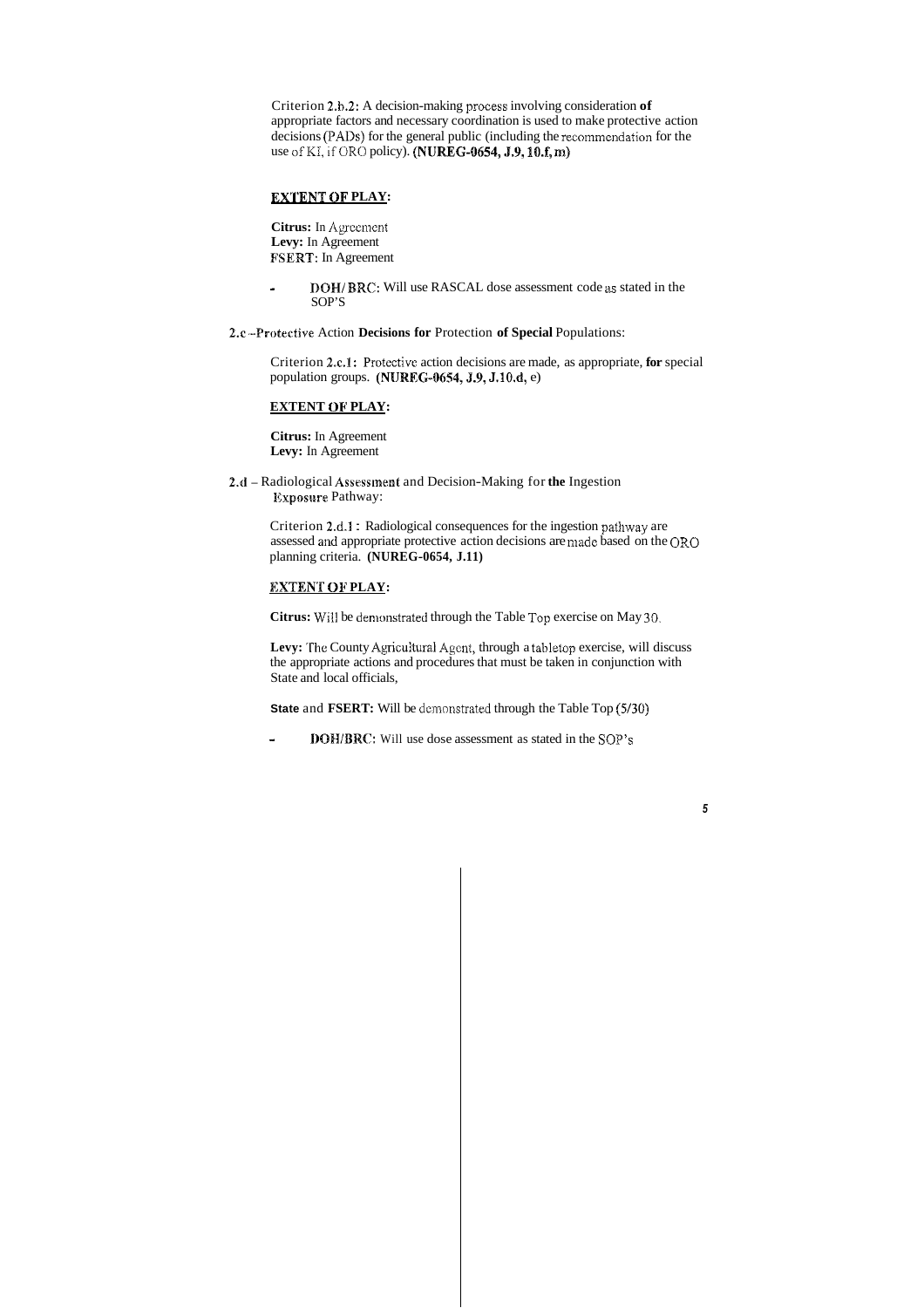### 2.e - Radiological Assessment and Decision-Making Concerning Relocation, **Reentry, and Return:**

**Criterion 2.e.1:** Timely relocation, re-entry, and return decisions are made and coordinatcd as appropriate, based on assessments of the radiological conditions and criteria in the ORO's plan and/or procedures. **(NUREG-0654,I.lO; M.1)** 

### **EXTENT OF** *HAY:*

**Citrus:** Will be discussed as part of the tabletop exercise

**Levy:** Will be discussed as part of the tabletop exercise

**State and FSERT:** Will be discussed as **part** ofthe tabletop exercise

- **DOH/BRC:** Will use dose assessment as stated in the SOP'S

### **3. PROTECTIVE ACTION IMPLEMENTATION**

### **3.a** - **Implementation of Emergency Worker Exposure Control:**

**Levy:** Will be demonstrated at the wash down on May 16 at *6:30* **PM** at Lebanon Station. This will be done out of sequence.

**Criterion 3.a.l:** The OROs issue appropriate dosimetry and procedures, and manage radiological exposure to emergency workers in accordance with the **pians** and procedures. Einergency workers periodically **and** at the end *of* each mission read their dosimeters and record the readings on the appropriate exposure record or chart. **(NUREG-0654, K.3.a,b)** 

### **EXTENT OF PLAY:**

**Citrus:** Will demonstrate this objective during the emergency wash down drill on May **13,** 2002 at 7 PM at the Crystal River National **Guard** Armory. Emergency workers will receive the appropriate dosimeter as specified in the REP Plan. This will be clone out of sequence.

**DQHIBKC:** Will use dosimetry and instrumentation as stated in the **SOP'S**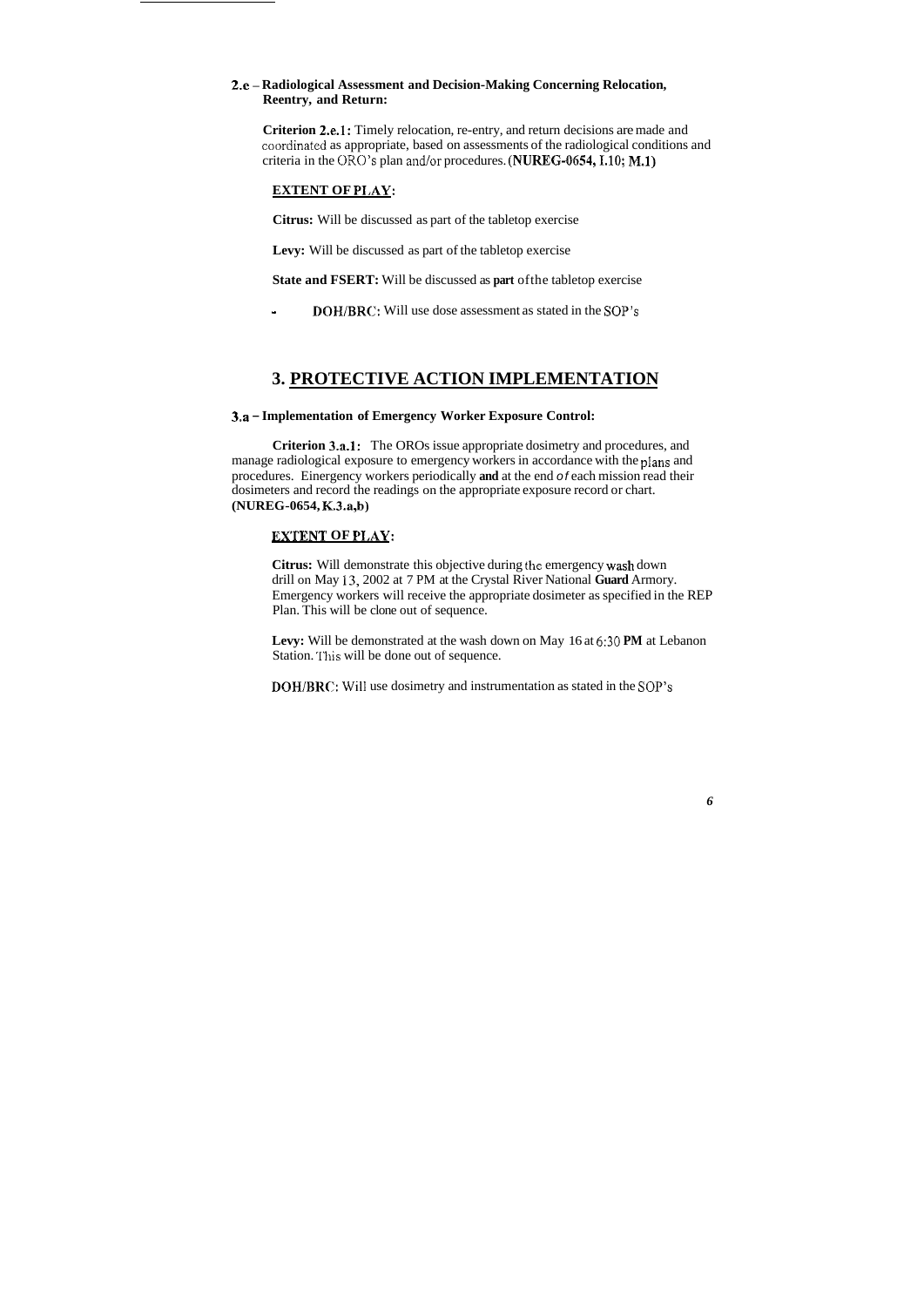#### **3.b** .- **Impkmentation of H Decision:**

**Criterion 3.b.1:** KI and appropriate instructions are available should a decision to recommend use *of* KI he made. Appropriate record keeping ofthe administration of KI for emergency workers and institutionalized individuals (not the general Public) is maintained, **(NUREG-0654, J.10.e)** 

**Citrus:** Will demonstrate the ability to issue KI to one emergency worker on May 13,2002 during the emergency wash down drill at *7* PM at the Crystal River National Guard Armory, Candy will be used for KI and paper for TLDs. This will be done out of sequence.

#### **EXIENT OF PLAY:**

Levy: Will demonstrate this during the wash down on May 16 at *6:30* PM at Lebanon Station. This will be done out *of* sequence.

**DOHIBMC:** Will use potassium iodine as stated in the *SOP'S* 

#### **3.c** - **Implementation of Protective Actions far Special Populations:**

**Criterion 3.6.1** : Protective action decisions are implemented *for* special populations other than schools within areas subject to protective actions. **(NUREG-0454, J.l CD.r.d.g)** 

### **EXTENT OF PIAY:**

**Citrus: A** current list of special needs population will be provided to the Citrus County evaluator for evaluation. Evacuation/Relocation requirements will he demonstrated through discussions at the EOC, based on the scenario and county implementation procedures.

**1,evy:** In agreement same as abovc..

**Criterion 3.c.2:** OROs/school officials decide upon and implement protective actions for schools. (NL:REC;-0654, J. 10.c,, d, g)

### **EXTENT OF PLAY:**

Citrus: In agreement, two schools will be visited out of sequence between 9:00 AM and 2:00 PM on May 14th.

**Levy: KIA**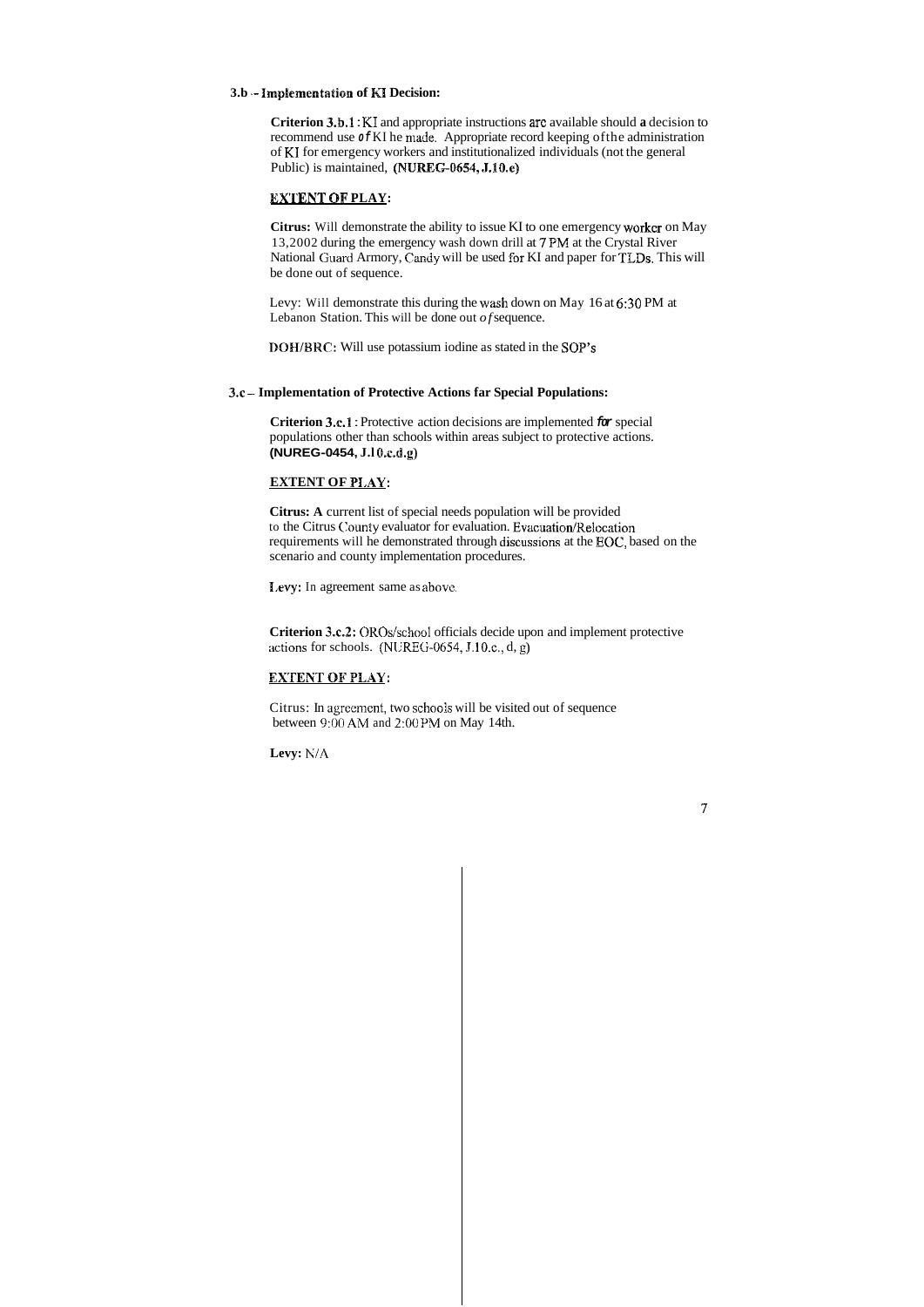#### **3.d** - **Implenientation of Traffic and Access Control.**

**Criterion 3.d.I** : Appropriate traffic and access control is established. Accurate instructions are provided to traffic and access control personnel. **(NUREG-0654, J.lO.g, j)** 

#### **EXTENT OF PLAY:**

Levy: Will demonstrate this objective in conjunction with the wash down at 1,ebanon Station on May 16 at *6:30* PM. This will be done **out cf** sequence.

**Citrus:** Will demonstrate this objective in conjunction with the emergency wash down drill on May 13, 2002 at 7 FM at the Crystal River National Guard Armory. This will be out of sequence.

**Citrus:** In Agreement **Levy:** In Agreement **State and FSERT:** In Agreement

**Criterion 3.e.2:** Appropriate measures, strategies, and pre-printed instructional material are deveioped for implementing protcctive action decisions for contaminated water, food products, milk, and agricultural production.

**Criterion 3.d.2:** Impediments to evacuation are identified and **resoived (NUREG-0654, J. 1O.k)** 

#### **EXTENT OF PLAY:**

**Citrus:** In Agreement

**Levy:** In Agreement

**3.e** - **Implementation of Ingestion Pathway Decisions:** 

**Criterion 3.e.l:** The OR0 demonstrates the availability and appropriate use of adequate information regarding water, food supplies, **milk,** and agricultural production within the ingestion exposure pathway emergency planning zone for implementation of protective actions. **(NUREG-0654, J.9,11)** 

#### **EXTENT OF PLAY:**

- **DOH/BRC:** In Agreement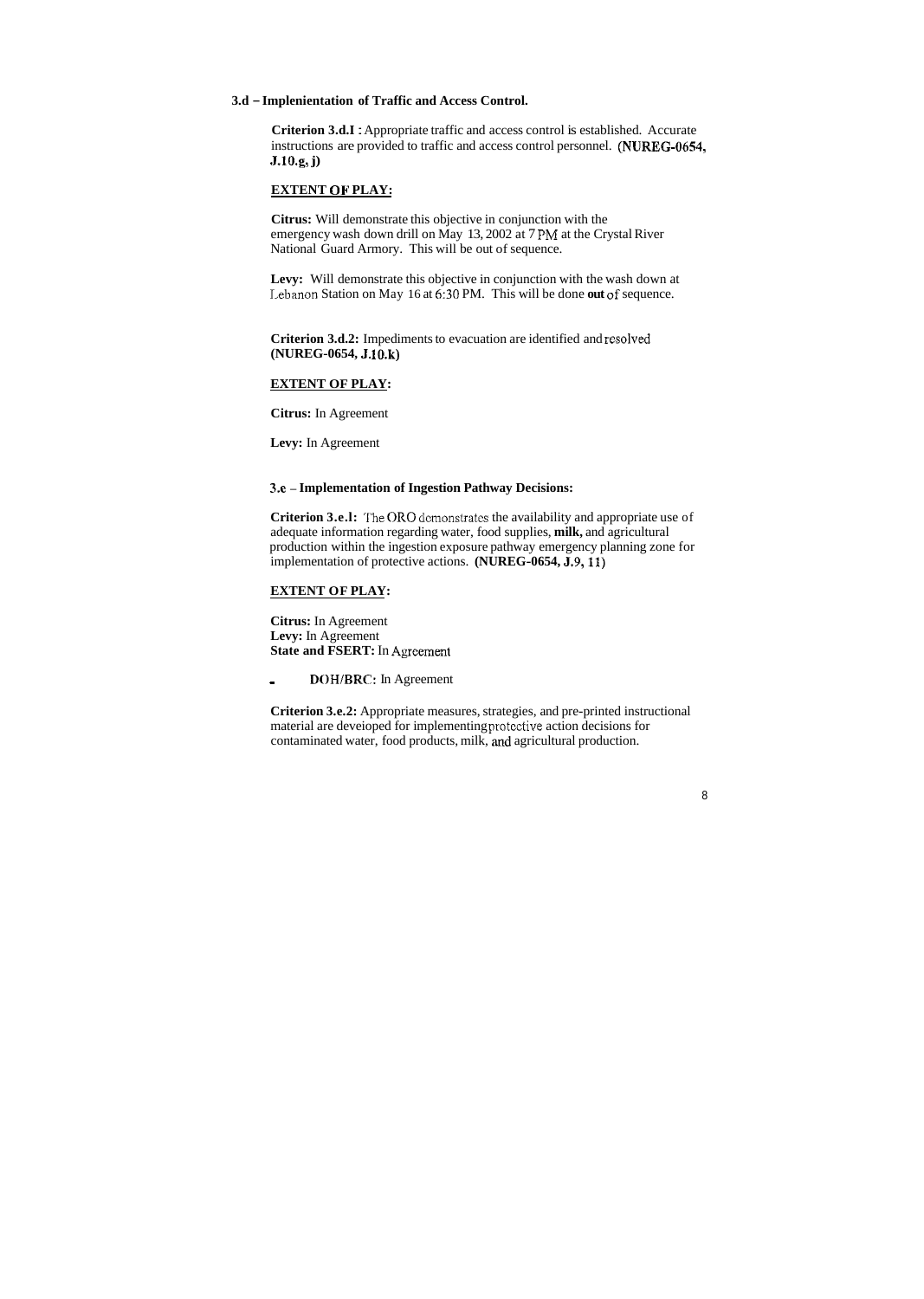### **(NUHBEG-0654, .J.9,11)**

### **EXTENT OF PLAY:**

**Citrus:** In Agreement **Levy:** In Agreement State and **FSERT**: In Agreenierit

Criterion **3.f.l:** Decisioms regarding controlled re-entry of emergency workers and relocation and return ofthe public are coordinated with appropriate organizations and implemented. (NUREG-0654, M.1, 3)

**DOWBRC:** In Agreement

### **3.f** - Implementation *of* **Relosation, Re-entry, asad Return Beeisions:**

**Criterion 4.a.l:** The field teams are equipped to perform field measurements of direct radiation exposure (cloud and ground shine) and to sample airborne radioiodine and particulates. (NUREG-0654, H.10; I.7, 8, 9)

### **EXTENT OF PLAY:**

**- DOII/BRC:** Will use instrumentation and measurement techniques as stated in the SOP'S

**Citrns:** in Agreement Levy: In Agreement **State and FSERT: In Agreement 4. FIELD** -..-.I^.. **IIEASUKEMENT** -----.----- **AND ANALYSIS** 

**1301%/BRC:** In Agreement

**4.a** - **Plume Phase** Field Measurements **and Analysis:** 

### **EXTENT OF PLAY:**

**Citrus:** *NiA*  **Levy: N!A** 

Criterion **4.a.2:** Field teams are managed to obtain sufficient information to help characterize the release and to control radiation exposure. **(NIJRKC;-0654, H.12; 1.8, 11; J.1O.a)**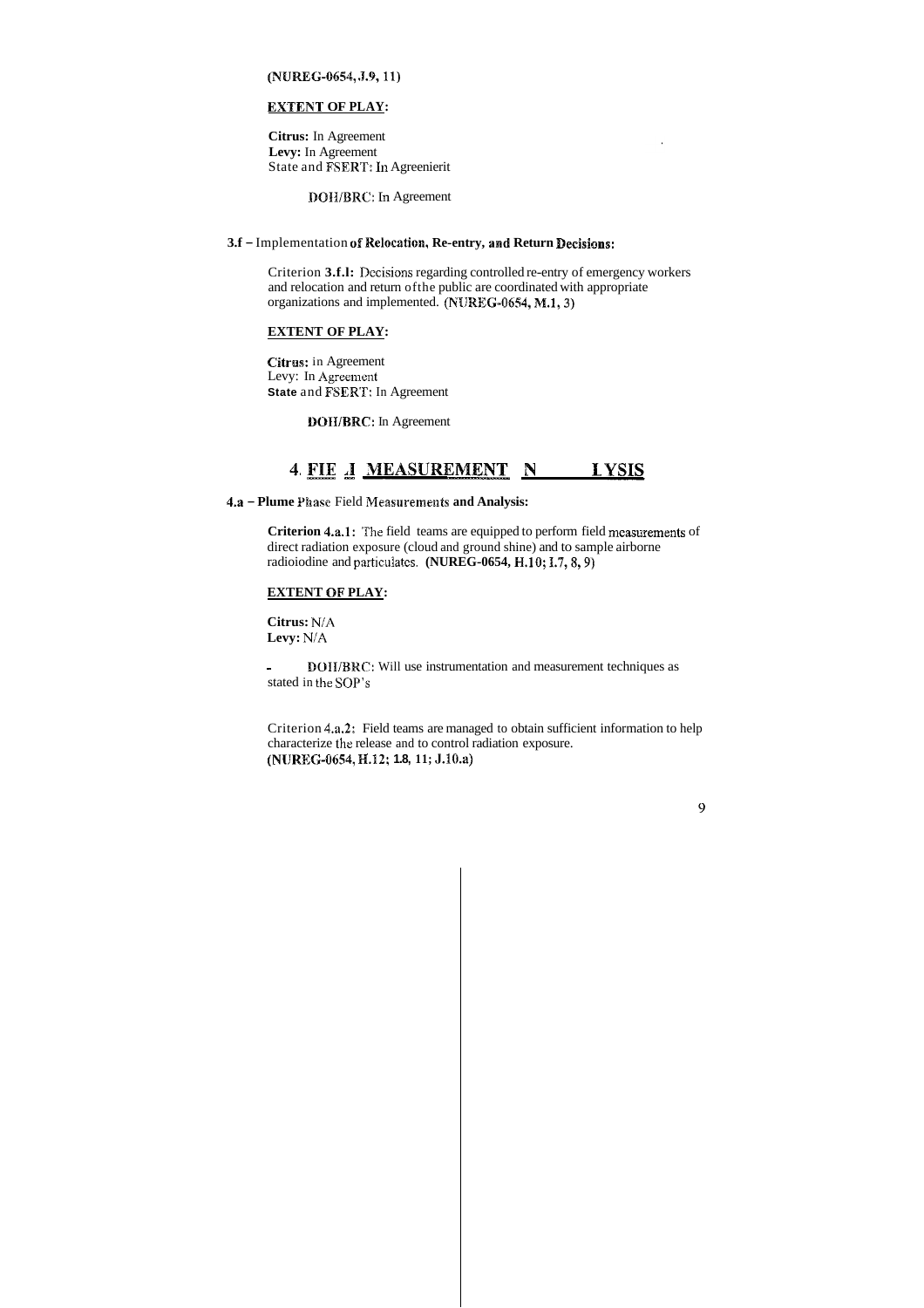### **EXTENT OF PLAY:**

**Citrus: N/A Levy: N/A** 

**DOII/BRC:** Will use instrumentation and measurement techniques as stated in the SOP'S

**Citrus: N/A**  Levy: N/A

**Criterion 4.a.3:** Ambient radiation measurements are made and recorded at appropriate locations, and radioiodine and particulate samples are collected. Teams will move to *an* appropriate low background location to deternine whether any significant (as specified in the plan and/or procedures) amount of radioactivity has been collected on the sampling media. **(NUREG-0654,1.9)** 

Citrus: N/A **Levy: N/A** 

### **EXTENT OF PLAY:**

**DOH/ BRC:** Will use instrumentation and measurement techniques as stated in the SOP'S

### **4.h** -- **Post Plume Phase Field Measurements and Sampling:**

**Criterion 4.b.l:** The field teams demonstrate the capability to make appropriate measurements and to collect appropnate samples (e.g., food crops, milk, water, vegetation, and soil) to support adequate assessments and protective action decision-making. **(NUREG-0654,1.8; J.11)** 

### **EXTENT OF PLAY:**

**DOH/BRC:** Will use instrumentation and measurement techniques as stated in the SOP'S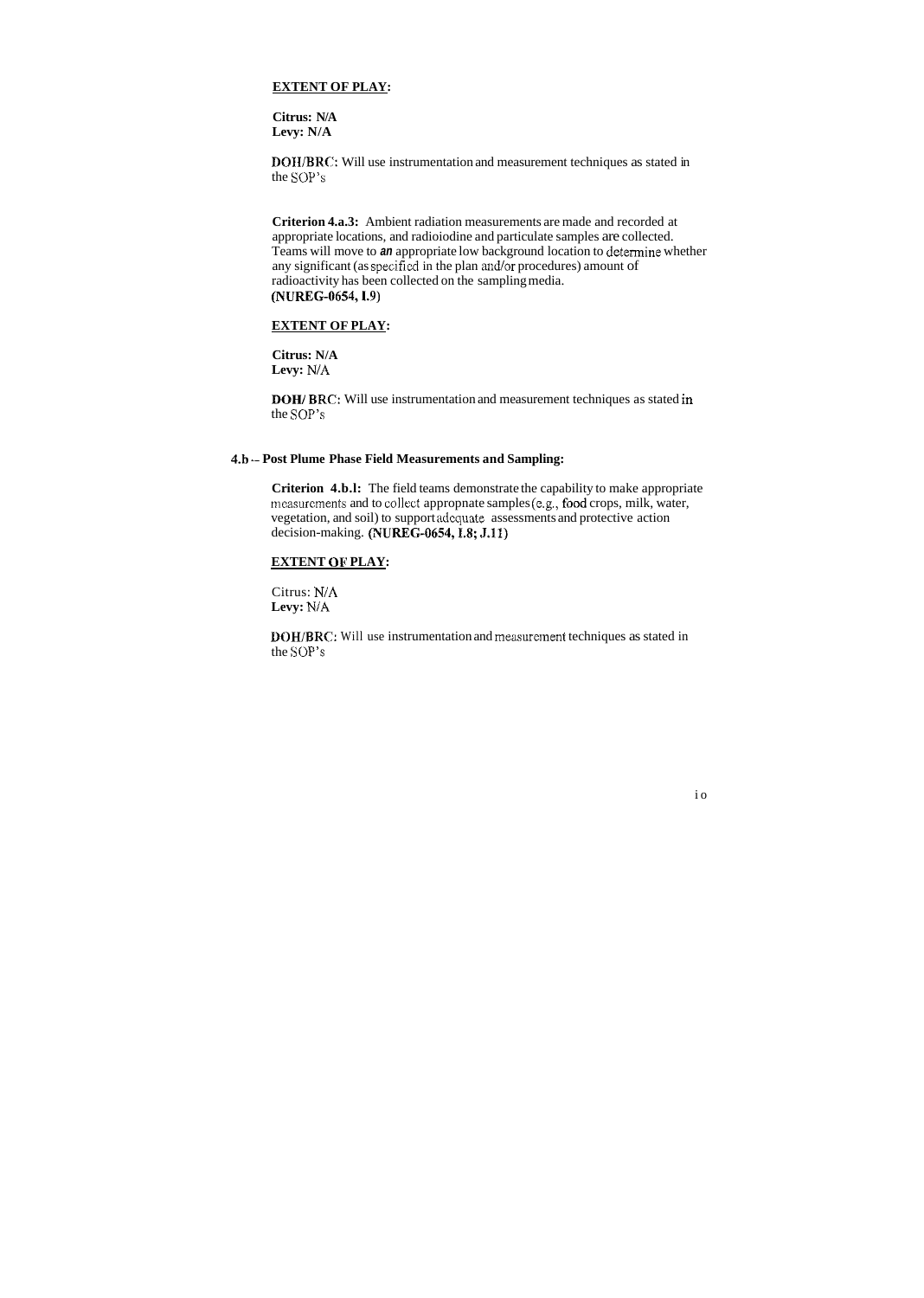#### **4.c** - **Laboratory Operations:**

**Criterion 4.c.l:** 'The laboratory is capable of performing required radiological analysis *to* support protective action decisions. **(NUREG-0654, C.3; J.11)** 

**Citrus:** NiA **Levy:**  $N/A$ 

#### **EXTENT OF PLAY:**

**DOH/BRC:** Will use instrumentation and measurement techniques as stated in the SOP'S. 'To facilitate the exercise, pre-prepared samples may be provided to be analyzed before the field team samples are available.

### *5.* **EMERGENCY NOTIFICATION AND PUBLIC INFORMATION**

**Criterion 5.a.1:** Activities associated with primary alerting and notification of the public are completed in a timely manner following the initial decision **by** authorized offsite emergency officials to notify the public of an emergency situation. 'The initial instructional message to the public must include as **a**  minimum the dements required by current **FEMA** REP guidance. **(10 CFR Part**  *50,* **Appendix E.1V.D and NUREG-0654, E.5,6,7)** 

#### **5.a Activation of the Prompt ABert and Notification System:**

**Criterion 5.a.3:** Activities associated with FEMA approved exception areas (where applicahlej are complcted within 45 minutes following the initial decision

#### **EXTENT OF PLAY:**

**Citrus:** Once the final decision *to* implement protective actions is made, Citrus County will (simulate) sounding sirens and issue the appropriate EAS messages in a timely manner following the initial decision to notify the public.

**Levy:** In Agreement **State and FSERT:** In Agreement

**Criterion 5.a.2 was removed for this exercise**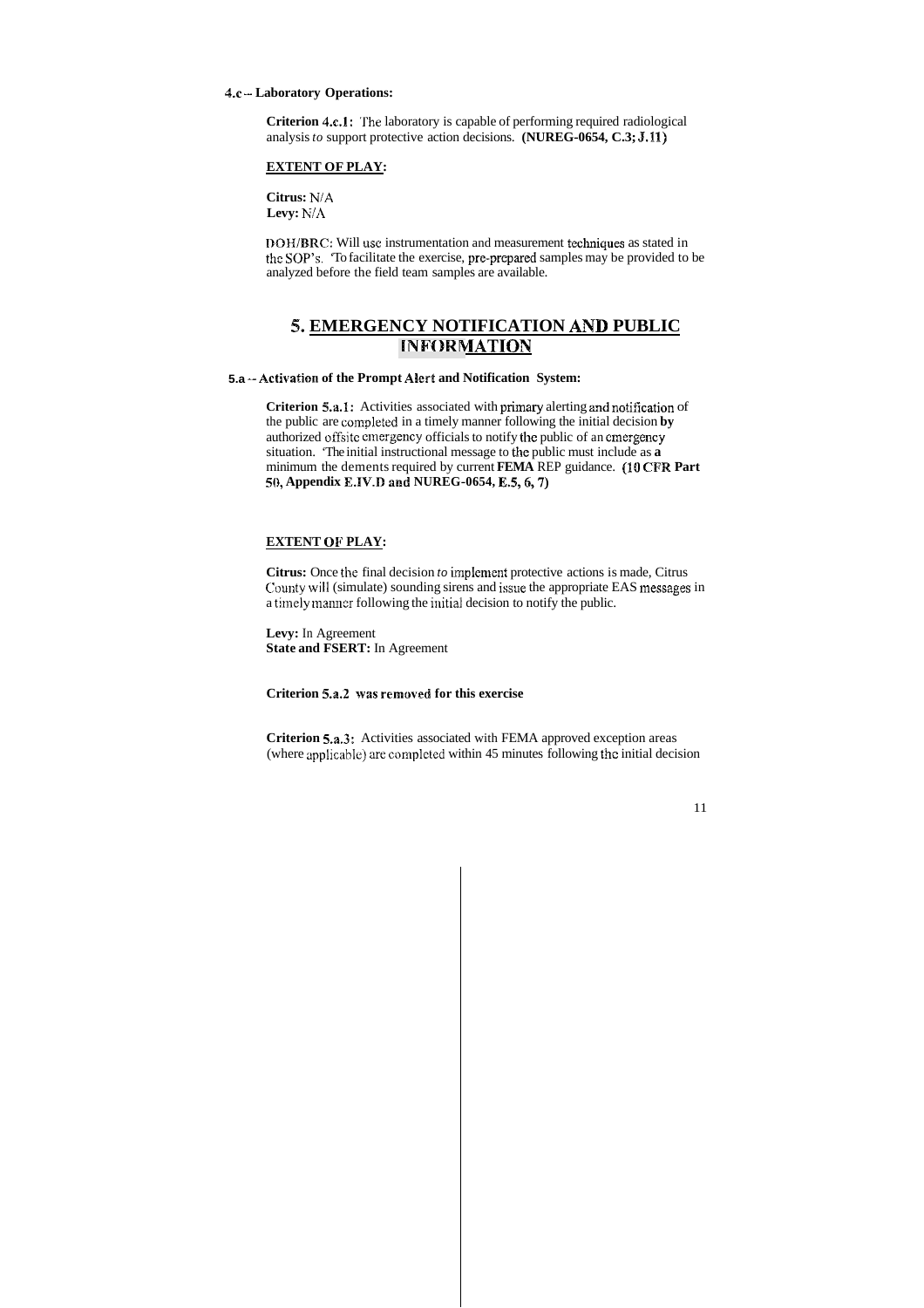by authorized offsite emergency officials to notify the public of **an** emergency situation. Backup alert and notification of the public *is* completed within 45 minutes following the detection by the OR0 ofa faiIure of the primary **alert** and notification system. **(NUREG-0654, E.6,** Appendix **3.B.2.c)** 

Citrus: If there is a siren site down, after Citrus County simulates siren sounding, this objective will be demonstrated (backup route alerting around that site) by discussion at the EOC.

### EXTENT **OF** PLAY:

6.a - Monitoring and Decontamination **of** Evacuees and Emergency Workers and **Registration of Evacuees:** 

Levy: Backup route alerting will be demonstrated by discussion at the EQC. Will be scenario driven.

IPSERT: N/A

**5.h** -Emergency Information and Instructions **for the Public and** the Media:

> Criterion 6.a.1: The reception center/emergency worker facility has appropriate space, adequate resources, and trained personnel to provide monitoring, decontamination, and registration of evacuees and/or emergency workers. **(NUREG-0654, J.1O.h; 5.12; K.5.a)**

Criterion **5.h.l:** ORQs provide accorate emergency infomation and instructions to the public and the news media in a timely manner. **(NUREG-0654, E.S,7;**  GAa., **G.4.c)** 

### EXTENT **OF** PLAY:

Citrus: In agreement Levy: In Agreement **State:** In Agreement

### **6. SUPPORT OPERATION/FACILITIES**

### **EXTENT OF PlAY:**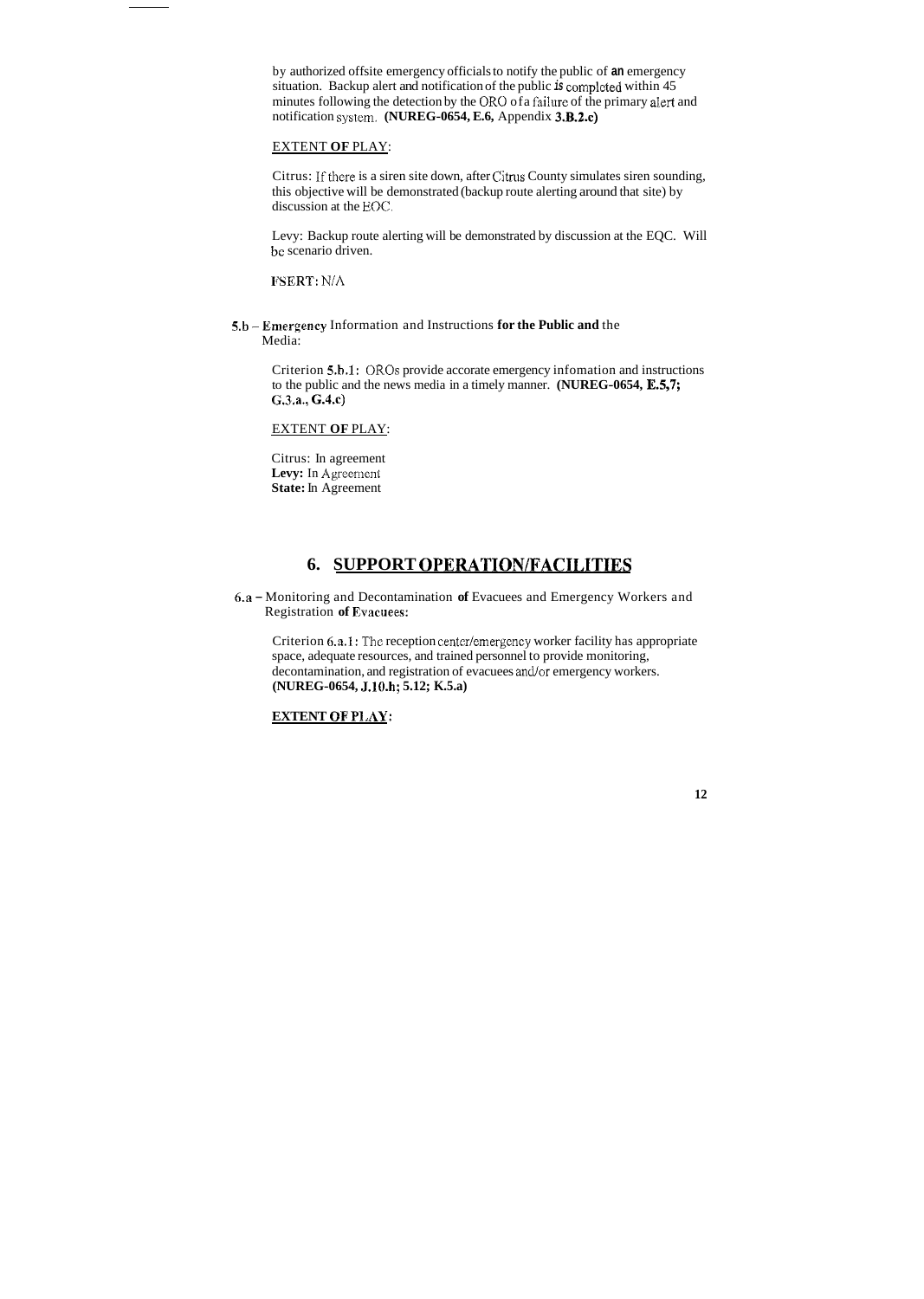**Citrus:** In Agreement. This criterion will be demonstrated out of sequence on May 14 at 7:OO PM at the Withlachoochee Vo-Tech Center.

**1,evy:** Will demonstrate this at Bronson High school on May **15** at *6:30* PM.

**Criterion 6.b.1:** The facility/ORO has adequate procedures and resources for the accomplishment of monitoring and decontamination of emergency worker equipment, including vehicles. **(NUREG-0654, K.5.b)** 

### **6.b** - **Monitoring and Decontamination of Emergency Worker Equipment:**

**Citrus:** Will demonstrate this during the emergency wash down drill on May 13.2002 at 7 PM. This will be done out of sequence at the Crystal River National Guard Armory.

#### **EXTENT OF PLAY:**

**1,evy:** Will demonstrate this during the emergency wash down at Lebanon Station on May 16 at *6:OO* PM. This will bc done out of sequence.

**Criterion 6.c.1:** Managers *of* congregate care facilities demonstrate that the centers have resources to provide services and accommodations consistent with American Ked Cross planning guidelines (found in Mass Care Preparedness Operations, ARC 3031). Managers demonstrate the procedures to assure that cvacuees have been monitored for contamination and have been decontaminated as appropriate prior to entering congregate care facilities. **(NUREG-0654, J.10.h, 5.12)** 

#### **EXTENT OF PLAY:**

**Citrus:** In Agreement. This will be done out of sequcnce by a walk through at the Withlachoochee Vo-Tech Center on May 14 at 7 PM.

Levy: Will demonstrate this out of sequence by a walk through at 6:30 PM on May 15 at Bronson High School.

*Citrus and Levy Counties* will have at least two cars at the wash down (one contaminated and one clean). There will also be a clean and a contaminated individual.

### 6.c **-Temporary Care of Evacuees:**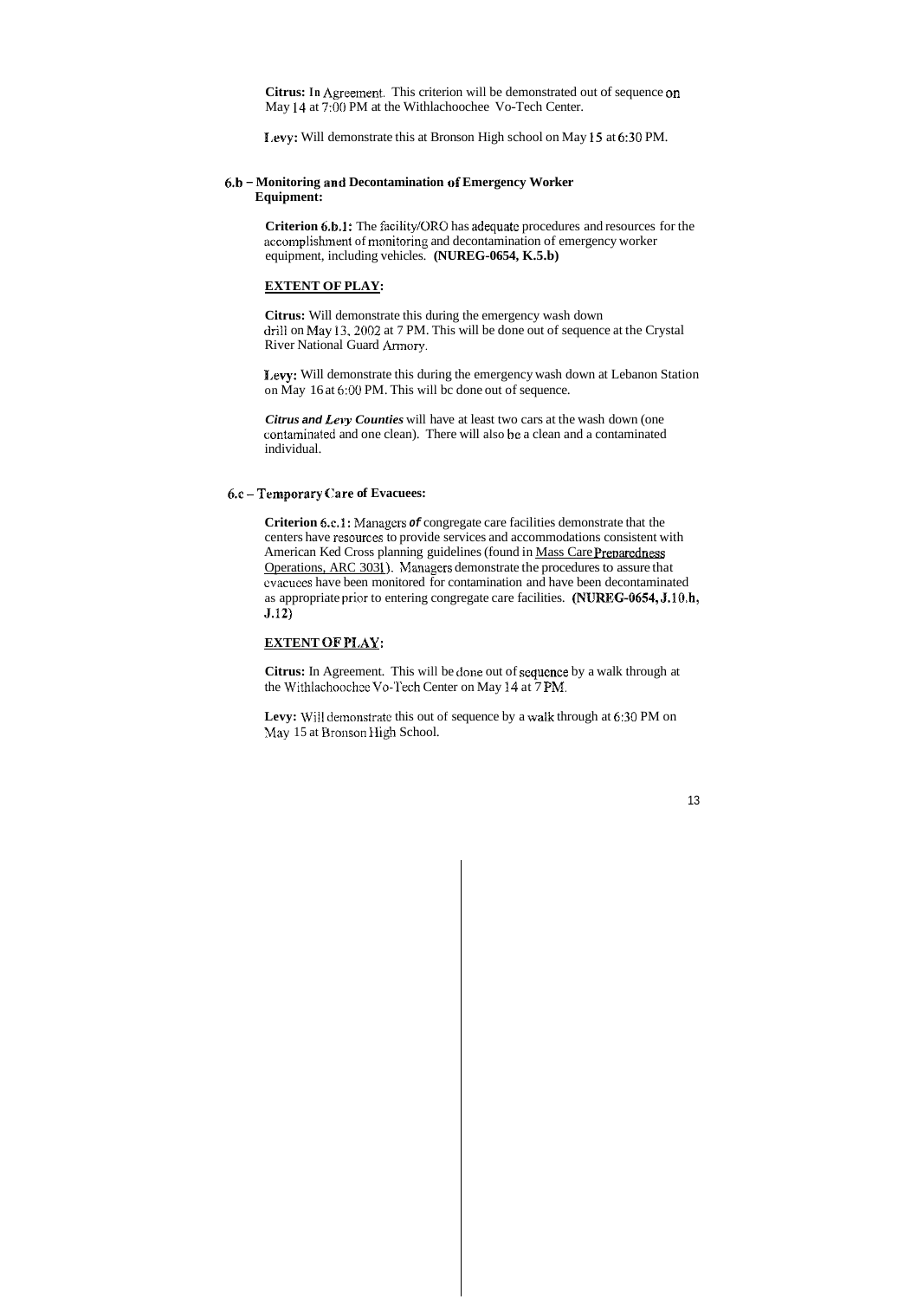### **6.d** - **Transportation and Treatment of Contaminated Injured Individuals:**

**Criterion 6.d.l:** The facility/ORO **has** the appropriate space, adequate resources, and trained personnel to provide transport, monitoring, decontamination, and medical services to contaminated injured individuals. **(NUREG-0654, F.2; fI.IO; K.S.a, b; L.1,4)** 

**EXTENT OF PLAY** 

**Citrus:** NiA **Levy:** NiA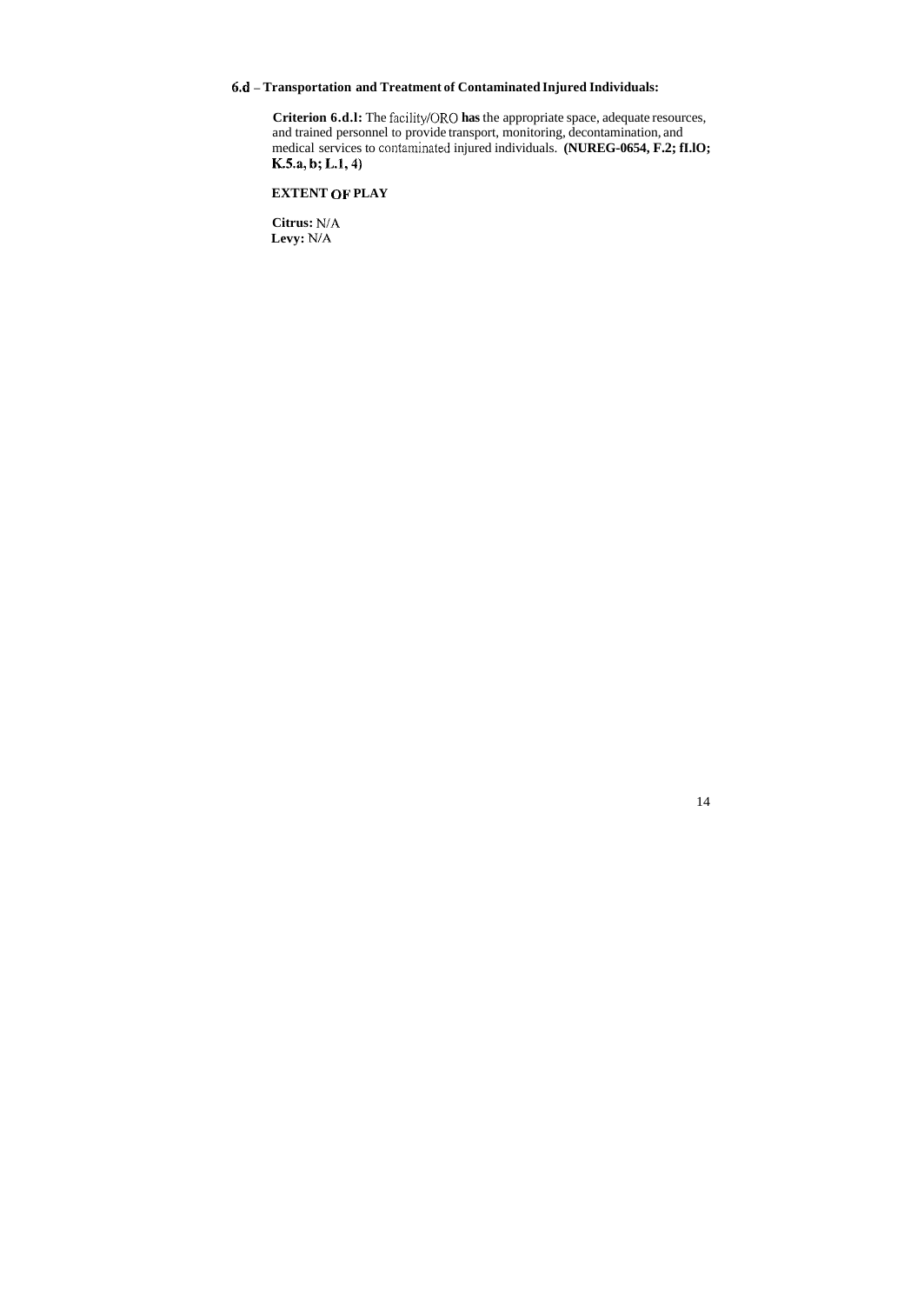## **APPENDIX 4.**

## **EXERCISE SCENARIO**

This appendix contains the exercise scenario submitted by the State of Florida and approved by FEMA Region **IV.** 

 $\sim 10^6$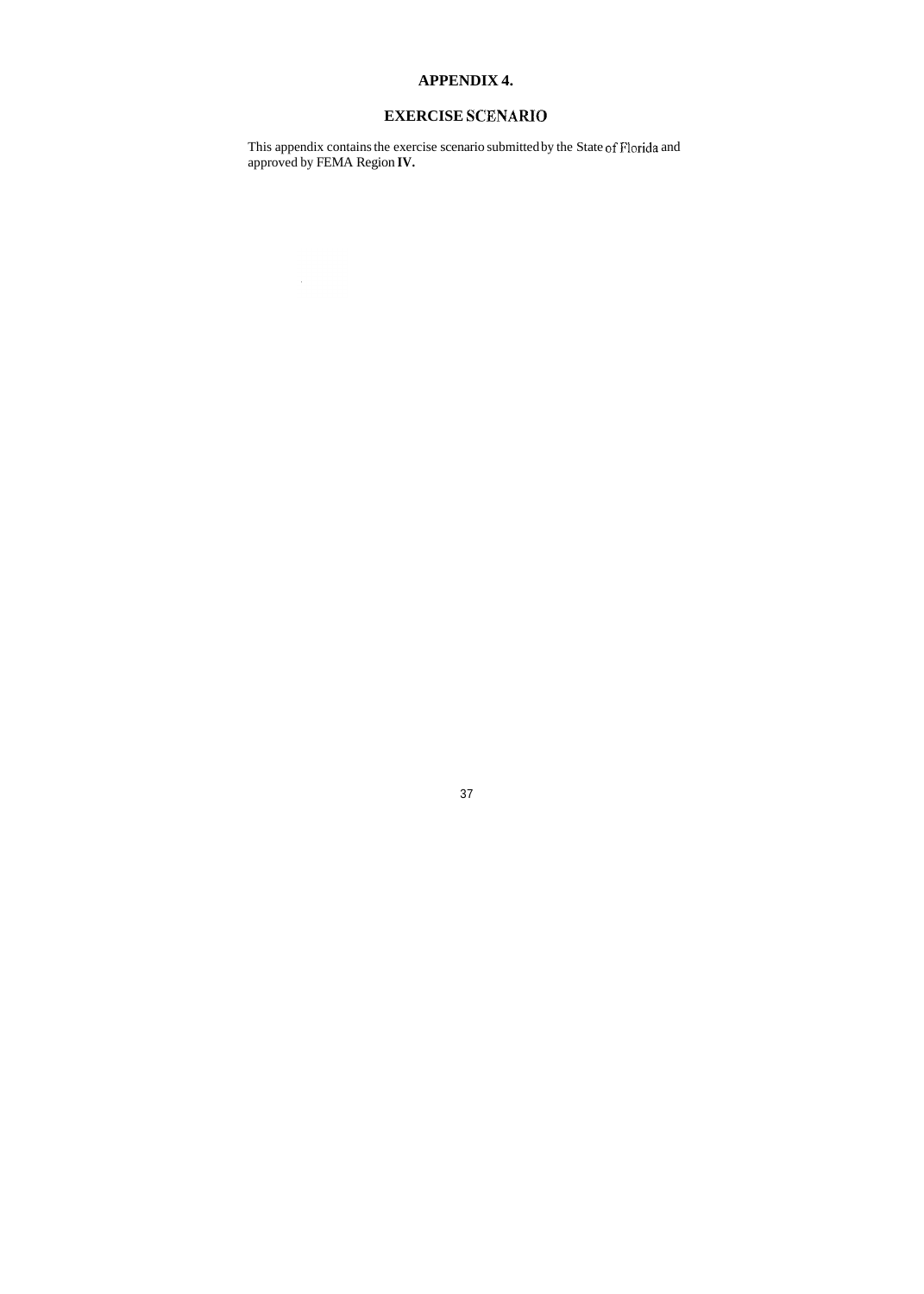### $b$ CENARIO DESCRIPTION

NOTE: Participant interaction with the Simulator may slightly alter the timing of certain operational events. The times listed are an approximation and will be used should the Simulator fail.

- 0700 **INITIAL CONDITIONS:** Initial conditions and ground rules are presented to the operating crew in the Simulator Control Room and participants in the shops.
- 0730 **LOSS OF ANNUNCIATORS:** VBDP-5 Breaker **28** fails due to **a** blown fuse causing a **loss** of Control Room Annunciator panels A through I, and the annunciator printer.
- 0745 **ALERT: An** Alert is declared based an unplanned loss of annunciators and the earlier loss of the plant computer and SPDS. Technical **Support** Center and Operational Support Center staffing is initiated and in-shop accountability begins.
- 0815 **TSC OPERATIONAL.** The **TSC** will probably be operational by this time (required **60**  minutes from the Alert declaration).

**ALARM/PICS RESTORED:** The Computer specialist has successfully rebooted the plant computer and electricians have replaced breaker 28 on **VBDP-5** restoring annunciators.

- 0820 **SPDS and PPC KESTORED:** The Computer specidist **reports** that the plant computer has been rebooted and **is** now functional. [Simulator Controller notify of repair]
- **0825 EARTHQUAKE: A** series of strong floor and ground movements **are** felt **by** personnel on the plant site. **The** Seismic System Trouble alarm is received. **The** Control Room receives calls confirming event.
	- The **quake** causes minor changes in sore geometry. Stresses on the **fucl** assemblies cause a spike in RCS activity as monitored by RM-Li.
	- MFP-IA trips, hut RPS fails to reduce reactor level because multiple controls rods have become **jamrned** and will not insert in the core. Reactor pressure exceeds the RPS trip setpoint. -
	- Depressing the Reactor Trip Pushbutton and opening required power supply breakers **also** fail to insert sufficient rods **bo** take the reactor subcriticd. Reactor Power Iowers to approximately 20% and begins a slow decrease as xenon builds in and boron is added by MUP-1B drawing suction from the BWST. -
	- Operators attempt to begin emergency horation via CAV-60 hut CAP-IA trips on  $\omega$ thermal overload.
	- Operators initiate manual HPI. MUP-1C fails to start (breaker malfunction).
	- Units **4** and *5* trip.
	- KM-L1 increases.

*2-2*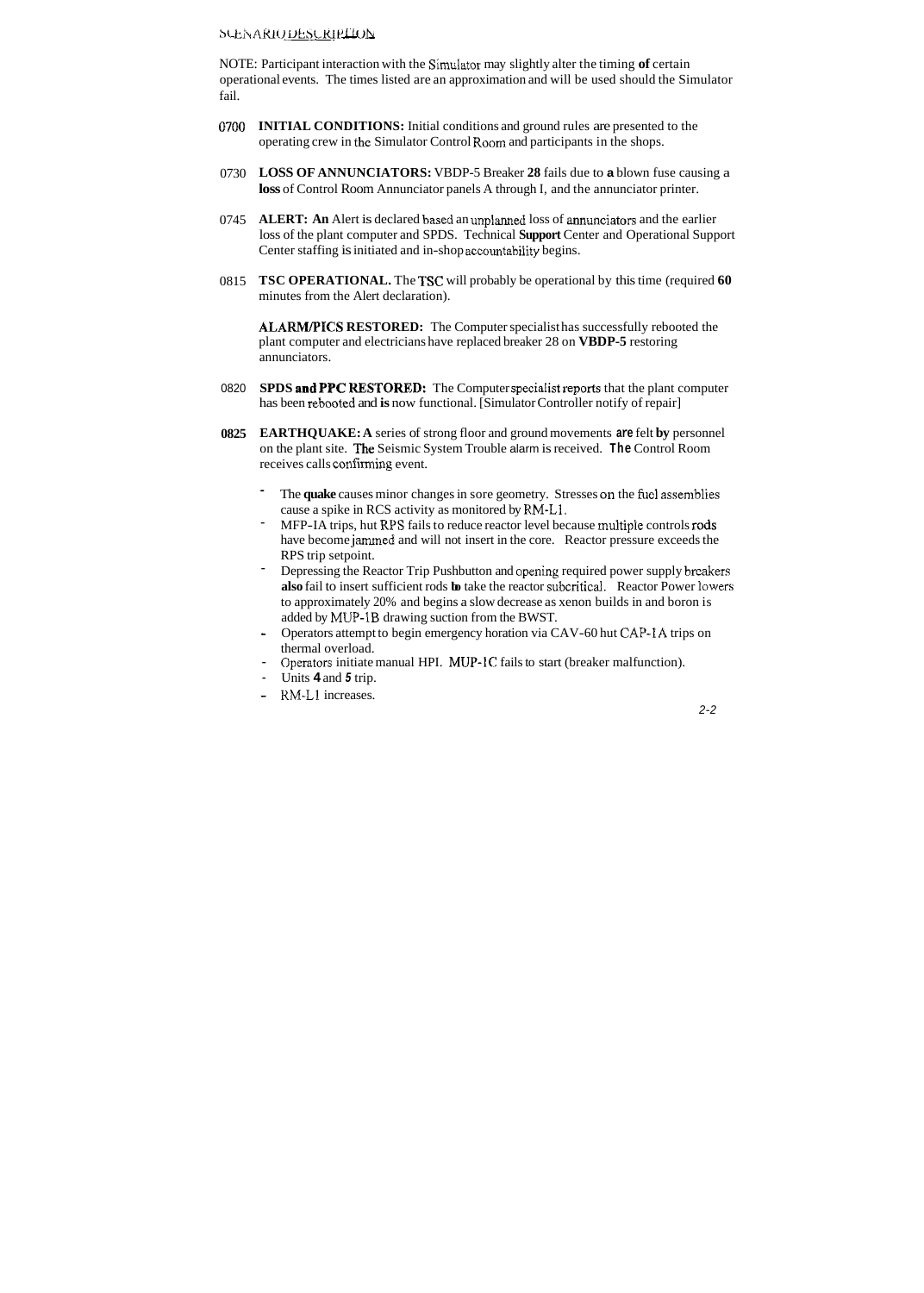- 0826 **INJURY:** A worker fell while descending the stairs from the Maintenance offices when the earthquake occurred, fracturing a leg.
- **0828** FIRE: A drum of morpholine staged at the Turbine Bldg I 19' elevation at the equipment hatch has turn over and liquid is spilling on the 119' and into the hatch to the 95'.
- **0835 SC LEAK REPORT:** The SPO reports that the A SC Heat Exchangers is leaking.
- **0\$40 SITE AREA EMIERGENCY: A** Site **Area** Emergency is declared based failure of RPS to trip the reactor after an RPS setpoint was exceeded and efforts to manually trip the reactor from the Control Roam were not successful. The site evacuation alarm is sounded initiating Protected Area evacuation and accountability (simulated). **EOF**  staffing **is** initiated.
- **DISK RUPTURE:** Pressurizer level increases and RCS becomes solid, opening the **0855**  PQRY and eventually rupturing the RCDT disk releasing Reactor Coolant to the Containment Building.
- 0910 ACCOUNTABILITY: Protected Area accountability is complete. (simulated).
- **0915 MUP-1C REPAIRED:** The ERT reports that MUP-IC breaker has been repaired.
- **0913 SUBCRITIAL:** Boration and Xenon buildup have taken the reactor subcritical. The operating crew continues in EOP-2. **A plant** cooldown **is** started.
- 0940 **EOF OPERATIONAL** 'The EOF is required *to* be operational by this the (or 60 minutes from the Site Area Emergency).
- 1000 PIPELINE RUPTURE OFFSITE: Levy EOC is notified of a natural gas line rupture as result of earthquake. Pipeline crosses **1J.S.** Highway 19 about 0.5 miles north of **Inglis**  and north/southbound traffic will be impacted for at least six *(6 hours)*.
- 1005 **AFTER-SHOCK:** A significant after-shock" occurs causing the following:
	- ~ several stuck control rods fail into the core.
	- additional mechanical stresses on the fuel and corresponding increase in RCS activity.
	- a 300 gpm LOCA occurs inside the RB.
	- a large tear develops in the Containment Purge Duct providing a release path to the Auxiliary Building.
- 1006 **RELEASE:** 'The **M-112** gas waniing alarni is received indicating a low-level release to the environment.

2-3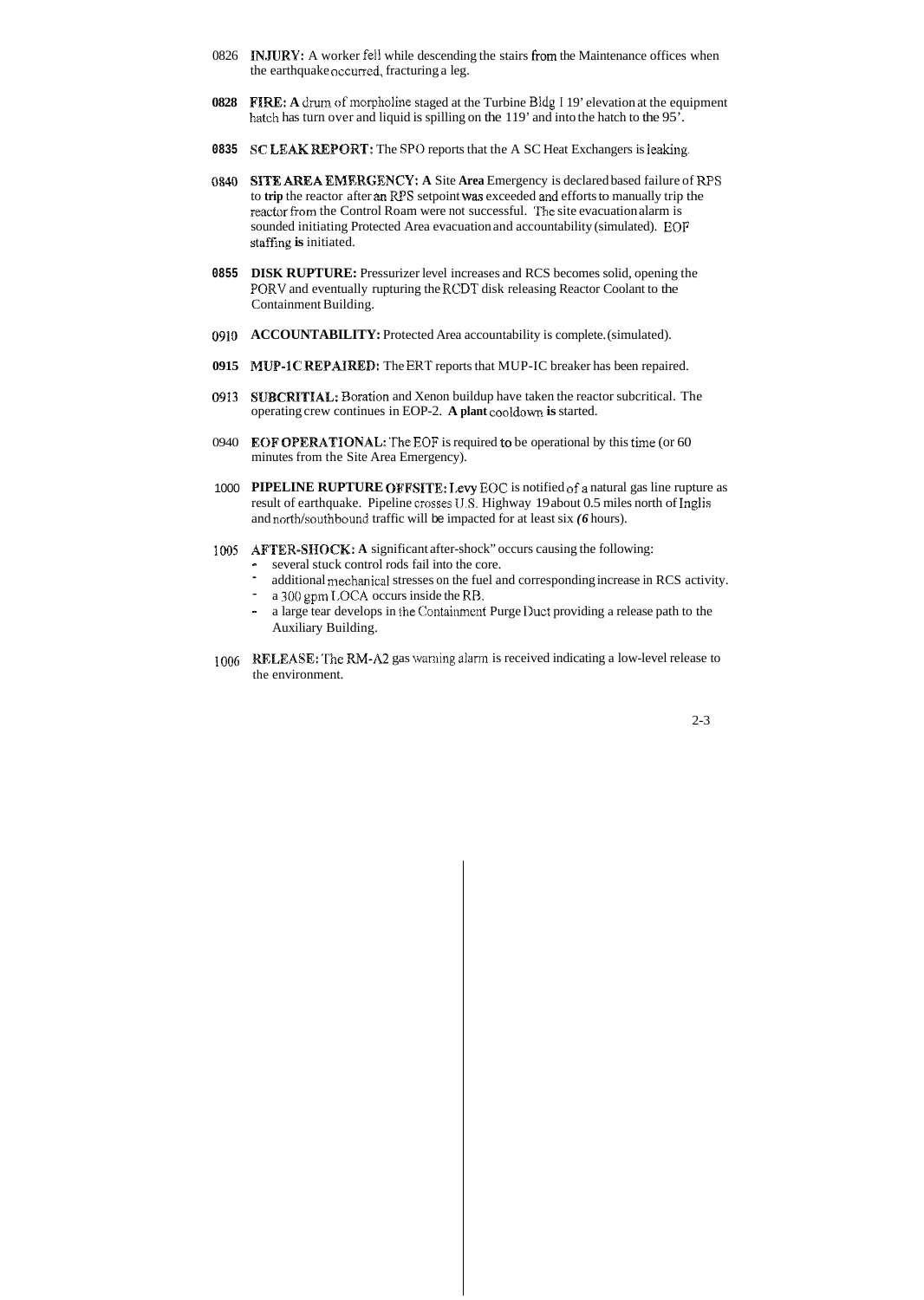- 1020 **GENERAL EMERGENCY: A** General Emergency is declared based on the loss ofall three fission product barriers. **A** protective action recommendation is made *to* evacuate *Zones* **1** and shelter zones 2, and *3.*
- 1021 **RM-A2 LOW-RANGE OFF-SCALE:** RM-A2 low-range monitor is off-scale. Dose Assessment personnel request operators to place the valve controller in **Auto** to put the mid-range monitor **in** service.
- 1030 **CAP-1A REPAIRED:** 'The ERT reports that **CAP-1A** overloads have been repaired.
- **1040 SC HEAT EXCHANGER REPAIRED:** The ERT report **the** leak has been stopped on the "A" *SC* Heat Exchanger.
- **1400 TERMINATION:** The Exercise **is** terminated.

ومسعد

 $\frac{1}{3} \frac{1}{2}$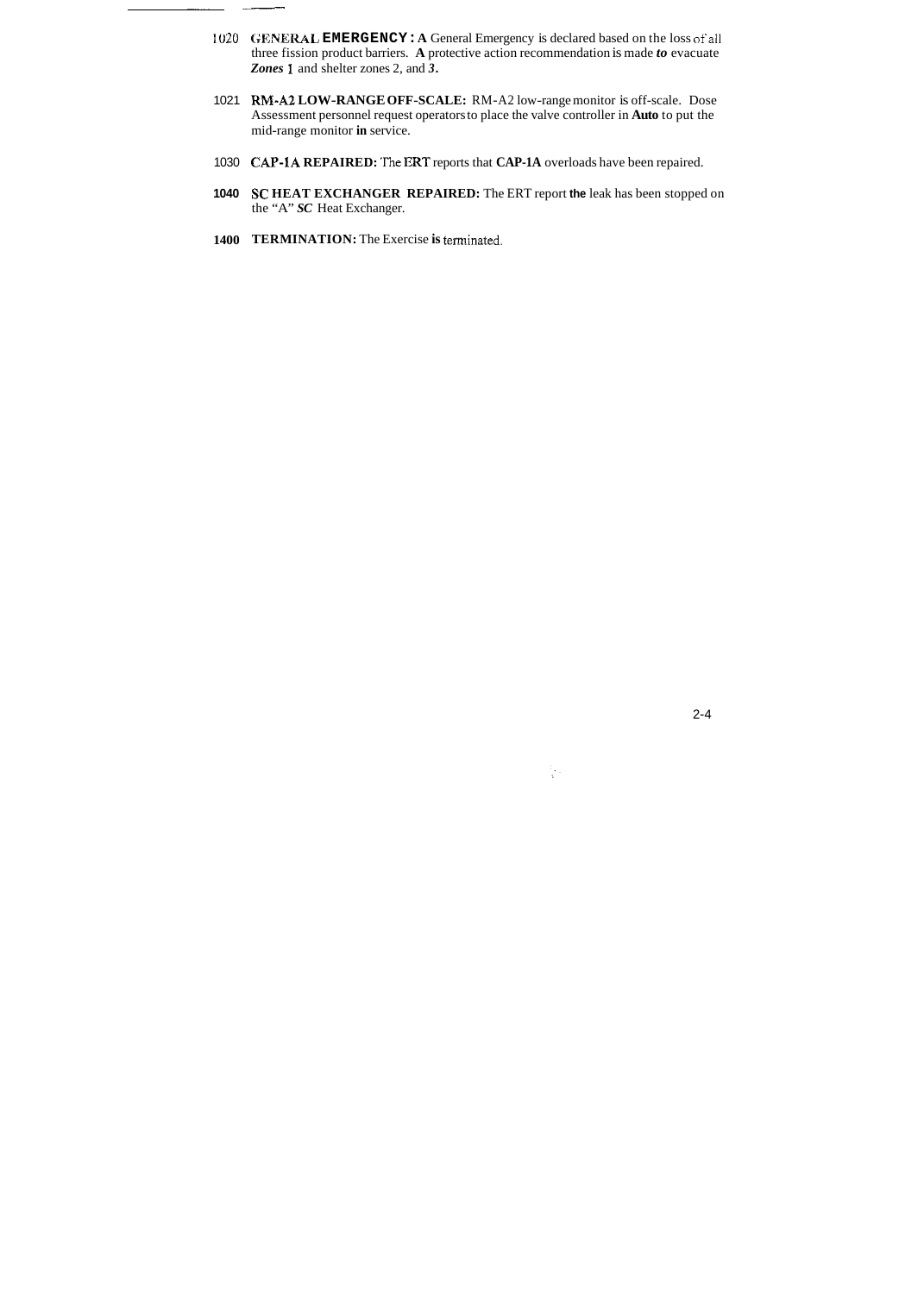### **DAY FOUR**

(Three days after the accident)

0800 Initial briefing conducted at the EOF.

Recovery organiaations are in place in the **EOF.** The release from the reactor building continued at low levels throughout the evening of the event and was terminated at approximately **1l:OO** p.m. DOE has completed initial aerial monitoring throughout the *50*  mile **EPZ** and have established a "foot print" of radioactive **deposition** in areas of Citrus, Marion, **Levy** and **Alxhua** counties. DOH field teams have been sampling throughout the last three days and have confirmed the location of deposited material. DOH field teams activities today will include: collecting/transporting samples; analyzing **samples** using the MERL **and** relaying resalts to the proper authorities. **The** State is discussing re-entry into selected areas ofthe EPZ as well as setting **up** interdiction **points** for foodstuffs leaving the affected areas.

**CW-3 is** in stable condition. Plans for containment entry are being discussed,

- **0820** The plant requests a new diesel air compressor and fuel tank.
- **0830**  The EOF Director is provided an update on an injured person **from** Day One.
- **0900**  The **news** media **(mock)** is requesting a tour ofthe site. The media is also inquiring on the status of *the* person injured.
- **0915**  The **plant** requests additional radiation monitoring equipment. The plant requests utility contacts to provide monitoring equipment.
- 0930 Fossil Operations requests that essential personnel be allowed to return to Units 4/5. The Energy Control Center reports high electrical demand and are requesting the restart of Units 4/5.
- *0950*  The media monitor at the EOF hears a report on channel 10 that says an **FPC** nuclear plant employee is missing and that the family is accusing FPC of covering **up** a fatality.
- 1u00 Health Physics reports that the north coal pile has contamination levels slightly above acceptable limits. Fossil Operations has inquired as to the burning **of** coal from that pile. **Also,** a coal train is due to arrive on site in two *(2)* hours, Fossil Operations requests that the train be allowed access.
- 1015 The State of Florida requests an estimate of total activity released. FPC Dose Assessment personnel begin evaluation.

*2-5*